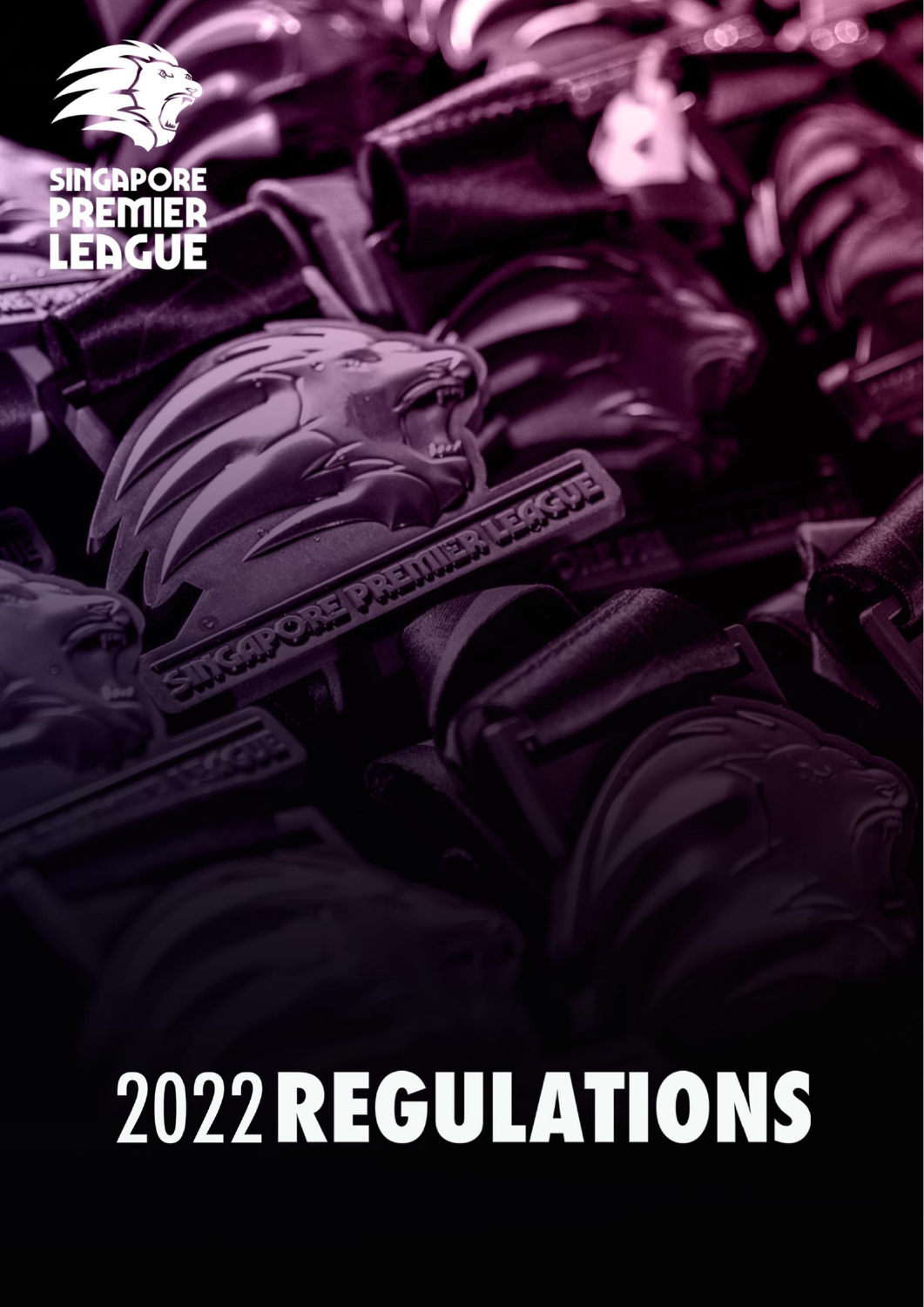

# **GENERAL PROVISIONS**

### Purpose and Applications

These Regulations for the Singapore Premier League (SPL) are promulgated by the Football Association of Singapore (FAS) to regulate and govern the conduct, operations and administration of the SPL, all Clubs, League and Club Officials, Match Officials, Referees, Players, and other related stakeholders as cited within these Regulations.

### Scope of Application

These Regulations shall be used at all times in conjunction with all other governing documents and regulations of the SPL as issued from time to time. These Regulations shall be binding on the SPL, all Clubs in the Competition, League and Club Officials, Referees, Players and other stakeholders and partners as cited within these Regulations and other FAS governing documents.

### **Enforcement**

Any breach of any of the provisions of these Regulations shall be enforced by the imposition of action and possible sanctions pursuant to the FIFA, AFC and/or FAS Disciplinary Code as may be subsequently issued.

### Definition and Interpretation

Unless otherwise indicated, words and expressions in these Regulations shall have the same meaning as in other governing documents of the FAS. Any interpretation of provision of these Regulations shall at all times be the interpretation that best achieves the objectives of the FAS.

### **Amendments**

Any part of these Regulations may be amended from time to time, provided that any such amendments are formalized after appropriate consultation with the relevant committees of the FAS and approved by Exco.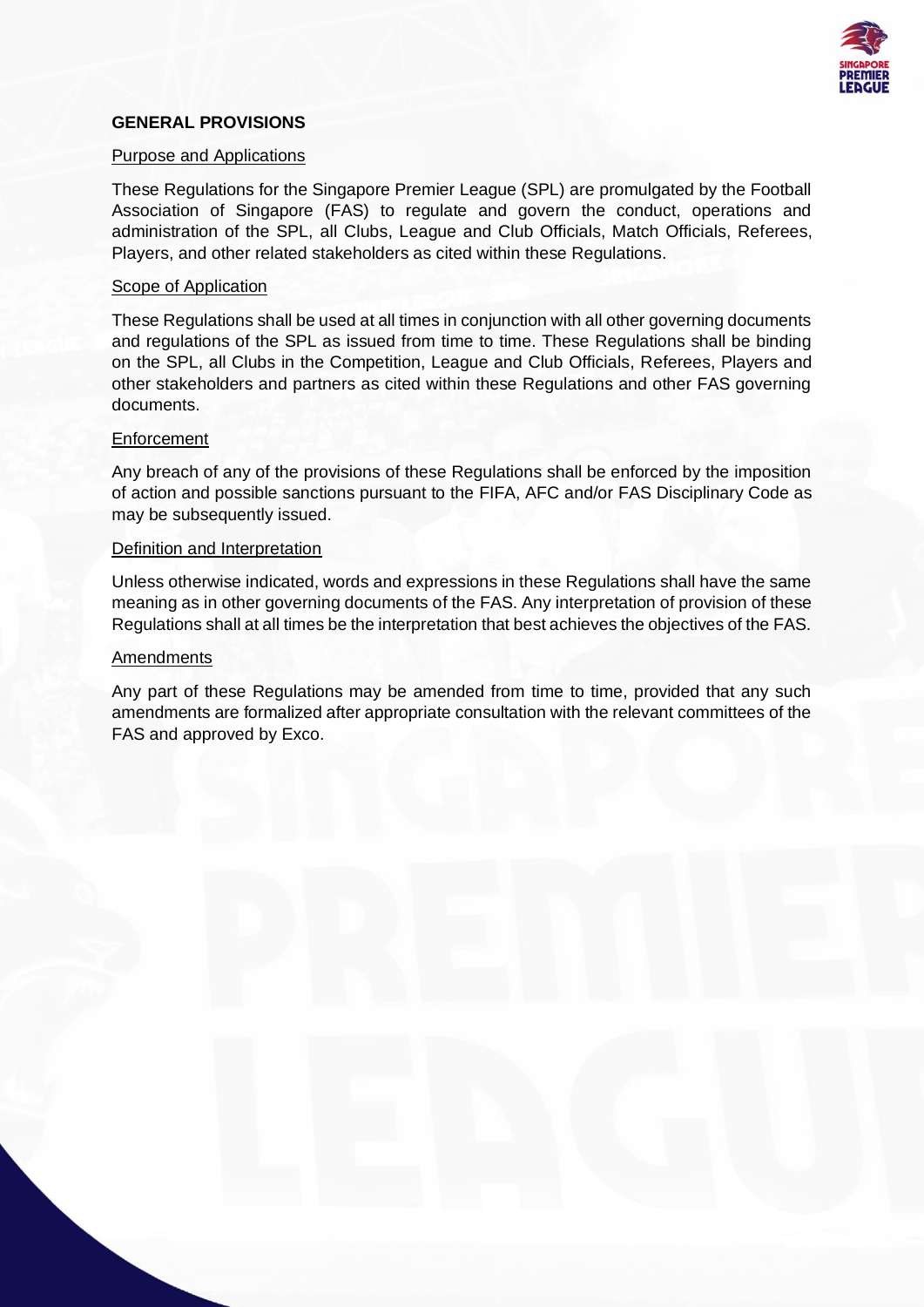

# **DEFINITIONS**

Unless the contrary appears from the context in this and the following Sections,

- ּ the words "AFC Statutes" means the statutes and accompanying standing orders and regulations promulgated by the Asian Football Confederation (AFC) from time to time;
- ּ the word "Club" means any Club in membership of the Singapore Premier League (SPL);
- ּ the words "Code of Conduct" means the FAS Code of Conduct and SPL Code of Conduct as may hereafter be issued;
- ּ the word "Competition" and/or "SPL", and/or the "League" means the professional football club competition, namely the Singapore Premier League, organized and sanctioned by FAS and staged and managed by the FAS, including Pre-season, Regular Season and Singapore Cup;
- ּ the words "FIFA Statutes" means the statutes including the standing orders and regulations promulgated by FIFA, including the Regulations Governing the Status and Transfer of Players, as amended from time to time;
- ּ the word "the Council" shall refer to the Council of Football Association of Singapore;
- ּ the word "dollars" refers to Singapore Dollars;
- ּ the word "Exco" refers to the Executive Committee of Football Association of Singapore, and any decision made by the Exco shall be deemed to be the decision of the Council of Football Association of Singapore.
- ּ the letters "FAS" mean Football Association of Singapore;
- ּ the letters "FIFA" mean the Federation Internationale De Football Association;
- ּ the word "he" and its derivatives are used of any person, whether male or female;
- ּ the word "person" includes any company or association or body of persons, whether incorporated or not;
- ּ the word "public" includes any class of the public or any community;
- ּ the words "SPL Match" mean any Match in any tournament organised by the Singapore Premier League and/or or sanctioned pursuant to these Rules in these Sections;
- ּ the word "Season" refer to a particular calendar year;
- ּ the word "Foreign Player" means a Player who is not a citizen of Singapore;
- ּ the words "Friendly Match" means any match participated in by a Club that is not part of the Regular Season or Singapore Cup and sanctioned by FAS;
- ּ the word "Intermediary" means a person authorized to negotiate a Standard Player Contract on behalf of a player as specified in these Regulations;
- ּ the words "Laws of the Game" means the Official Laws of the Game as promulgated by IFAB and enforced by FIFA;
- ּ the words "Match Official" means a referee, assistant referee, fourth official, match commissioner, referee assessor or any person in charge of safety or any person appointed by FAS to assume responsibility in connection with a match;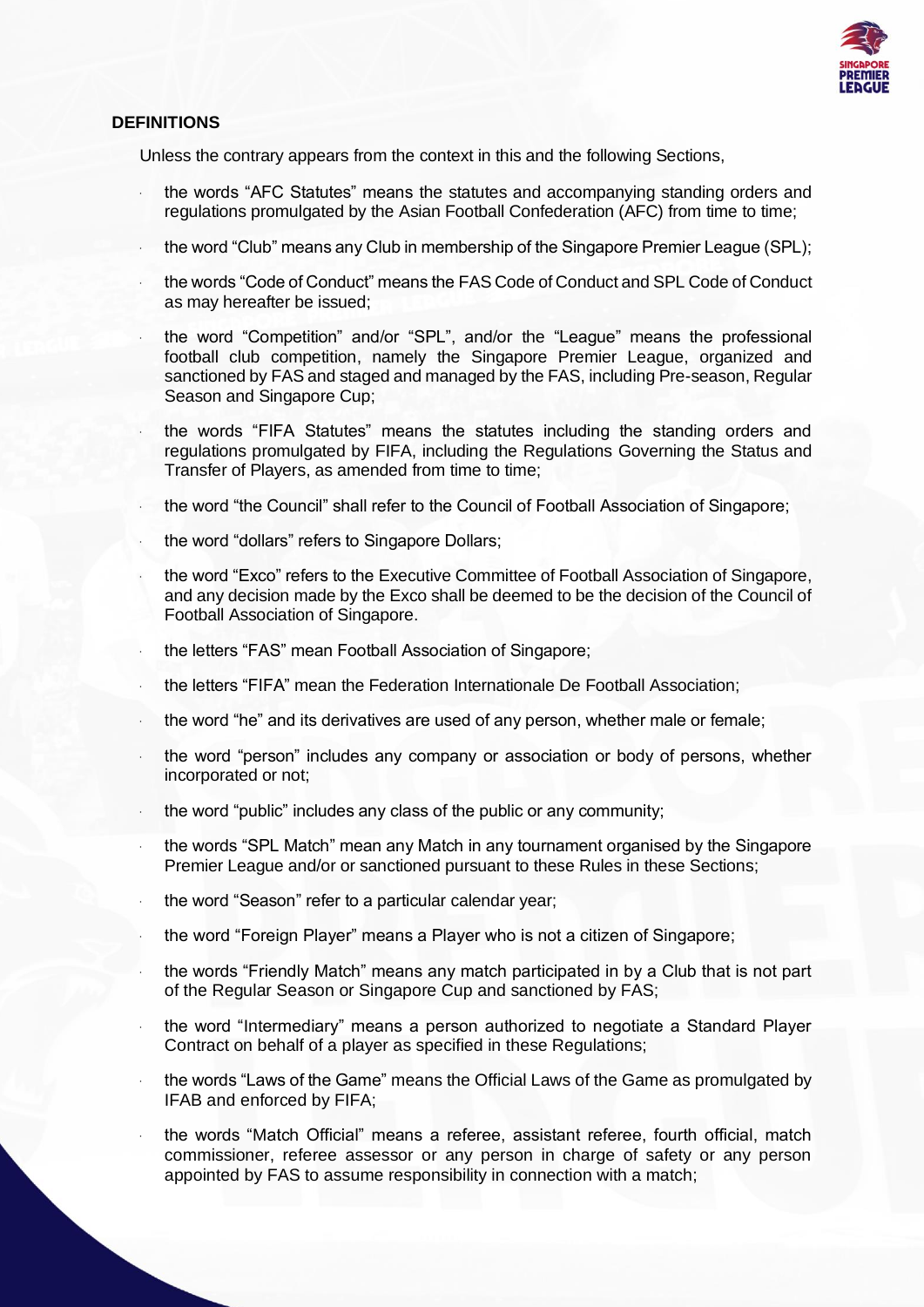

- ּ the words "Medical Officer" means the suitably qualified, registered medical doctor appointed by the Host Club to treat players for injury and illness;
	- ּ the words "National Team" means any national team squad selected or nominated by a FIFA Member Association, including the men's senior, Olympics, age-groups, futsal or beach football teams or any other national representative team determined by FIFA from time to time;
	- ּ the word "Official" means any person involved with:

• Club Official - the administration, management or organization of a Club (whether paid or unpaid), including employees, contractors, consultants, officers and directors and representatives; or

• Team Official - the management, preparation or participation of a Club's team (whether paid or unpaid) including the coaches, managers, medical staff (including team doctor), physiotherapists, kitman and other support staff;

ּ the words "Registration Window" means:

• First Registration Window - The period starting on 1 January and ending on 25 March 2022;

• Second Registration Window - The period starting on 1 June and ending 30 June 2022 for registrations for sport related reasons;

ּ the plural number, and words importing the plural number include the singular number.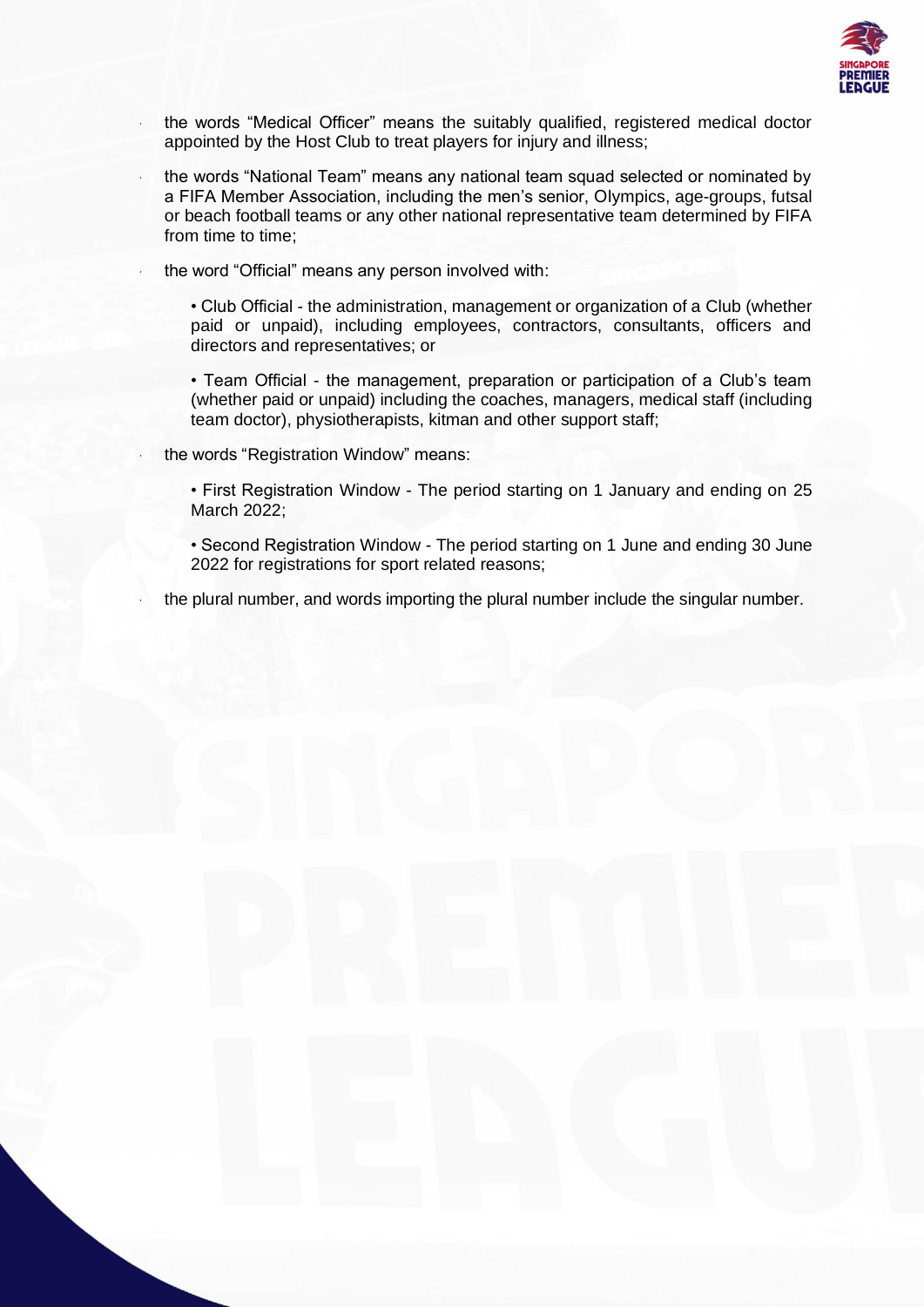

# **SECTION A: MEMBERSHIP & COMPOSITION OF THE LEAGUE**

### **1. Composition of the League**

- 1.1 The League shall consist of seven (7) Clubs and the Young Lions, or any other number as determined by the FAS.
- 1.2 With the exception of Clubs invited to participate in the League by the Executive Committee (hereinafter "the Exco"), all other invited foreign Clubs shall be accepted by the Exco and authorized by FIFA and AFC to participate in the League.
- 1.3 The Exco shall at all material times and at their absolute discretion consider for the purpose of eligibility to participate in the League the leading football Clubs in Singapore so long as they meet the requirements of the FAS.
- 1.4 The Exco reserves before, during or after any Season, the right to determine at all material times and at their absolute discretion the participation of any Club in the League which fails to meet the criteria and/or requirements, from time to time, of FAS.
- 1.5 A Club eligible to participate in the League under Rule 1.2 to 1.4 above shall also be required to satisfy such other criteria for continuing its membership in the League as shall from time to time be sanctioned by the Exco and/or through the Rules formulated and sanctioned by FAS' Standing Committees.
- 1.6 The Exco shall appoint a FAS Competitions Committee, an Administrative and Finance Committee, a Marketing Committee, a Players Status Committee or such other Committee or Committees which Committees in their respective terms and Rules thereunder, if any, shall determine the format, timing and venues of, and all other rules relating to match or matches, and any play-offs thereof, or regulating Players, Coaches, or any other key personnel, their contracts of service, their registrations, transfers and/or status, and anything akin thereto, and sponsorship, and finance, administration and its management thereof, and the use of the stadia or anything relating thereto, and/or anything relevant and desirable for promoting professional football in Singapore.
- 1.7 Such Committee or Committees, so appointed from time to time, shall promote, provide for, regulate, publish, where necessary, manage all or on any details or arrangements or other things necessary or desirable for or ancillary to the comfort, conduct, management, convenience or benefit of the game, the League and/or the Clubs thereunder and/or its members thereof.
- 1.8 Save as otherwise expressly provided for by these Rules, all such decisions and rulings of the Committees shall be deemed to be decisions of the Exco, and shall be binding upon all Clubs, and all members thereof unless they are rescinded or varied by the relevant Committee or the Appeals Committee or the Exco as per these Rules in these Sections hereinafter appearing, the Exco being deemed the supreme body and the final decision-maker.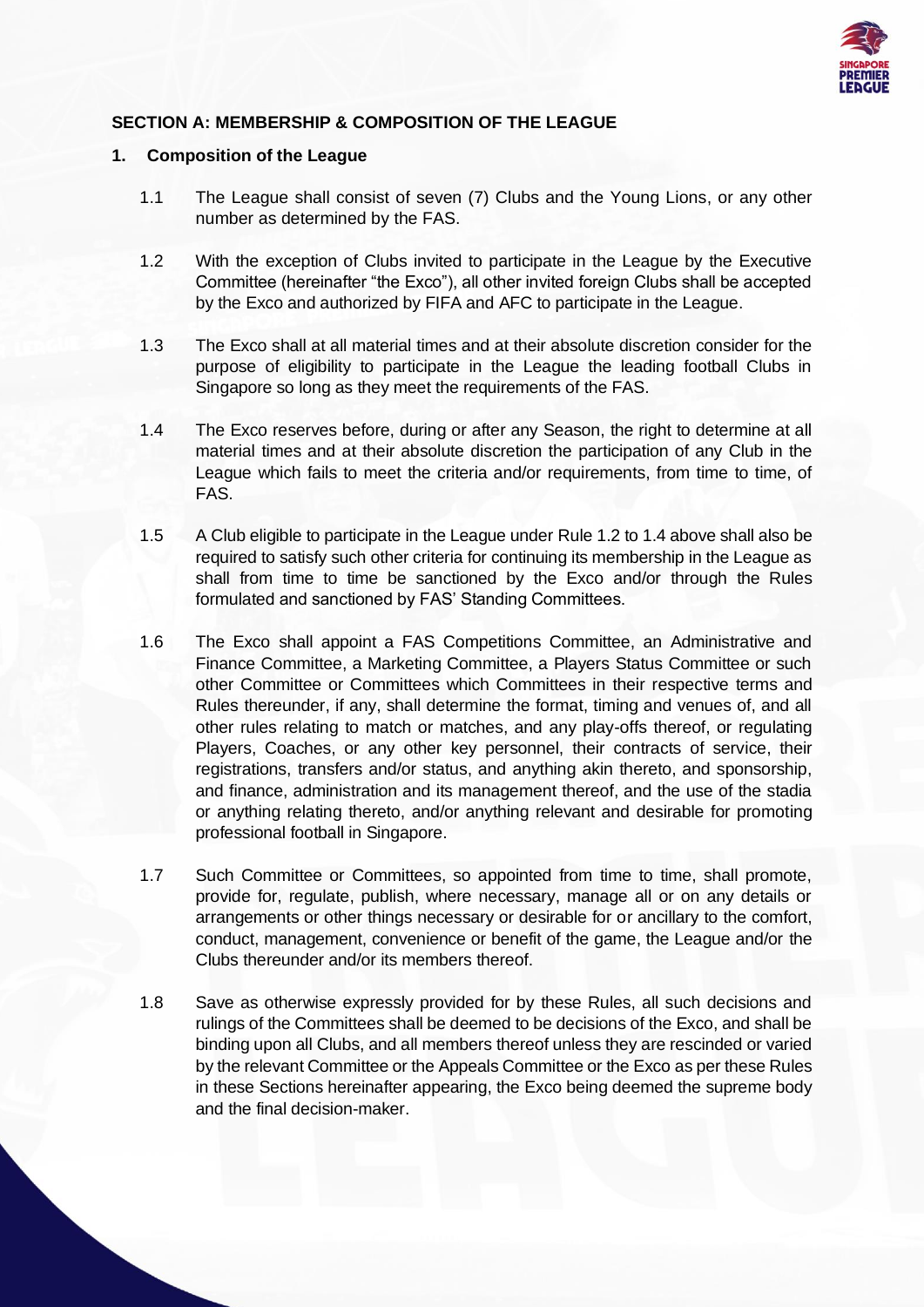

# **2. Undertaking by Clubs**

- 2.1 Membership of the League shall constitute an agreement between FAS and each Club, and between each of the Clubs, to be bound by and to comply with:
	- 2.1.1 These Rules (each as altered, revoked or added to from time to time);
	- 2.1.2 Club Licensing Regulations (each as altered, revoked or added to from time to time);
	- 2.1.3 The Rules of all Committees of FAS (each as altered, revoked or added to from time to time);
	- 2.1.4 Such other Rules that are applicable to the Clubs partaking in tournaments organised and/or sanctioned by FAS; and
	- 2.1.5 Such decisions of the Exco of FAS;
	- 2.1.6 The Laws of the Game as laid down from time to time by the Federation Internationale De Football Association (FIFA) as adopted by FAS or otherwise.
- 2.2 Such agreement shall have effect from the date of the Club's admission to the League and terminate upon the Club ceasing to be a member thereof (but without prejudice to any rights or claims which may have arisen or arise in respect of circumstances prior to such a date and to any Rules which, by their terms, establish rights and obligations applicable after such a date) and/or pursuant to any resolution of FAS, through the Exco.
- 2.3 By virtue of this undertaking, Clubs shall in particular be bound to provide certain rights, facilities and services to FAS in order to enable it to fulfil its obligations under commercial contracts entered into in accordance with its Constitution, and in return for this, the FAS, through the Exco, shall make payments to Clubs of fees or "seed money" as specified in Rules relating to Finance, Marketing and/or Broadcasting and/or Sponsorship.

# **3. Relationship between Clubs and the League: Confidentiality**

- 3.1 In all matters and transactions relating to the League, each Club shall behave towards each other Club and FAS and/or its Departments and/or its Committees with the utmost good faith.
- 3.2 No player/coach/official, its employees of a club or agents shall by any means whatsoever unfairly criticise, disparage, belittle or discredit any other Club or FAS or its Departments and/or its Committees or in either case any of its employees, officials or agents or bring football into disrepute.
- 3.3 A Club shall not either during its membership of the League or at any time after its membership has been determined disclose or divulge either directly or indirectly to any person, firm or company whatsoever or otherwise make use of any confidential information as to the business and/or finances of FAS and/or its Departments or its Committees and/or any of its dealings, transactions or affairs or as to any other matters which may come to its knowledge by reason of its membership without FAS's prior written consent, save as to statutory and regulatory authorities and to such employees of a team to whom such disclosure is strictly necessary for the purpose of their duties and only then to the extent so necessary.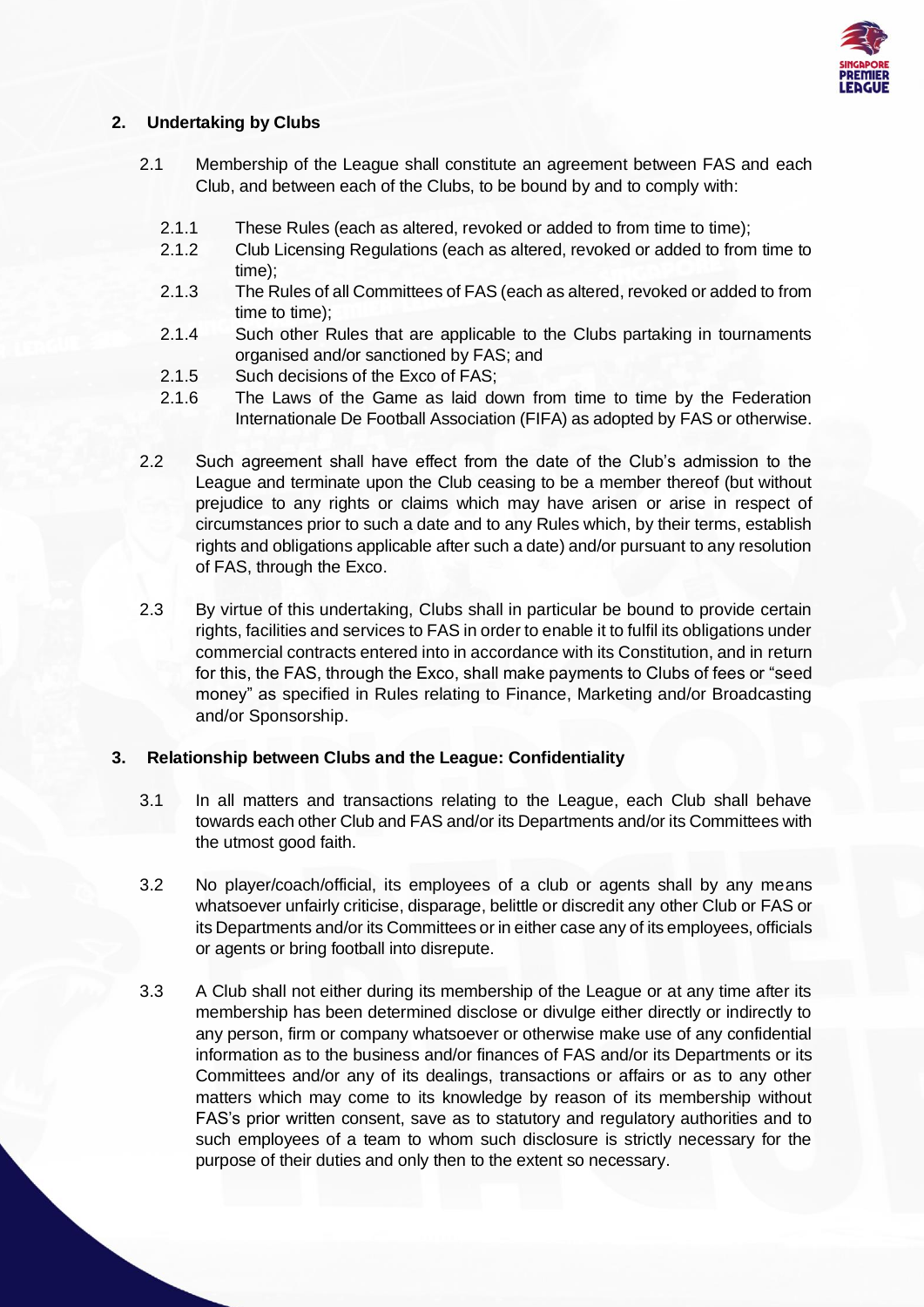

- 3.4 Each Club shall procure that each of its officials and employees are made aware of the foregoing provisions of Rule 3.3 above and enter into a binding obligation to comply with the same both during the period of their appointment or employment by the Club and at all times thereafter.
- 3.5 Any Club found to be in breach of Rule 3.1 to Rule 3.4 herein shall be deemed to be guilty of gross misconduct.

# **4. Commitment to the National Team(s) or any such Representative Team(s)**

- 4.1 All Clubs shall support FAS in relation to international matches in accordance with the provisions of FIFA and The Rules of the Players Status Committee of FAS, the latter Rules prevailing.
- 4.2 No matches shall be arranged on any of the days preceding any of the specified dates of each Season for international matches, unless otherwise decided by the League.
- 4.3 All Clubs shall support and release selected coaches and/or players to represent FAS and/or League and to participate in officially sanctioned events, activities or competitive matches for the sole purpose of promoting and publicising the FAS and/or League.
- 4.4 In support of the development and preparation of the National Team, a National Team Training Day shall be designated, and the Clubs shall support and release players called up by the National Head Coach. The players shall participate in the programme drawn up at the sole discretion of the National Head Coach.

# **5. Termination of Membership**

- 5.1 Subject to these Sections, no Club shall terminate its membership of the League unless it has given notice in writing to FAS of its intention to do so, a minimum of four (4) months before the end of the Season in reference. Subject to Section 5.3, no Club shall terminate its membership before the end of the Season.
- 5.2 Any Club which is in breach of the provisions of Rule 5.1 above shall indemnify FAS against all losses from any such breach.
- 5.3 FAS may from time to time, and upon such terms and conditions as it may think fit, expel or accept the retirement or relegation of any Club from the League. Any resolution to expel, retire or relegate any Club from the League shall be at the complete discretion of the Exco.

# **6. Basis of Competition**

- 6.1 The League shall be spread over a minimum of eight (8) months, be divided into two (2) Tournaments namely, the Singapore Premier League and the Singapore Cup.
- 6.2 The FAS Competitions Department shall determine dates of commencement and conclusion of the League.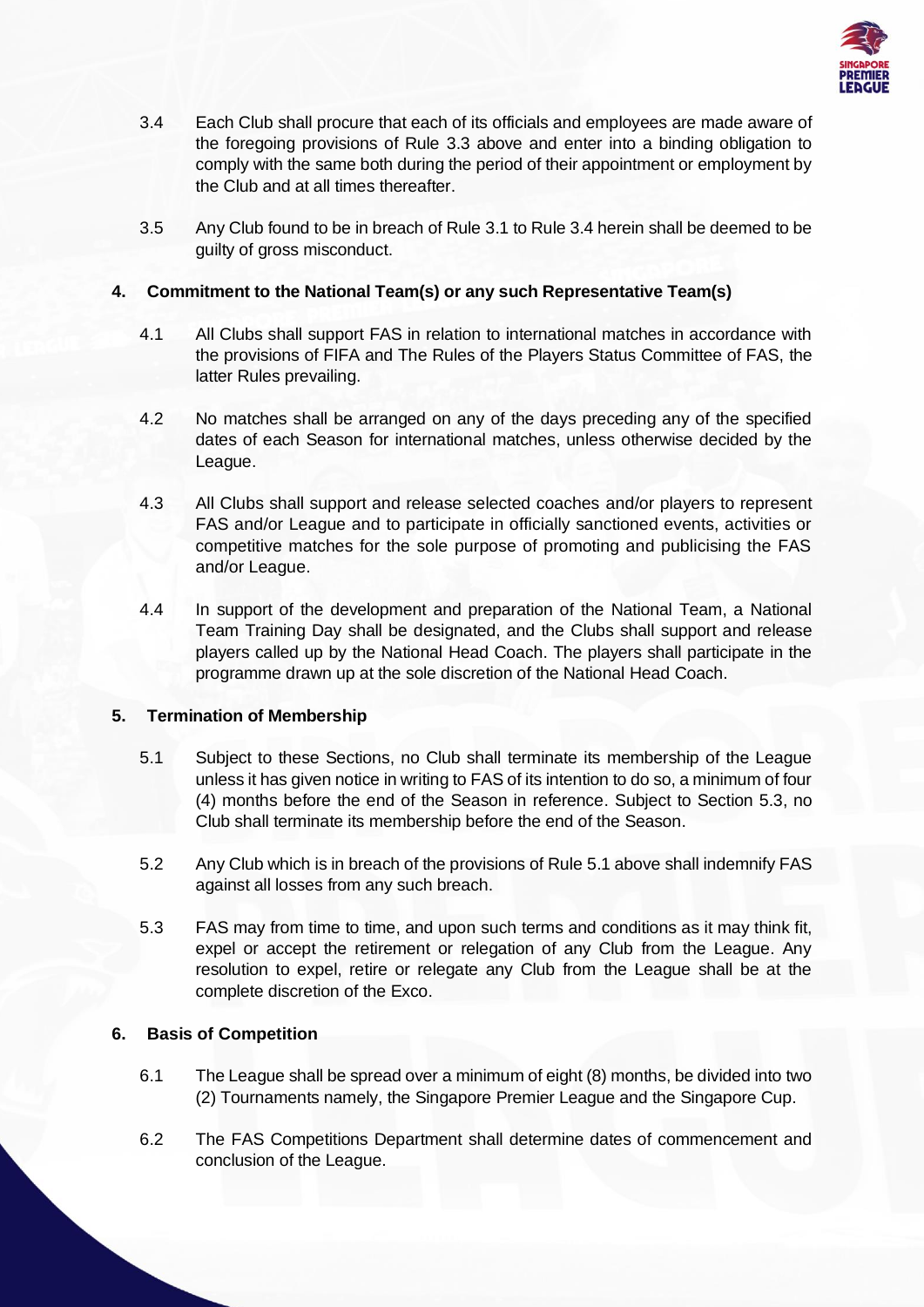

- 6.3 The Competition shall be played on a "league" basis, with each Club facing each opponent four times; twice at "home" and twice "away". The FAS Competitions Department shall reserve the right to alter the basis of the league; not limited to the competition format.
- 6.4 Three (3) points shall be awarded for a win and no points to the losing team.
- 6.5 In the event of a draw after the 90 minutes of regulation time, both the teams shall be awarded one (1) point each.
- 6.6 The team that accumulates the greatest number of points at the end of the Competition shall be declared the Champion.

# **7. Tiebreaker Mechanism**

- 7.1 In the event that two (2) or more teams have accumulated the similar number of points, then the higher placed team shall be the team which has the greater goal difference, that is, number of goals conceded subtracted from the number of goals scored.
- 7.2 In the event that two (2) or more teams have a similar goal difference, then the higher placed team shall be the team which scores the greater number of goals.
- 7.3 In the event that two (2) or more teams score a similar number of goals, then the higher placed team shall be the team which attains the greater number of wins.
- 7.4 In the event that two (2) or more teams attain the same number of wins, then the higher placed team shall be the team which attains the higher number of points from the matches played between the teams in question.
- 7.5 In the event that two (2) or more teams attain the same number of points from the matches played between the teams in question, then the higher placed team shall be the team which has the greater goal difference from the matches played between the teams in question.
- 7.6 In the event that two (2) or more teams have a similar goal difference from the matches played between the teams in question, then the higher placed team shall be the team which scored the greater number of goals from the matches played between the teams in question.
- 7.7 In the event that two (2) or more teams score a similar number of goals from the matches played between the teams in question, then the higher placed team shall be the team which attains the greater number of wins from the matches played between the teams in question (Head-to-Head).
- 7.8 In the event that two (2) or more teams attain the same number of wins from the matches played between the teams in question, the higher placed team shall be the team which is ranked higher in the Fair Play table (tabulation of Yellow and Red Cards).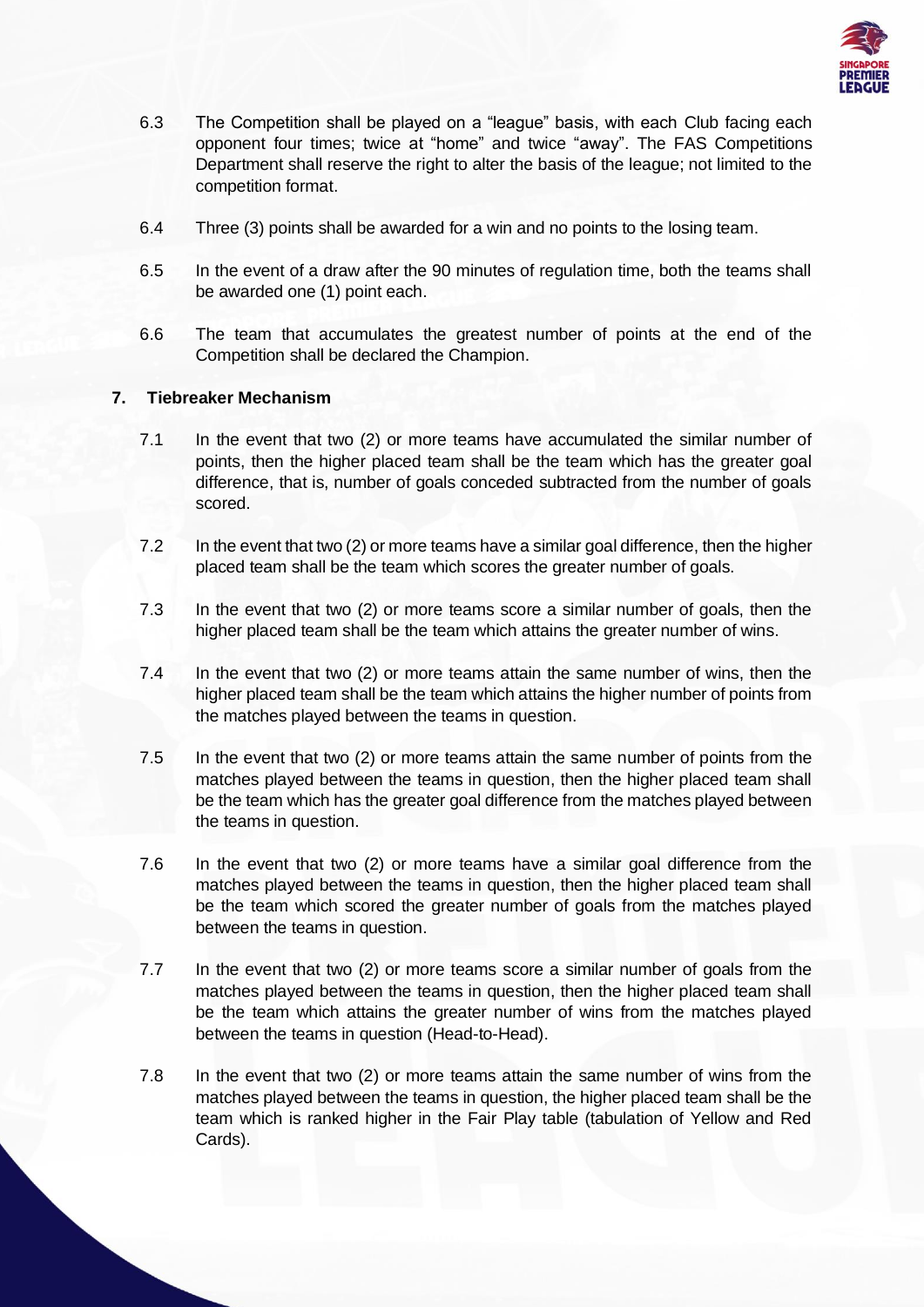

7.9 In the event that two (2) or more teams cannot be separated using the above criteria, the winner shall be decided by the drawing of lots.

# **8. Participation in AFC Club Competitions**

- 8.1 The League Champion shall represent Singapore and qualify for the Asian Champions League (ACL) organised by the Asian Football Confederation (AFC).
- 8.2 The Singapore Cup Champion shall represent Singapore and qualify for the AFC Cup (ACC) organised by the Asian Football Confederation (AFC).
- 8.3 The next best-placed local Club at the conclusion of the League shall represent Singapore and qualify for the AFC Cup (ACC) organised by the Asian Football Confederation (AFC).
- 8.4 All Clubs representing Singapore in the said competitions above shall be local teams, with the exception of the Albirex Niigata FC (S) and Young Lions. In the event of non-participation or withdrawal of a team for any reason, or if the Singapore Premier League Champion and Singapore Cup Champion is the same club, or if the Singapore Premier League Champion is a foreign-based team or if the Singapore Cup champion is a foreign-based team or invited foreign team, then the next highest-placed local team(s) in the Singapore Premier League shall represent Singapore in the said competitions, subject to the entry/qualification rules and regulations of the respective said competitions.
- 8.5 Any matter not provided for in these Rules, including that for the Singapore Cup shall be dealt with by Head, FAS Competitions Department, whose decision shall be final.

### **9. Champion Trophy of the League and Singapore Cup**

- 9.1 The Champions of the League and the Singapore Cup shall each receive a Championship Trophy, which is the property of the FAS.
- 9.2 The League Championship Trophy shall be presented to the winner of the League, but the trophy shall remain the property of the FAS. The Champion Club shall hold the trophy until two (2) months before the end of the following season's competition, when the Club shall return the same trophy in good order and condition to the FAS. However, the FAS reserves the right to recall the trophy from the Club whenever it deems necessary. In the event that an invited foreign team wins the League, a replica trophy shall be given to the said foreign team instead.
- 9.3 The FAS shall present to the Champion team and runner-up teams (second and third) of the League a total of forty (40) medals each for their players and team officials. Additional souvenirs may be purchased by the Club concerned with the approval of the FAS Competitions Department.
- 9.4 Should the Trophy be lost, destroyed or damaged by fire or by any other cause whilst under the care, control or custody of the Club, the latter shall refund to the Company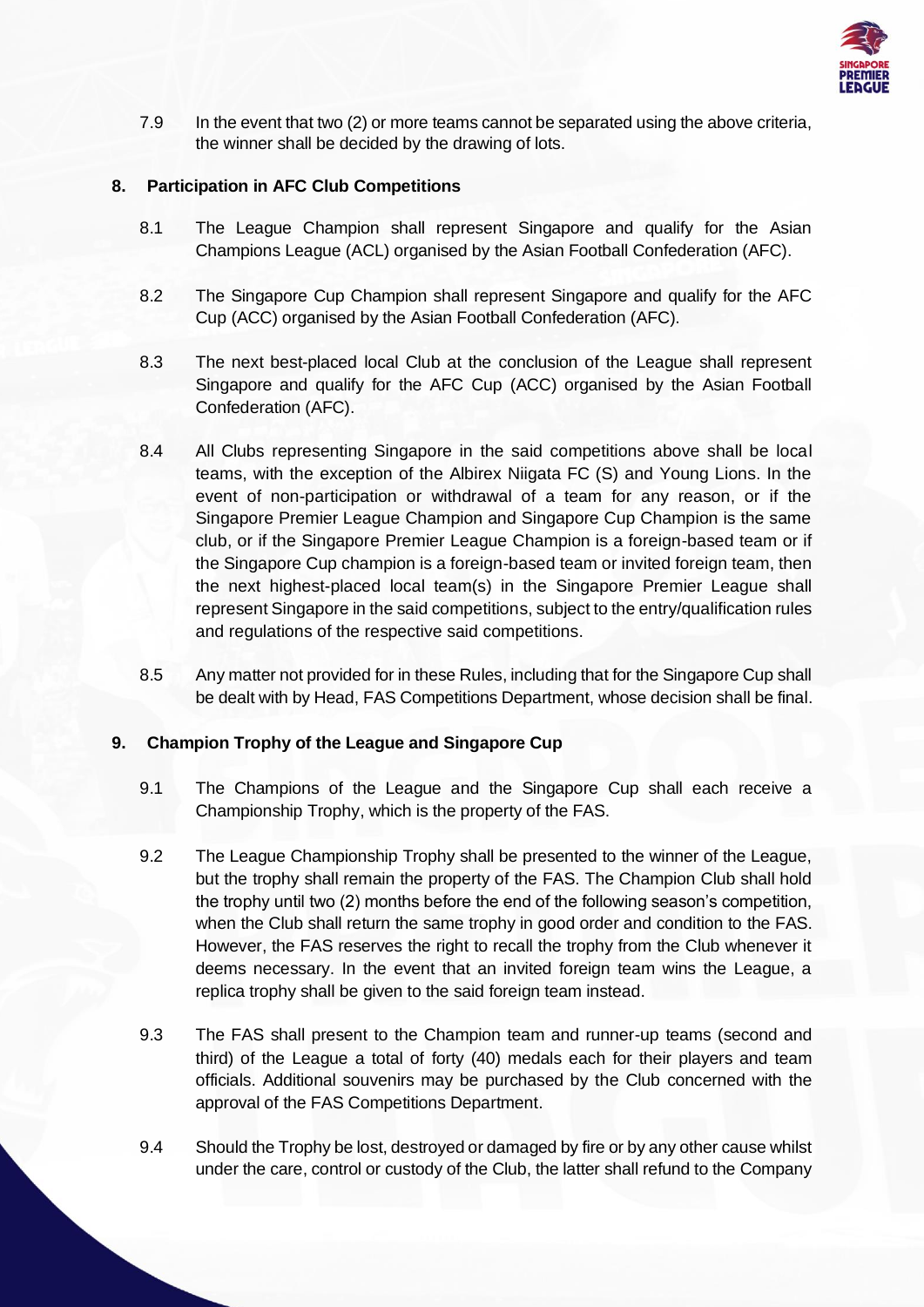

the amount of its current insured value of the cost of thorough repair and outgoings in addition to any other penalty that the FAS may impose.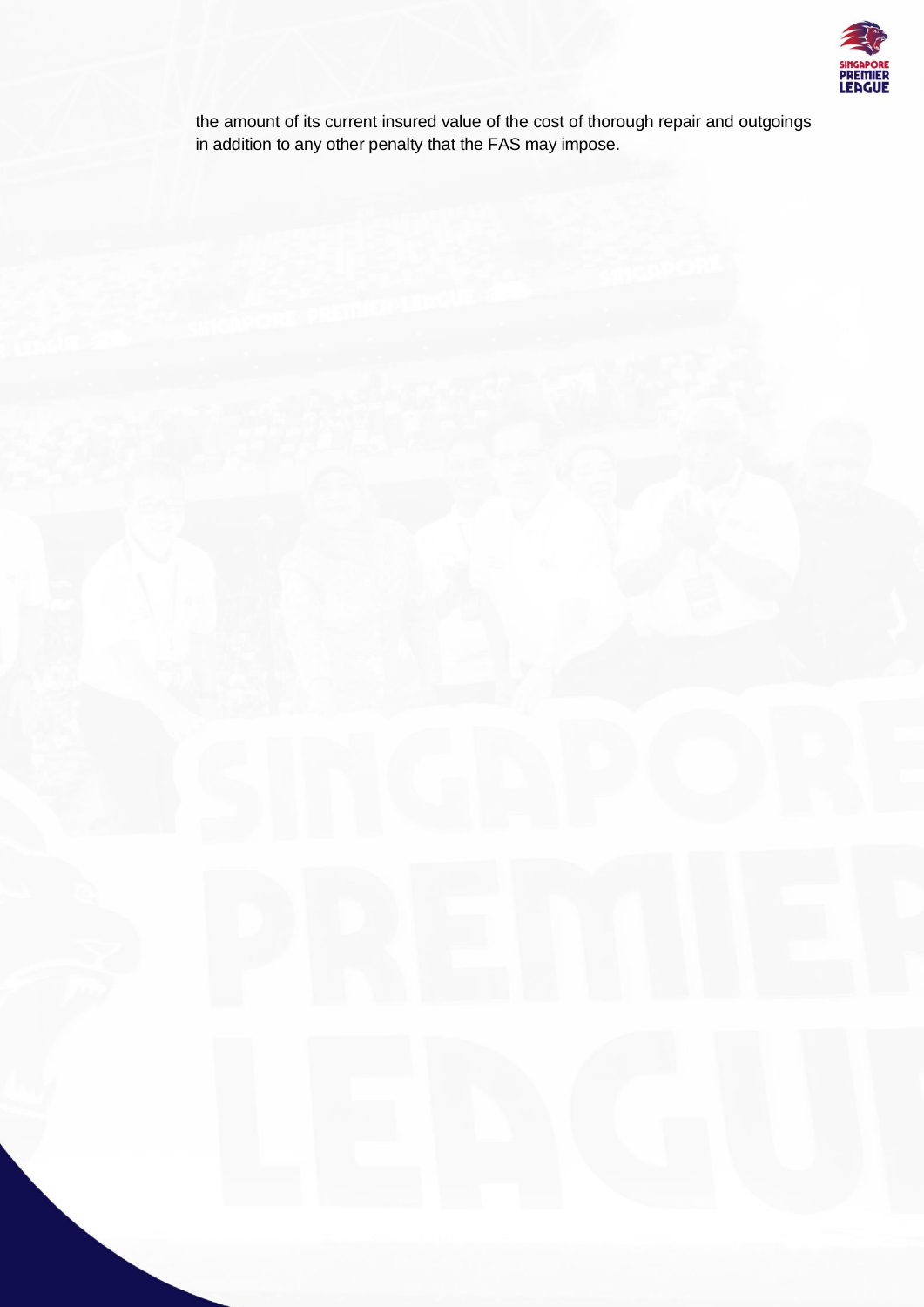

# **SECTION B: REGISTRATION OF PLAYERS**

### **10. Eligibility of Players**

- 10.1 Each Club shall ensure that all Players are registered with the FAS pursuant to these regulations.
- 10.2 A registered Player is one whose registration has been approved by the FAS Competitions Department through the MyFAS Online Registration System, with the player being indicated as 'active' in the said system.
- 10.3 Individuals who meet the criteria set out in Rule 10.1 and 10.2 are approved Players and eligible to participate in the League, subject to additional provisions of the FAS Disciplinary and Ethics Code.
- 10.4 The FAS Competitions Department may decide not to approve the registration of a player if any of the requirements set out in this Section are not met.
- 10.5 The approval of the registration of a Player by the FAS Competitions Department does not automatically provide for the eligibility of the Player. Each Club is responsible for and shall bear the onus of fielding only eligible Players in a Match. Failure to do so shall be considered as gross misconduct and shall lead to the consequences stipulated in Rule 17.3 and/or referred to the FAS Disciplinary Committee.
- 10.6 For avoidance of doubt, permanent residents shall be deemed to be foreign players.

### **11. Documents for Registration of Players**

- 11.1 All Players shall be registered using the MyFAS online registration system.
- 11.2 All Players shall be issued with accreditation cards authorised by the FAS Competitions Department. Should a card be misplaced, the Club shall be required to pay a penalty of Five Hundred Dollars (SGD\$500.00) for each misplaced card as a replacement fee.

### **12. Multiplicity of Registration**

- 12.1 In the event of a Player registering for more than one Club, priority of registration shall be the deciding factor. The Club submitting the later registration shall be notified of the prior registration of the Player, and the Head, FAS Competitions Department, shall investigate the circumstances under which the registrations were conducted.
- 12.2 Any player found to have wilfully registered with more than one Club or a Club found to have knowingly induced a registered Player of another Club to register shall be dealt with by the Head, FAS Competitions Department, in such manner as he shall think fit.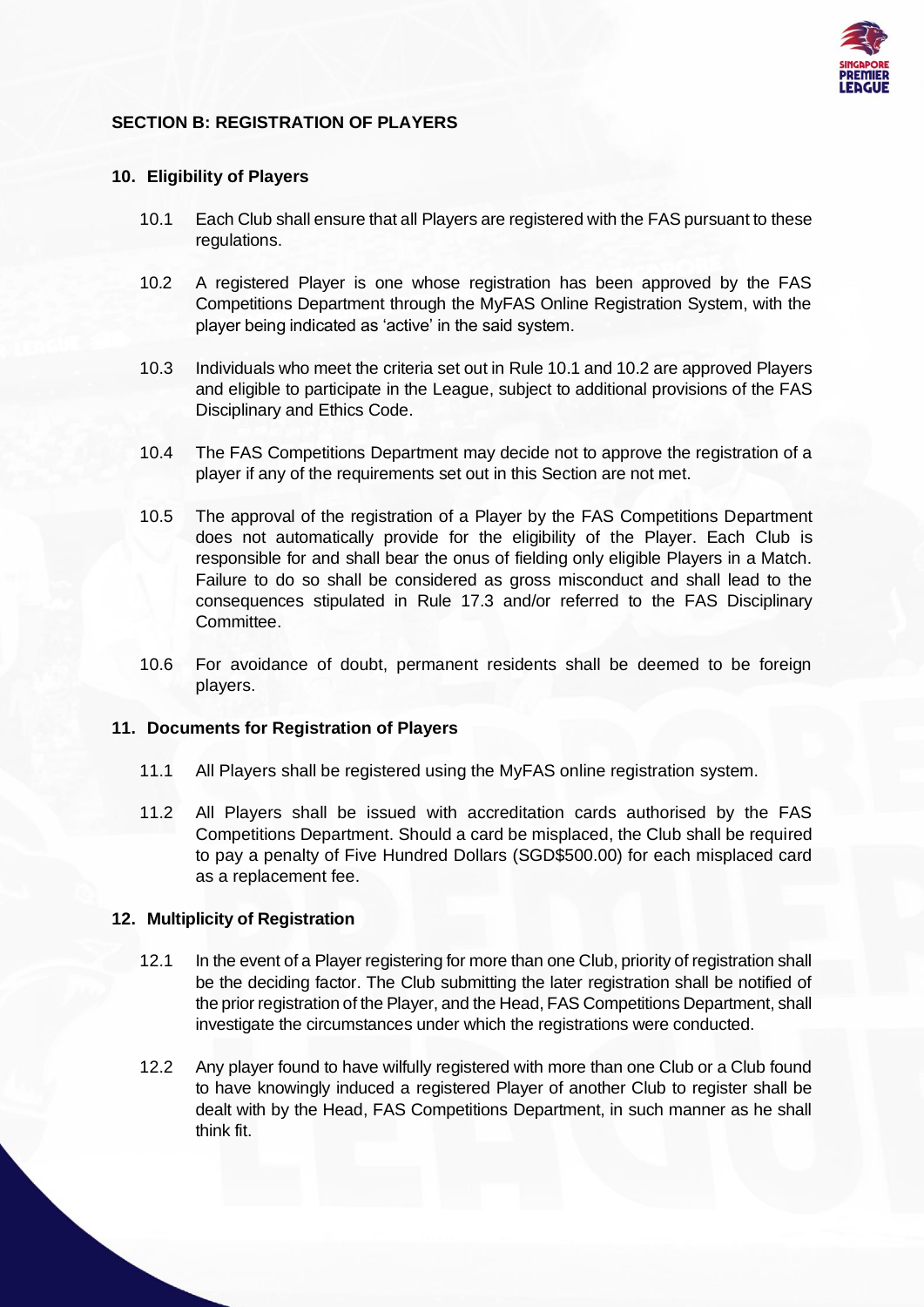

- 12.3 Local Players who have been de-registered or have his contract terminated by the Club during the season, shall be allowed to move to another Club during the next available registration window provided it does not contravene any of the League Rules.
- 12.4 In extenuating circumstances, the Head, FAS Competitions Department can approve Players to move to another Club before the next available registration window.

# **13. Squad Composition for Local Clubs**

- 13.1 Each local Club (excluding Albirex Niigata FC (S), and Young Lions) shall have a minimum squad of eighteen (18) Players under non-amateur (Professional) contract, as at the pre-season minimum registration deadline, and a maximum of twenty-five (25) Players.
- 13.2 Each local Club (excluding Albirex Niigata FC (S), and Young Lions) shall be allowed to register a maximum of four (4) foreign Players, of whom at least one (1) shall be of the nationality of an AFC Member Association (Asian). For avoidance of doubt, a maximum of four (4) foreign Players may be named or fielded in any one match.

# **14. Squad Composition for Albirex Niigata FC (S)**

- 14.1. Albirex Niigata FC (S) shall have a minimum squad of eighteen (18) Players under non-amateur (Professional) contract, as at the pre-season minimum registration deadline and a maximum of twenty-five (25) Players.
- 14.2. Pursuant to Rule 14.1, the squad composition for Albirex Niigata FC (S) shall be as follows:

| <b>Squad Size</b>                                                                       | 18-25 Players          |
|-----------------------------------------------------------------------------------------|------------------------|
| Japanese U-21 Players<br>(Born on or after 1 January 2001)                              | Minimum, 4             |
| Open Japanese Player                                                                    | Maximum. 1             |
| Japanese U-23 Players<br>(Born on or after 1 January 1999)<br>X,<br>Singaporean Players | <b>Remaining Slots</b> |

### **15. Squad Composition for Young Lions**

- 15.1. Young Lions shall register a minimum of twenty (20) Players as at the pre-season minimum registration deadline and a maximum of thirty-five (35) Players as at the close of the first registration window.
- 15.2. All players registered for Young Lions shall be Under-23 years of age (born on or after 1 January 1999).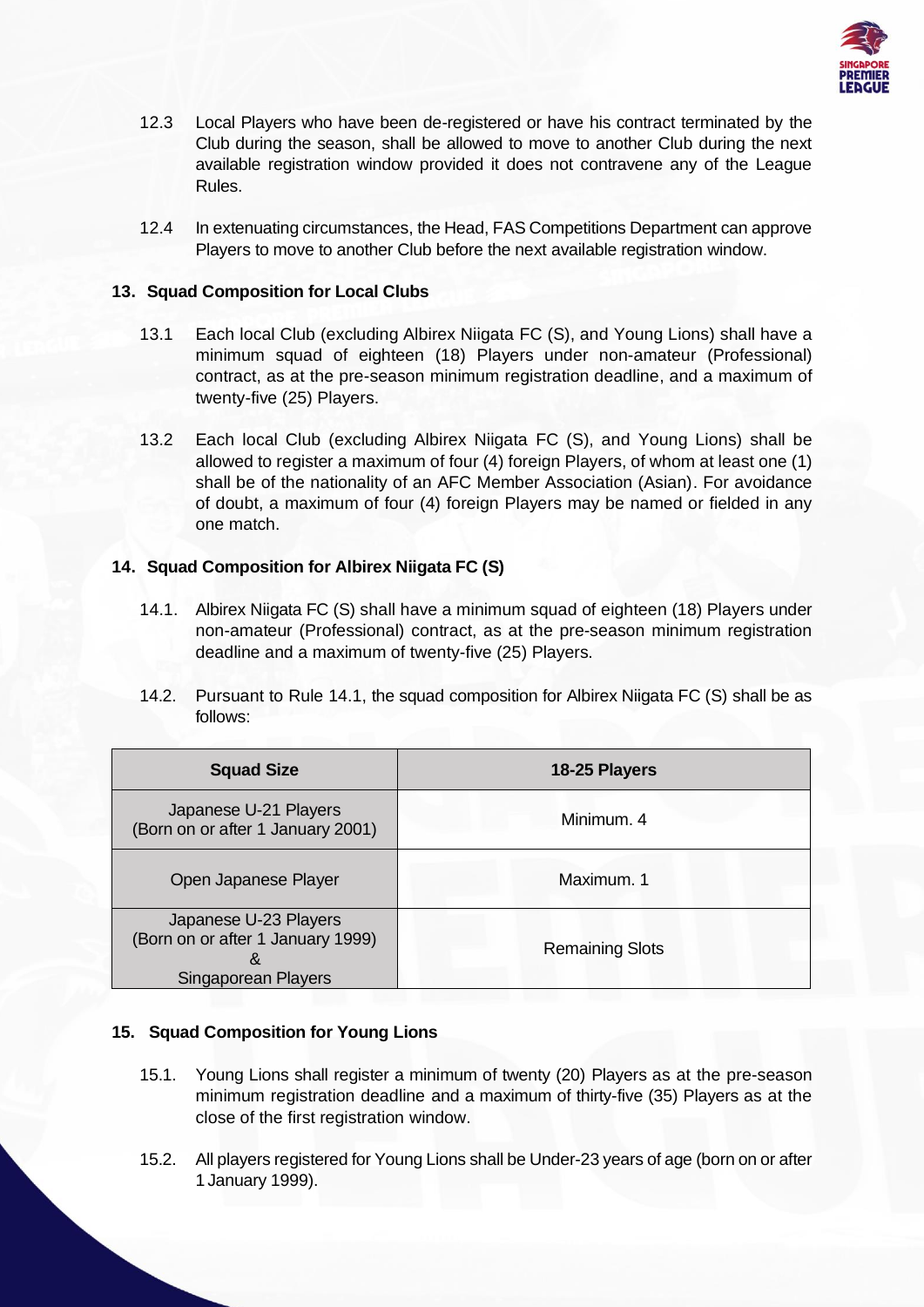

15.3. Players over the age of 23, and currently serving National Service (NS) shall be allowed to be registered with the Young Lions for the League.

# **16. Jersey Numbers for Clubs**

16.1. All Clubs in the League shall adopt the following jersey number allocation reflected in the table below:

| <b>Club</b>                    | <b>SPL</b> | <b>COE U21 / U19</b> | <b>COE U17</b> |
|--------------------------------|------------|----------------------|----------------|
| Albirex Niigata FC (S)         | $1 - 50$   | $51 - 80$            | $1 - 30$       |
| <b>Balestier Khalsa FC</b>     | $1 - 50$   | $51 - 80$            | $1 - 30$       |
| Geylang International FC       | $1 - 50$   | $51 - 80$            | $1 - 30$       |
| <b>Hougang United FC</b>       | $1 - 50$   | $51 - 80$            | $1 - 30$       |
| <b>Lion City Sailors FC</b>    | $1 - 50$   | $51 - 80$            | $1 - 30$       |
| <b>Tampines Rovers FC</b>      | $1 - 50$   | $51 - 80$            | $1 - 30$       |
| <b>Tanjong Pagar United FC</b> | $1 - 50$   | $51 - 80$            | $1 - 30$       |
| Young Lions                    | $1 - 50$   |                      |                |

16.2. The FAS Competitions Department shall reserve the right to allocate other numbers to Clubs at any time during the season.

# **17. Breach of Conditions of Registration & Eligibility**

- 17.1 Failure to comply with any of the condition(s) relating to the registration of a Player shall render the Player ineligible to play for the Club concerned.
- 17.2. An Eligible Player for a particular Match is one who:
	- 17.2.1. Is not serving a suspension as a result of a caution/dismissal in a match;
	- 17.2.2. Is not serving a suspension as a result of a decision by the FAS Disciplinary Committee;
	- 17.2.3. Has passed the mandatory League fitness test,
	- 17.2.4. Has been fielded in a match without contravening any of the League's requirement of fielding and/or substitution of Players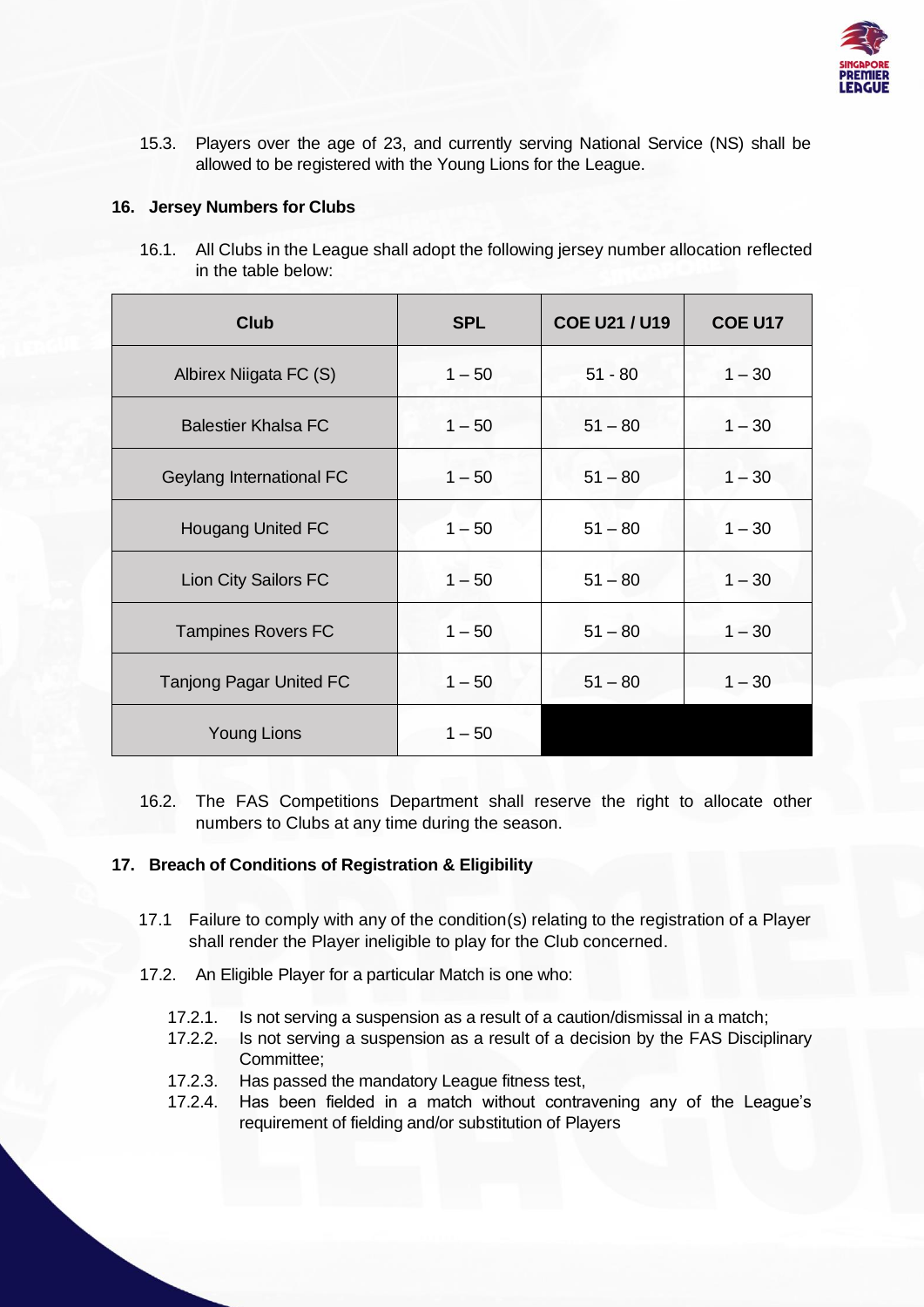

17.3. Should a Club field an unregistered, suspended or ineligible Player or field a registered Player in the starting line-up (First XI) who have been named as a substitute, or without the Player's name being indicated so either in the First XI or as Substitute in accordance to the Player Selection List, the match and three points shall be awarded to the opposing non-infringing team, and the score to remain/or a three (3) - nil (0) shall be awarded to the said non-infringing team, whichever is the greater. If a match is forfeited, suspension is only considered to have been served if the team to which the suspended Player belongs is not responsible for the facts that led to the forfeit of the match.

# **18. Fitness Test for Players**

- 18.2. Every Player shall undergo the Yo-Yo Intermittent Recovery Fitness Test and achieve the required level as stipulated by the FAS to be eligible for selection in a League match.
- 18.3. A Player who fails to pass the test or have yet to attempt the test for whatever reason(s) is allowed to be registered but shall only be eligible to play after he passes the test.
- 18.4. Players who are registered as goalkeepers are not allowed to play in any other outfield positions other than the goalkeeper position unless they have achieved the passing mark required for that of an outfield Player.

| <b>Position</b>         | <b>Minimum Passing Level</b> | <b>Enhanced Fitness Incentive</b><br><b>Minimum Requirement</b> |
|-------------------------|------------------------------|-----------------------------------------------------------------|
| <b>Outfield Players</b> | 19.8                         | 21.2 and above                                                  |
| Goalkeepers             | 16.8                         | 19.8 and above                                                  |

18.5. The passing standard for players are as follows:

- 18.6. Players who fulfil the minimum incentive requirement at the first attempt shall be eligible for a one-time incentive of Five Hundred Dollars (SGD\$500.00).
- 18.7. The Enhanced Fitness Incentive shall only be eligible to players of Singaporean nationality.
- 18.8. Players who are injured or on medical leave on the appointed date of the test may be given another opportunity to take the test to be determined by the FAS Football Science and Medicine Department.
- 18.9. Players shall not be allowed to play in the League until they have passed the Fitness Test. A Player who has not acquired the required level is considered an ineligible Player when fielded in the match and the appropriate sanctions shall be taken against the Player/Club concerned as per Rule 17.3 above.
- 18.10. Any Club failing to register a minimum of eighteen (18) Players who have passed the fitness test at the commencement of the League shall be deemed to have committed an offence of gross misconduct and be subjected to disciplinary action and further sanctions.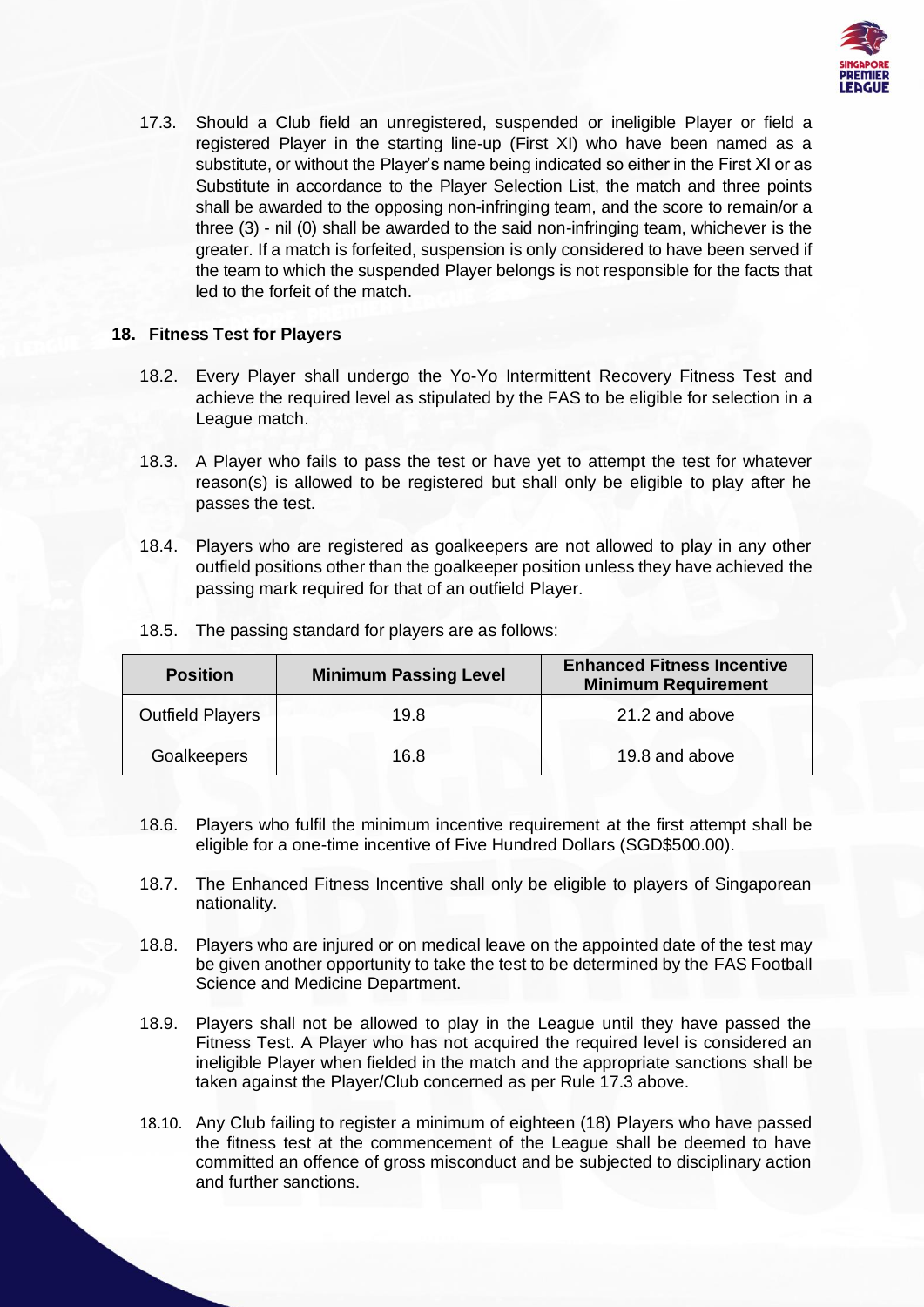

# **SECTION C: REGISTRATION OF TEAM OFFICIALS**

### **19. Registration of Team Officials**

- 19.2. All Clubs shall submit to the FAS Competitions Department its registration of Team Officials and the supporting documents by the deadline stipulated for the relevant registration Window.
- 19.3. All Clubs may register a maximum of fifteen (15) Team Officials.
- 19.4. Up to ten (10) Team Officials may be registered for each match to be on the Substitutes Bench. The following three (3) Team Officials shall be registered on the Officials on the Substitution Bench Form and be present at all matches:

19.4.1. Head Coach; 19.4.2. Team Manager; and 19.4.3. Physiotherapist

- 19.5. Each Club may register any other seven (7) Team Officials for any positions, including without limitation:
	- 19.5.1. Assistant Coach;
	- 19.5.2. Goalkeeper Coach;
	- 19.5.3. Fitness Coach/Trainer;
	- 19.5.4. Media Officer;
	- 19.5.5. Doctor;
	- 19.5.6. Interpreter;
	- 19.5.7. Security Officer;
	- 19.5.8. Video Analyst;
	- 19.5.9. Technical Director;
	- 19.5.10. Equipment Manager/Kitman.
- 19.6. Should the Club nominate less than ten (10) Team Officials on the "Officials on the Substitution Bench Form", or the FAS Competitions Department does not approve the registration of any person(s) nominated, the number of Team Officials permitted on the team bench shall reduce proportionately.
- 19.7. All Team Officials shall be issued with official eligibility cards authorized by the FAS Competitions Department. Should a card be misplaced, the Club shall be required to pay a penalty of Five Hundred Dollars (SGD\$500.00) for each misplaced card.

# **20. Documents for Registration of Team Officials**

- 20.2. All Team Officials shall be registered using the MyFAS online registration system.
- 20.3. All Team Officials shall provide in the MyFAS online registration system, evidence of their qualification, based on the Minimum Coaching Requirements (MCR) set by the League.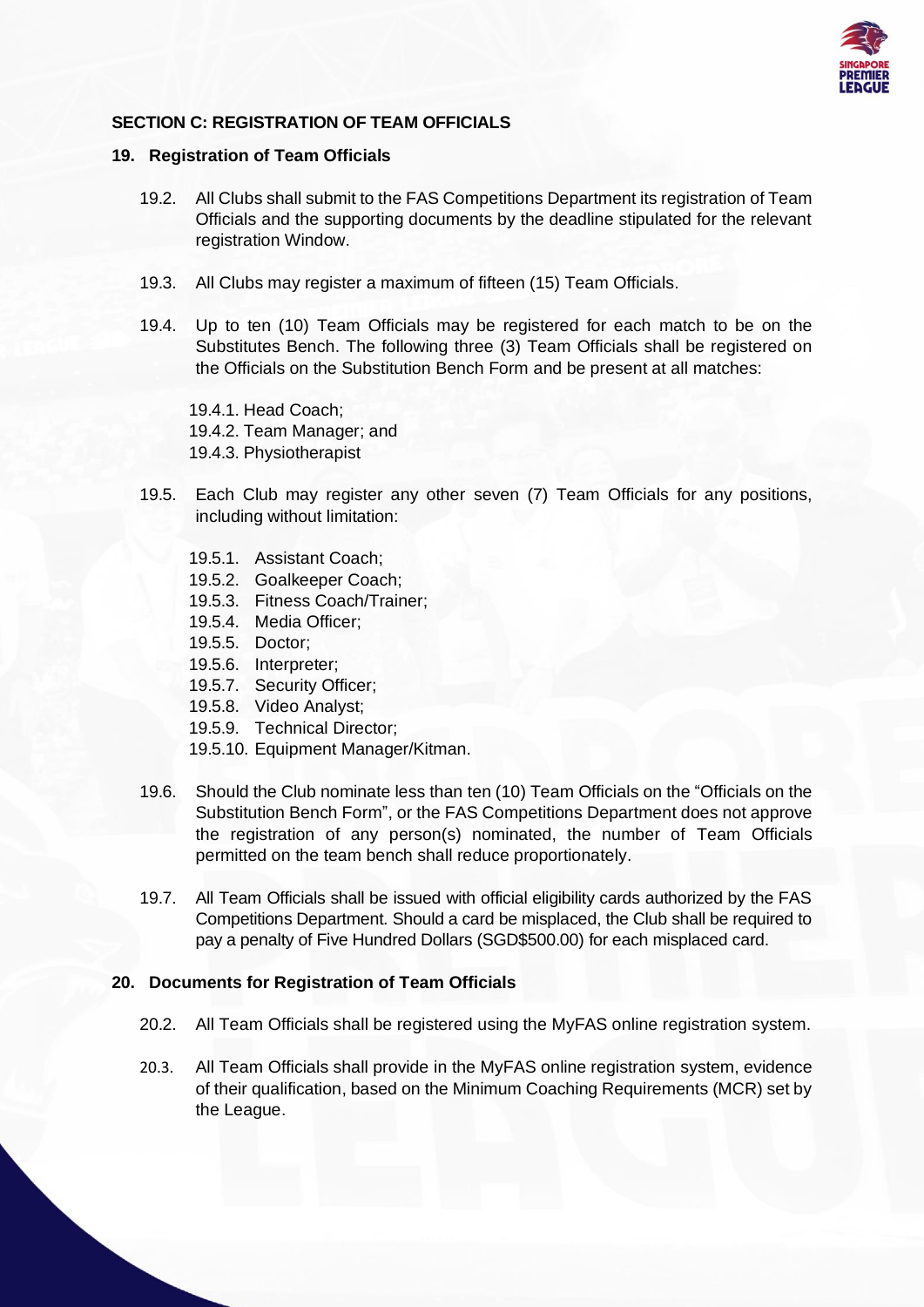

# **21. Minimum Coaching Requirements for Head Coaches and other Technical Positions**

21.2. All Clubs shall ensure that the following coaching and technical positions adhere to the following Minimum Coaching Requirements (MCR) stipulated below:

| <b>Position</b>             | <b>Minimum Coaching Requirements (MCR)</b>                                                                                                                                                               |
|-----------------------------|----------------------------------------------------------------------------------------------------------------------------------------------------------------------------------------------------------|
| <b>Head Coach</b>           | AFC Professional Coaching Diploma or equivalent<br>Or.<br>Have started/enrolled in the required coaching course in<br>2021                                                                               |
| <b>Assistant Head Coach</b> | AFC 'A' Coaching Diploma or equivalent                                                                                                                                                                   |
| <b>First Team Coach</b>     | AFC 'B' Coaching Diploma or equivalent                                                                                                                                                                   |
| <b>Goalkeeper Coach</b>     | AFC Level 2 Goalkeeper Coaching Certificate                                                                                                                                                              |
| <b>Fitness Coach</b>        | AFC Level 2 Fitness Coaching Certificate                                                                                                                                                                 |
| Physiotherapist             | Certified by Ministry of Health (or relevant country's Healthy<br>Ministry) and/or registered with physiotherapy board/council<br>in Singapore<br>and<br>Registered with FAS Football Science Department |
| <b>Sports Trainer</b>       | <b>FAS Level 1 Sports Trainer Certificate</b><br>and<br>Registered with FAS Football Science Department                                                                                                  |

- 21.3. All Clubs shall seek the prior approval of FAS General Secretary, FAS Technical Director and Head, FAS Competitions Department in writing before employing a Coach.
- 21.4. Should a Coach not possess the minimum coaching qualification, the Club can apply for an official Recognition of Experience and Coaching Competence (RECC) through the FAS Technical Department. The approval of RECC shall be at the discretion of the FAS Technical Department and shall be only valid for one (1) year.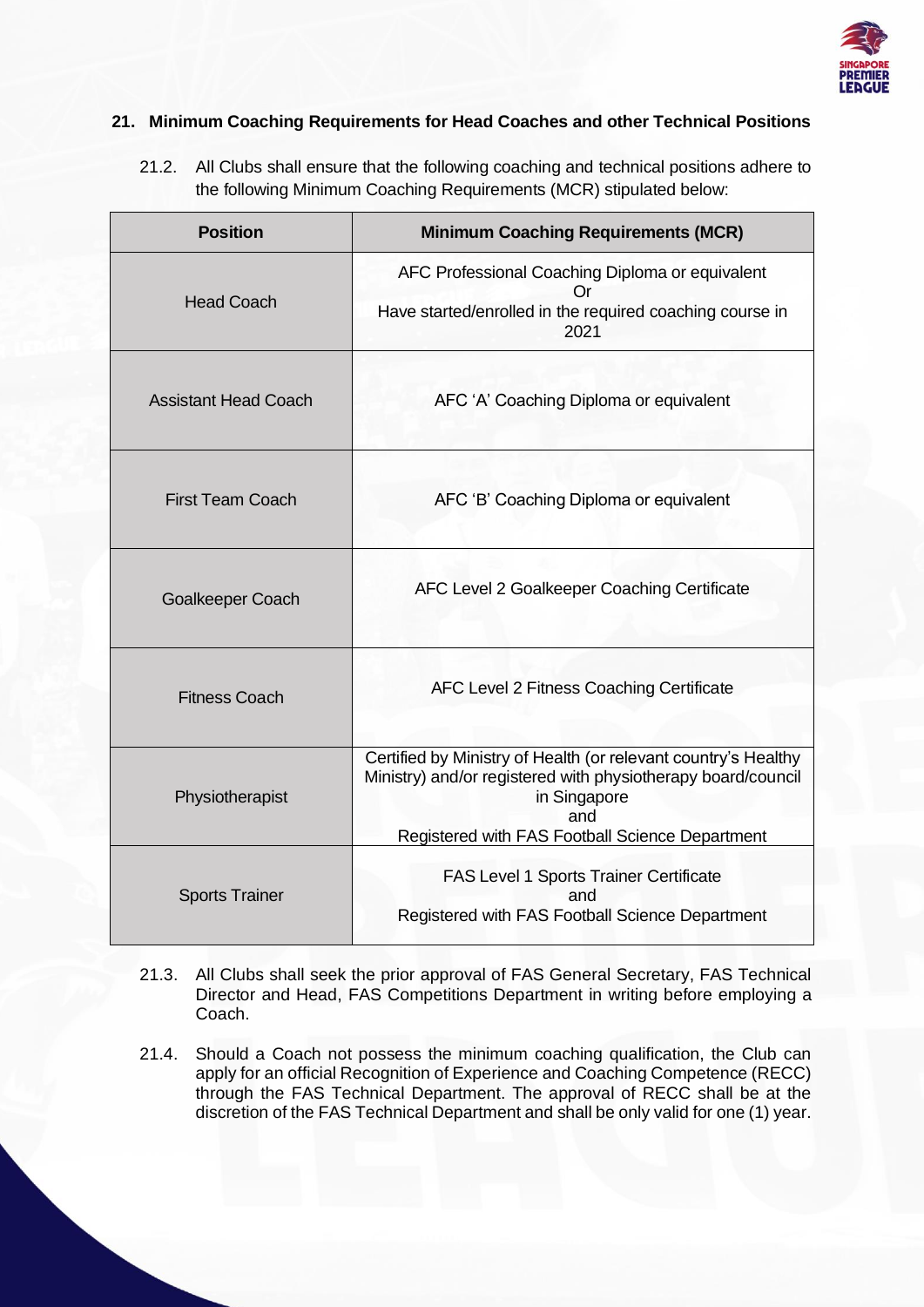

- 21.5. The Head Coach shall be present for all the matches where he is in-charge, unless approval has been sought and given by the FAS Competitions Department, for the Head Coach to do otherwise.
- 21.6. In the event that a Club terminates the Head Coach's services, or he resigns during the Season, the Club is bound to find a replacement with the required MCR within sixty (60) days. However, in the event that there is not more than sixty (60) days left from the material date of the termination or resignation to the end of the Season, the club may appoint, subject to the approval of Head, FAS Competitions Department, a caretaker coach not meeting the required coaching qualifications.
- 21.7. A copy of the League coaches' contracts shall be submitted to the FAS Competitions Department for retention.
- 21.8. Any club found to be in breach of Rule 21.1 to 21.6 above shall be deemed to be guilty of misconduct.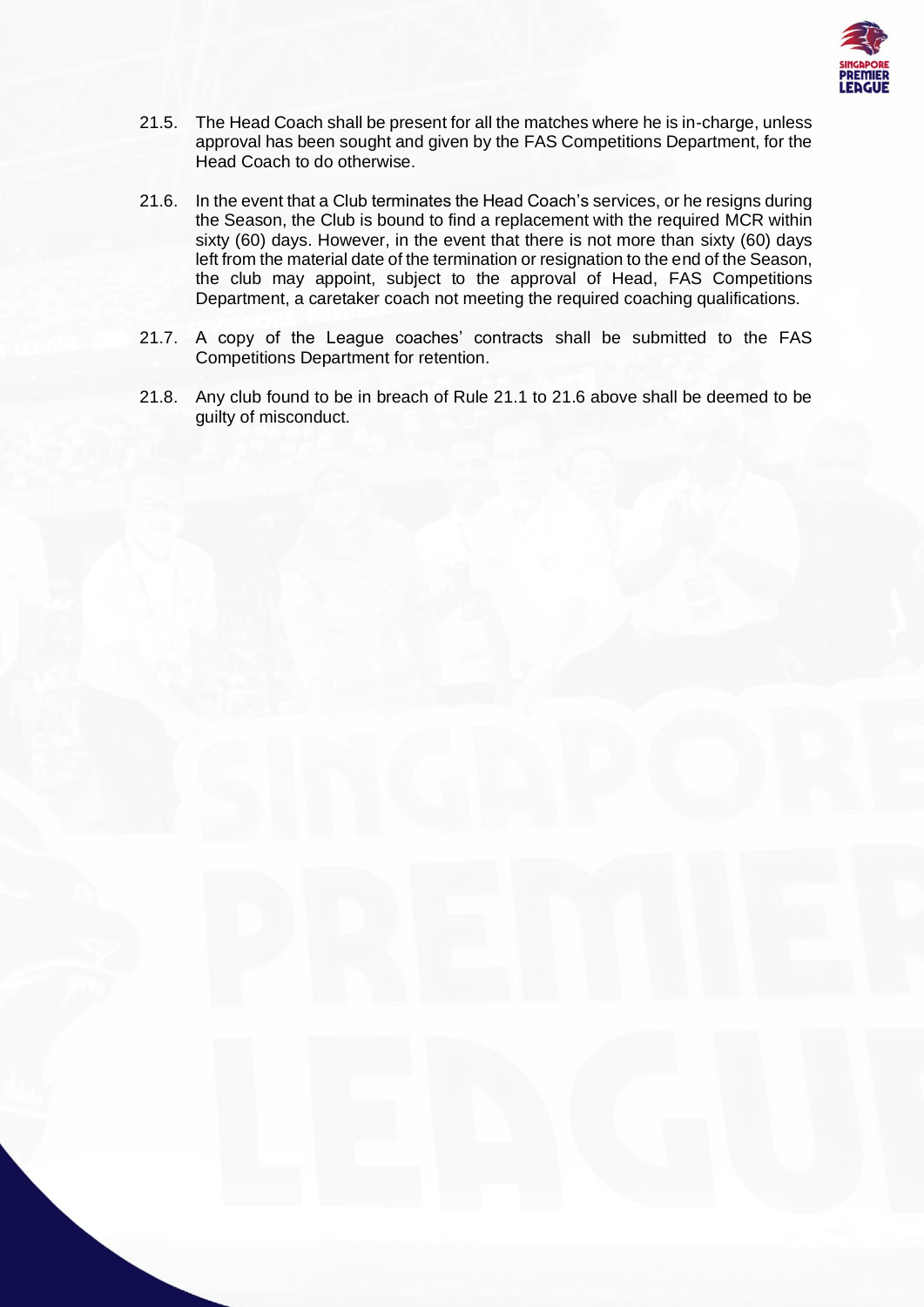

# **SECTION D: LEAGUE FIXTURES & MATCH PROCEDURES**

### **22. Fixtures scheduling policy**

- 22.1. All Matches in the League shall be arranged as soon as practicable prior to the commencement of the Season. The copyright in all lists or arrangements of such fixtures in any Tournament in any Season or of any match sanctioned by the FAS Competitions Department shall be vested in FAS.
- 22.2. The FAS Competitions Department shall be responsible for drawing out the match fixtures for dissemination to all the Clubs before the commencement of the Competition.
- 22.3. The FAS Competitions Department and the FAS Referees Department shall appoint the Match Commissioners and Referees for the League and Singapore Cup respectively.
- 22.4. The League shall adopt the guideline of a minimum of forty-eight (48) hours between matches (SPL and AFC Club Competitions). The rest period shall not take into account for the impact travel has on recovery.
- 22.5. Except for extenuating circumstances, requests for rescheduling and postponement of matches shall not be approved unless otherwise decided by the FAS Competitions Department.
- 22.6. All Clubs shall seek the approval of the FAS Competitions Department before granting leave of absence and/or overseas breaks for their respective Players and Team Officials during the official period of Competition.
- 22.7. All kick-offs shall adhere to the time advertised by the FAS Competitions Department. Clubs and Referees shall report any delays at the scheduled time of kick-off and the start of the second half to the Competitions Department. Any Club causing a kick-off to be delayed by up to five (5) minutes from the time advertised shall be fined the sum of at least Two Thousand Dollars (SGD\$2000.00) for a first offence and for a second or subsequent offence occurring within the same season of the first offence shall be deemed guilty of misconduct. Any Club causing a kick-off to be delayed by more than fifteen (15) minutes from the time advertised shall be deemed guilty of misconduct.
- 22.8. Should any delayed kick-off necessitate the visiting Club incurring expenses, the Visiting Club shall be entitled to claim reasonable costs against the gross gate takings. Any dispute arising from the claim so made shall be referred to the Head, Competitions Department and/or FAS General Secretary, whose decision shall be final. Any such claim must be made within fourteen (14) days of the match in question and payment, or referral to the Head, Competitions Department, shall be made within fourteen (14) days of receipt of the claim.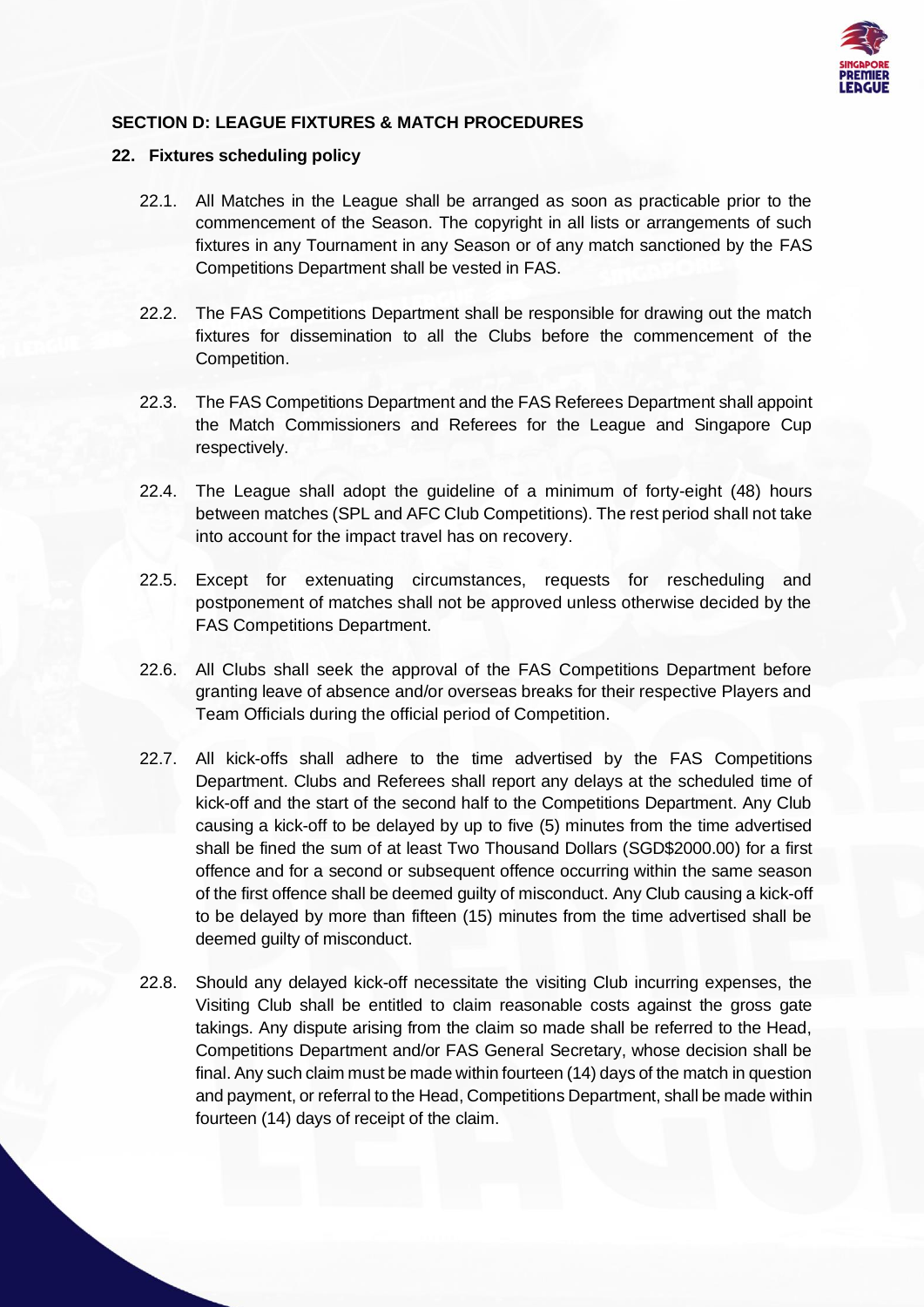

# **23. Kick-off Timings**

- 23.1. Save as provided in Rules 23.2, 23.3 and 23.4 below, the time of kick-off is between 5.00pm and 9.45pm for all matches.
- 23.2. Any variation to these timings can be made only with the approval of the FAS Competitions Department.
- 23.3. For matches on Public Holidays, the FAS Competitions Department shall fix the time of kick-off.
- 23.4. For matches televised (whether live or otherwise), the FAS Competitions Department shall determine the time of kick-off and, if necessary, in consultation with the participating Clubs.
- 23.5. Both Teams shall enter the field of play together as per the Official Match Countdown at least four (4) minutes prior to the kick-off time, along with the Match Officials.

# **24. Half-time Interval**

- 24.1. In all League Matches, the half-time interval shall not exceed fifteen (15) minutes, from whistle to whistle.
- 24.2. Any Club found guilty of causing delay to the kick-off of the second half by more than one (1) minute shall be fined a sum of at least One Thousand Dollars (SGD\$1000.00).
- 24.3. Any Club found guilty of causing delay to the kick-off of the second half by more than two (2) minutes shall be deemed guilty of misconduct. If the club is found guilty for a second or subsequent offence occurring within the same season of the first offence shall be deemed guilty of misconduct.

# **25. Official Clock & Time**

- 25.1. For avoidance of doubt, Clubs and Match Officials shall refer to the official world clock as measured from Greenwich Mean Time (GMT) and determined by the FAS Competitions Department, for all matters relating to the Official Match Countdown and its activities, including but not limited to match kick-off times, pre-match ceremonies and pre-match inspections.
- 25.2. Stadium (timer) clocks in the stadium showing the amount of time played shall run during the match, provided they are stopped at the end of normal playing time in each half, i.e. after 45 and 90 minutes respectively. This stipulation is also applied in the event of extra time being played i.e. after 15 minutes of each half.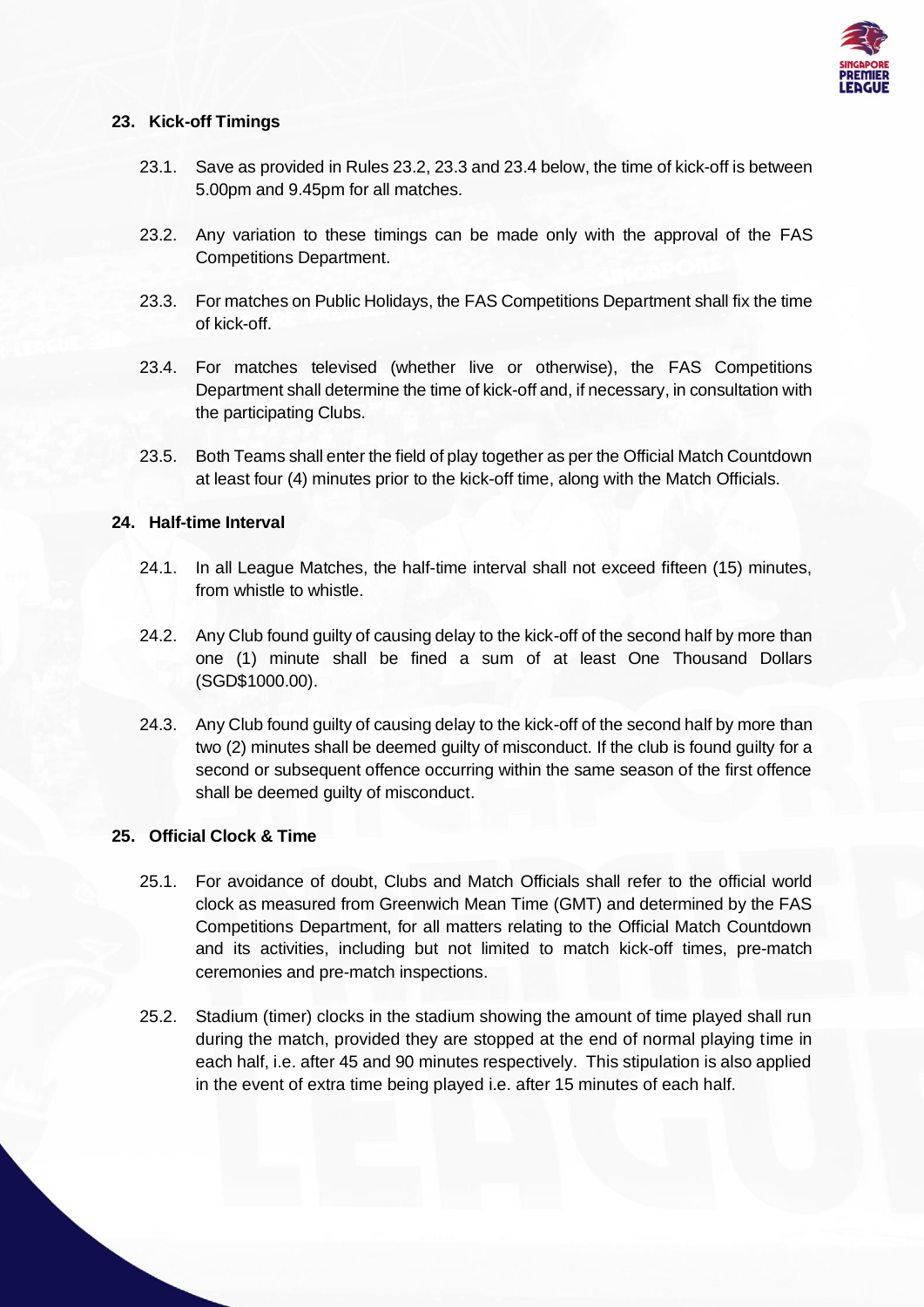

# **26. Duration of Matches**

26.1 All League Matches shall be of ninety (90) minutes' duration (forty-five (45) minutes for each half) but any Match which for any cause whatever falls short of ninety (90) minutes' duration may be ordered to count as a completed fixture or to be replayed in full as the FAS Competitions Department may in its absolute discretion determine.

# **27. Laws of the Game**

27.1. All League Matches shall be played in compliance with these Rules and in compliance with the Laws of the Game as approved by FIFA as laid down from time to time unless otherwise expressed.

# **28. Minimum Number of Players during a Match**

28.1. A Match shall not start or continue if either team consist of fewer than seven (7) players.

# **29. Teams for League Matches**

29.1. Each Club shall play its full-strength team in all League Matches. Any Club failing to play its full-strength team in any League Match shall be deemed guilty of misconduct.

# **30. Size of Team Delegation at Matches**

- 30.1. Each Club shall register an official team delegation comprising of maximum twenty (20) Players and a maximum of ten (10) Team Officials for a match.
- 30.2. The official team delegation shall be granted full access to all official areas, including the Field of Play and other necessary Controlled Accessed Areas, as determined by the FAS Competitions Department.
- 30.3. The Club Media Officer and Team Manager shall be responsible for coordinating all Club and media-related matters with the FAS.
- 30.4. All Clubs shall ensure that no unauthorized persons are permitted entry into the team dressing room, Field of Play, or any Controlled Access Area requiring an Accreditation Card.
- 30.5. Failure to comply with Rule 30.4 shall deem the errant Club liable for further disciplinary action.

# **31. Naming of Players for Match**

31.1. All Clubs shall provide one (1) duly completed 'Player Selection List' to the Match Commissioner no less than ninety (90) minutes prior to the scheduled kick-off. The club shall indicate on the Starting List the eleven (11) players who shall start the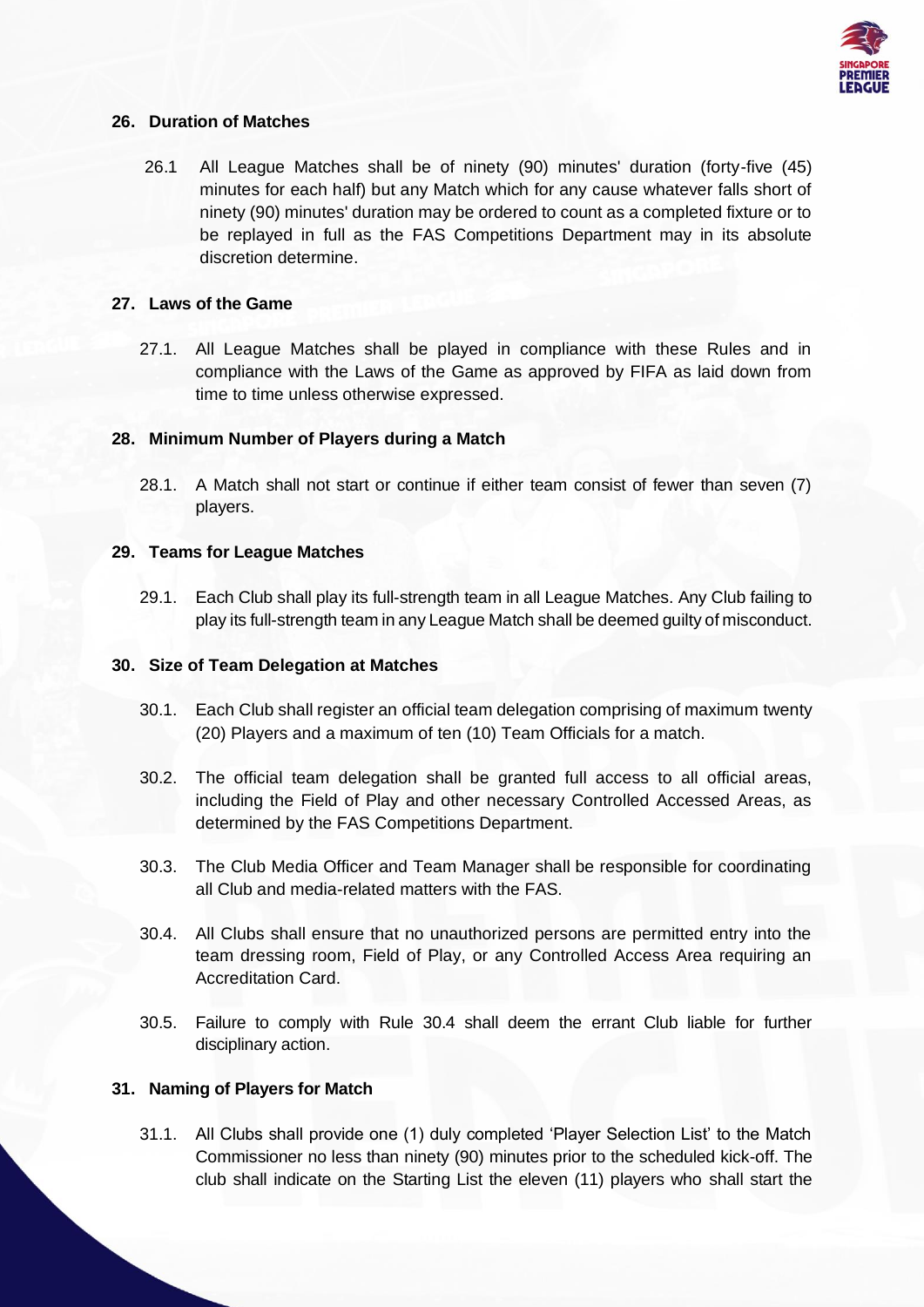

match and the other nine (9) named substitutes. The Team Captain shall also be identified on the starting list.

- 31.2. All Clubs, with the exception of Young Lions shall ensure that a minimum of one (1) Under-23 Player **(born on or after 1 January 1999)** of Singaporean nationality, is included in the list of eleven (11) Players who shall start the match.
- 31.3. All Clubs, except for Albirex Niigata FC (S) and Young Lions, may also include a maximum of five (5) Players from its Centre of Excellence (COE) Under-21 Team, in the Player Selection List, either in the starting line-up or as a substitute provided it does not contravene any of the other Competition Rules.
- 31.4. Pursuant to Rule 31.3, COE Under-21 Players who have undergone medical screening and passed the mandatory fitness test for the League shall be eligible for selection.
- 31.5. Albirex Niigata FC (S) may also include a maximum of five (5) Players from its Centre of Excellence (COE) Under-19 Team, in the Player Selection List, either in the starting line-up or as a substitute provided it does not contravene any of the other Competition Rules.
- 31.6. Pursuant to Rule 31.5, COE Under-19 players, registered with Albirex Niigata FC (S), who have undergone medical screening and passed the mandatory fitness test for the League shall be eligible for selection.
- 31.7. Pursuant to Rules 31.3 and 31.5, a Non-Singaporean Player (foreign) from the COE Under-21 or COE Under-19 Team may be named in the Player Selection List on the following conditions:
	- 31.7.1. He replaces one of the first team's existing foreign players.
	- 31.7.2. The first team foreign player he replaces must not be under suspension or ineligible for any reason.
	- 31.7.3. He must have met the minimum League fitness requirements to be eligible for selection in the League.
- 31.8. Without breaching any of the Rules, all Clubs, excluding Albirex Niigata FC (S), and Young Lions, can name a maximum of four (4) foreign Players either in the starting line-up or as a substitute in a match.
- 31.9. Once the Player Selection List is submitted to the Match Commissioner and becomes an official document, and if the match has not yet kicked-off, the following instructions shall apply:
	- 31.9.1. If any of the eleven (11) Players listed on the Player Selection List selected to start the match are not able to start the match for any reason, they may be replaced by any of the named substitutes. Such replacements shall reduce the quota of substitute Players accordingly. The Player being replaced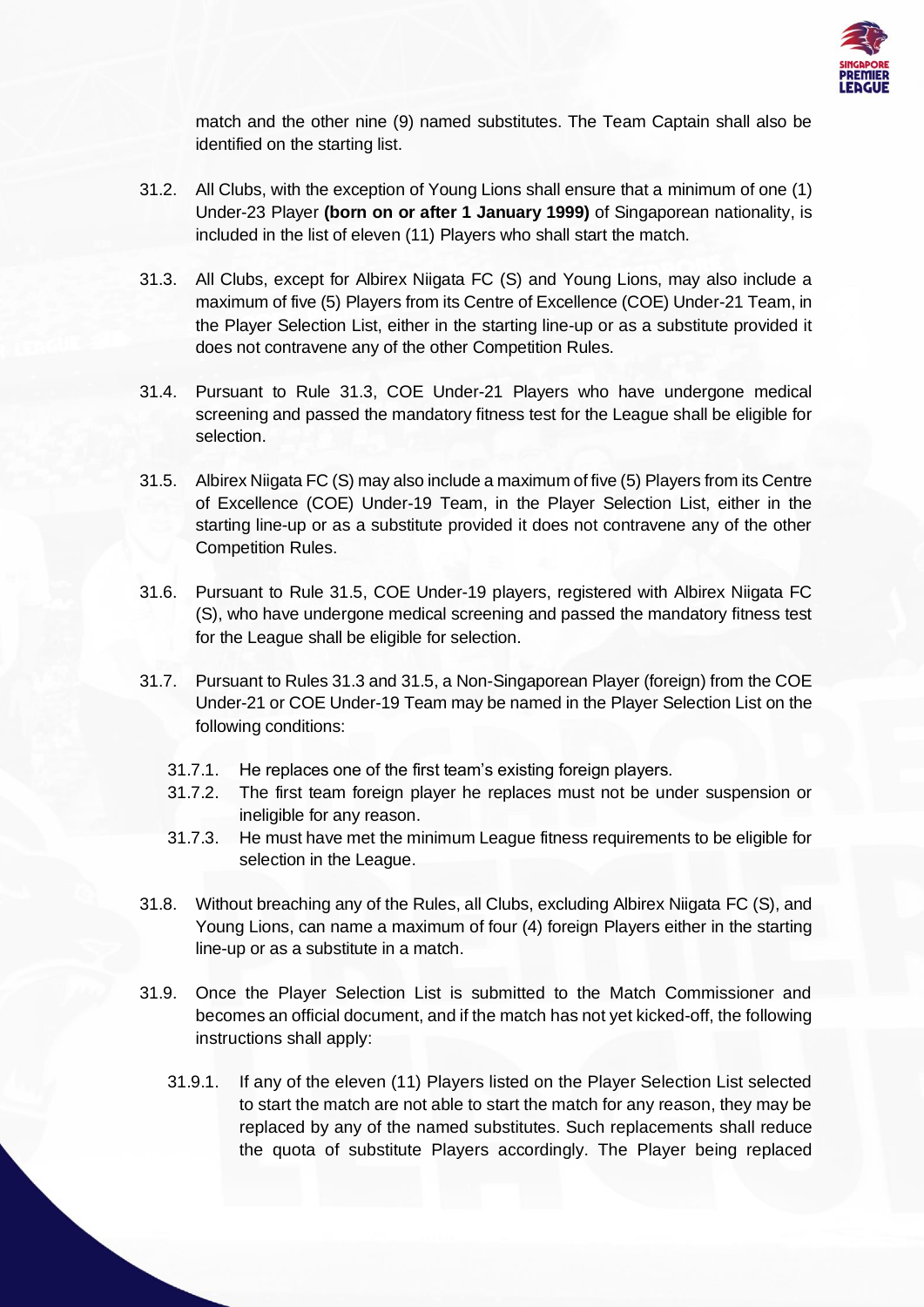

cannot be renamed as a substitute. During the match, five (5) substitutions may still be made by the team.

- 31.9.2. If any of the substitutes named on the Player Selection List is not able to be fielded for any reason, they may not be replaced, which means that the quota of substitute Players shall be reduced accordingly.
- 31.10. Any Club failing to carry out these provisions shall be fined a minimum sum of One Thousand Dollars (SGD\$1000.00) for the first offence, and for any subsequent offence the club shall be deemed guilty of misconduct.

# **32. Substitution of Players**

- 32.1. In all Matches, each Club shall be permitted a maximum of five (5) named substitutions.
- 32.2. Pursuant to 32.1, the five (5) named substitutions shall only be made over three (3) substitution opportunities, excluding half-time.
- 32.3. If the goalkeeper is ordered off during play, the designated substitute may subsequently replace another player of the same Team and play as a goalkeeper.
- 32.4. There shall be no substitution of any Player who is ordered off the field of play.
- 32.5. At all times, all Clubs, excluding Young Lions, shall have a minimum of one (1) Under-23 Player of Singaporean nationality fielded during the entire first half of a match, except in the case of an Under-23 Player of Singaporean nationality who is ordered off the field of play in the first half.
- 32.6. All Clubs wishing to make a substitution shall inform the Fourth Official of the Players involved in the Substitution using a duly completed 'Substitution Card' and accompanied by the Players' AD Pass.
- 32.7. Should a Club be found to infringe any of the rules above in relation to Substitution of Players, the match and three (3) points shall be awarded to the opposing noninfringing team, and the score to remain or a three (3) - nil (0) win to be awarded to the said non-infringing team, whichever is the greater. If a match is forfeited, suspension is only considered to have been served if the team to which the suspended player belongs is not responsible for the facts that led to the forfeit of the match.

### **33. Player Identification**

33.1. The players' jerseys must be clearly numbered on the back in accordance with the Player Selection List submitted to the Match Commissioner before any Match.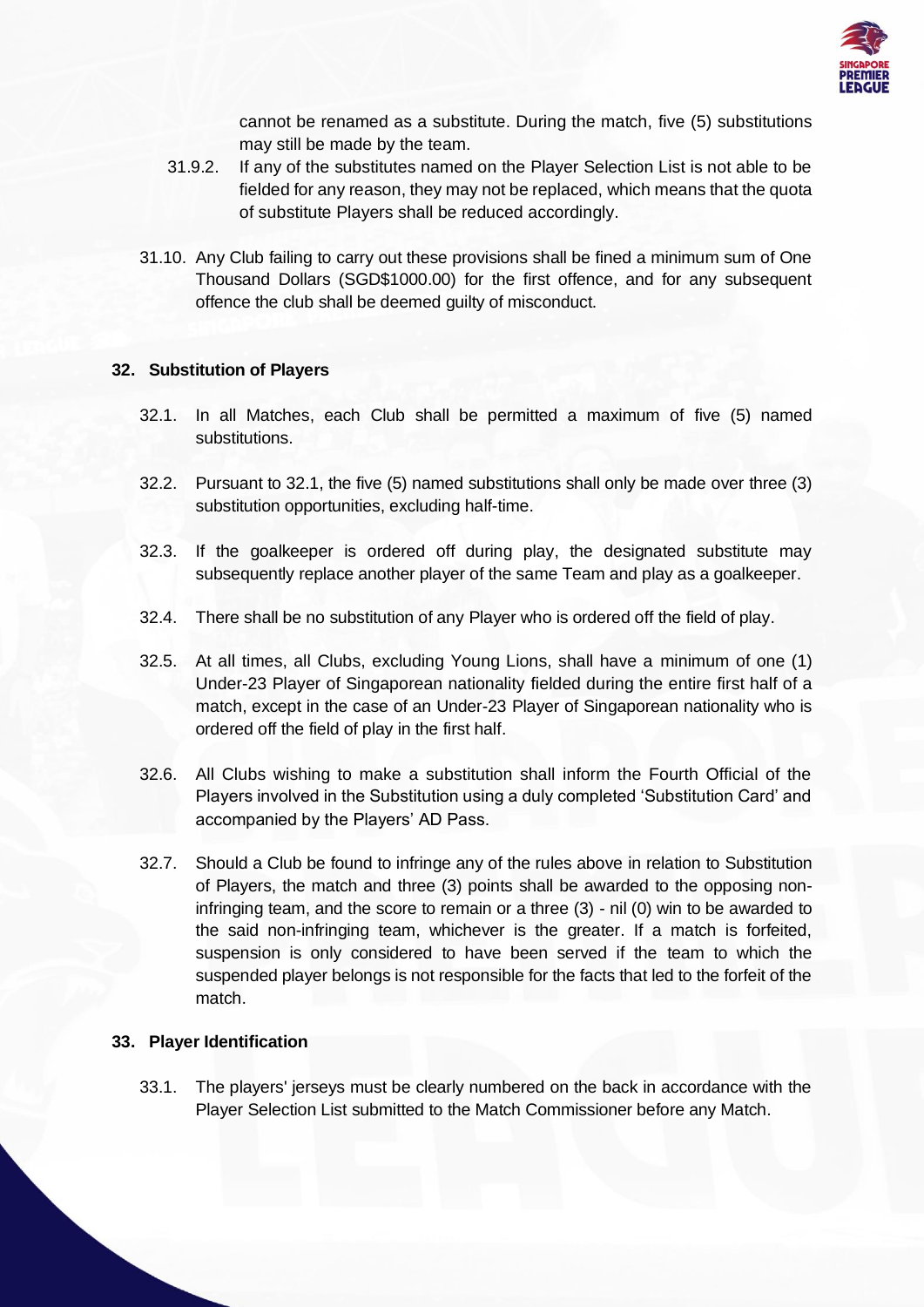

- 33.2. Prior to the start of the Season, each Club shall notify the FAS Competitions Department of the shirt numbers allocated to each player in their teams. Each Player must be allocated a different shirt number.
- 33.3. A Player's shirt number must remain with him for the duration of the Season unless:
	- 33.3.1. He ceases to play for a Club in which case his shirt number shall become available for allocation to new members of the First Team Squad and/or the Youth Team Squad; or
	- 33.3.2. The FAS Competitions Department may permit the re-use of shirt numbers allocated to another player in the team, if it is satisfied that there are good reasons to do so.
- 33.4. Pursuant to the above sub-Rule 33.3, any Club which fields a Player in a match wearing a jersey not carrying the number allocated to him shall be fined a minimum sum of Two Thousand Dollars (SGD\$2000.00) for its first offence, and for a second or subsequent offence occurring within the same season of the first offence, the Club shall be subjected to further disciplinary action.
- 33.5. Before the match commences, the Team Manager or his assistant acting as the Team Manager of each team shall indicate in the Player Selection List to the Match Commissioner the Captain of the team. The Team Captain shall wear the Leagueissued armband as per the SPL Jersey Printing guidelines to indicate his status.
- 33.6. The Match Commissioner shall, ninety (90) minutes before the scheduled kick-off time, and at the dressing room of the respective Clubs, verify the League Accreditation Passes of the players named in the Player Selection List to ensure that it is in order, and that the player is eligible to play.
- 33.7. Notwithstanding the fines herein this sub-Section, the Head, FAS Competitions Department, may take such other action as it deems desirable against the Club, its Official, or the Player for any infringement of these provisions or refer the matter to the Disciplinary Committee.

# **34. Clubs to Register Colours**

- 34.1. Thirty (30) days before the commencement of the League, the FAS Competitions Department shall obtain from the Clubs, in writing, details of their first choice (home) and second choice (away) colours (jerseys, shorts and socks). The colours registered by each team shall be worn during the current season and no changes either in the colours or the combination of colours shall be permitted during the course of the Season except in the circumstances set out in Rule 35 below, and the prior consent of the FAS Competitions Department is obtained.
- 34.2. The choice of playing kit colours must be registered with the FAS Competitions Department. Each Club shall submit a sample of its registered colours to the FAS Competitions Department at least thirty (30) days before the commencement of the League.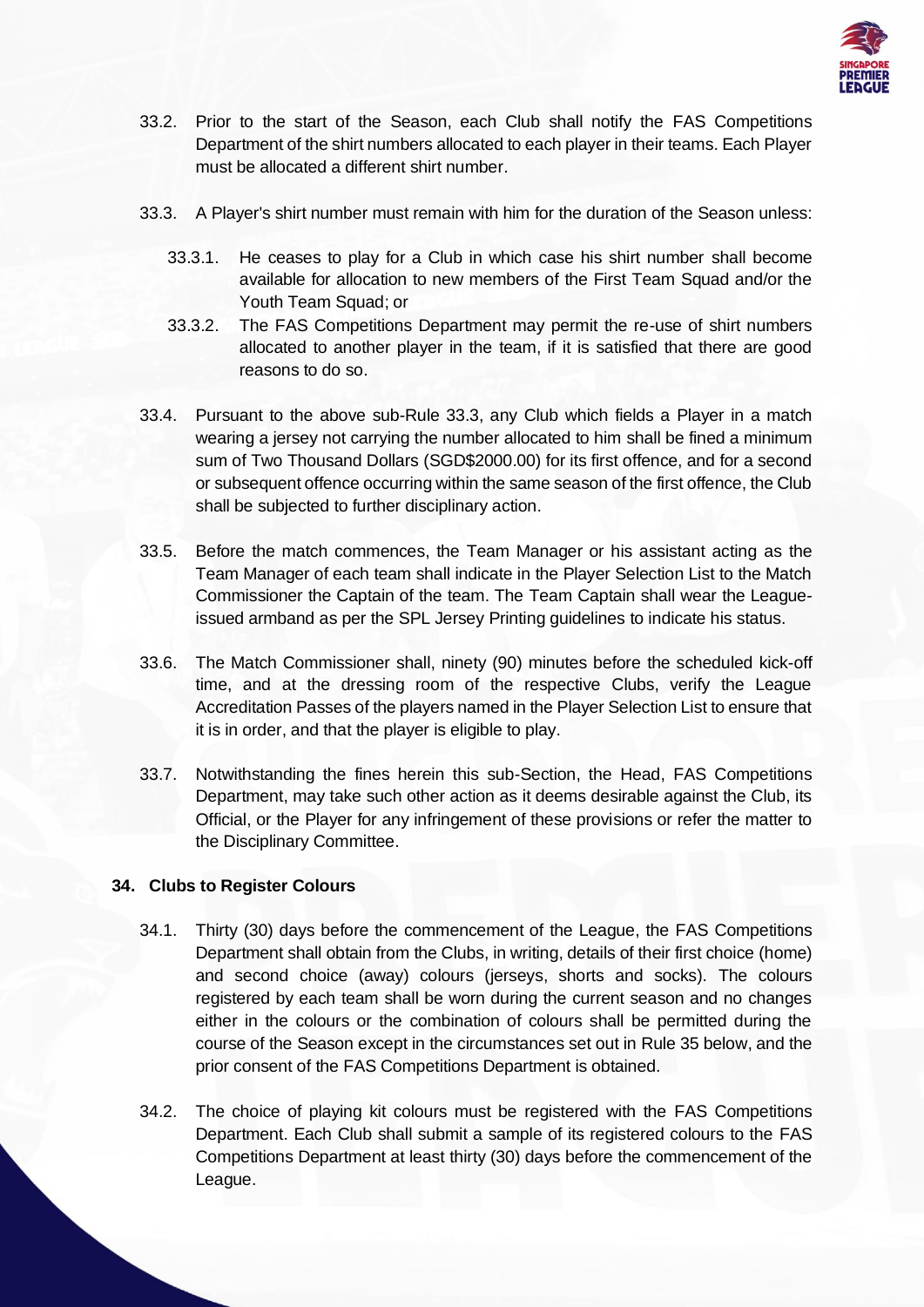

- 34.3. No kit item worn by a Player (shirt, shorts and socks) may contain more than four (4) colours. Furthermore, one colour (1) must be clearly predominant on the shirt, shorts and socks. In the case of striped shirts, vertical or otherwise, one (1) of the colours must be predominant on the other kit items.
- 34.4. The predominant colour must be visible to the same extent on the back and front of the kit item in question.
- 34.5. The colours of the official kit must be noticeably different from and contrasting to the colours of the reserve kit/s.
- 34.6. The colours worn by the goalkeepers must distinguish him from the other Players, the Referee and Assistant Referees.
- 34.7. For the current season, the jersey shall carry the name of the Player. Only actual names, nicknames or abbreviations of actual names officially registered with and approved by the FAS Competitions Department are permissible. Symbols and numbers in the names are not allowed.

# **35. Clash of Colours**

- 35.1. Clubs are required to wear their first-choice colours at their "Home" match and the second choice at their "Away" match.
- 35.2. Each Club shall wear its official colours as registered and pre-decided by the FAS Competitions Department unless prior approval has been obtained from the FAS Competitions Department. If, in the opinion of the FAS Competitions Department, the referee or match commissioner, the two (2) teams' colours might cause confusion or prove unsuitable, the visiting Club shall have to change and wear its first choice or a combination of both.
- 35.3. When there is a further clash of colours, the Home Club shall wear their secondchoice colours or a combination of both  $1<sup>st</sup>$  choice and  $2<sup>nd</sup>$  choice colours as determined by the FAS Competitions Department.

# **36. Printing and Advertising on Jerseys**

36.1. The jerseys of all Players in the League shall follow the instructions stipulated in the SPL Jersey Printing Guidelines, issued by the FAS Marketing Department and endorsed by the FAS Competitions Department.

# **37. Ball Kids**

37.1. The Home Club shall provide and ensure a minimum of eight (8) ball kids for the League and Singapore Cup matches. They shall be properly attired in the official bibs issued by the League.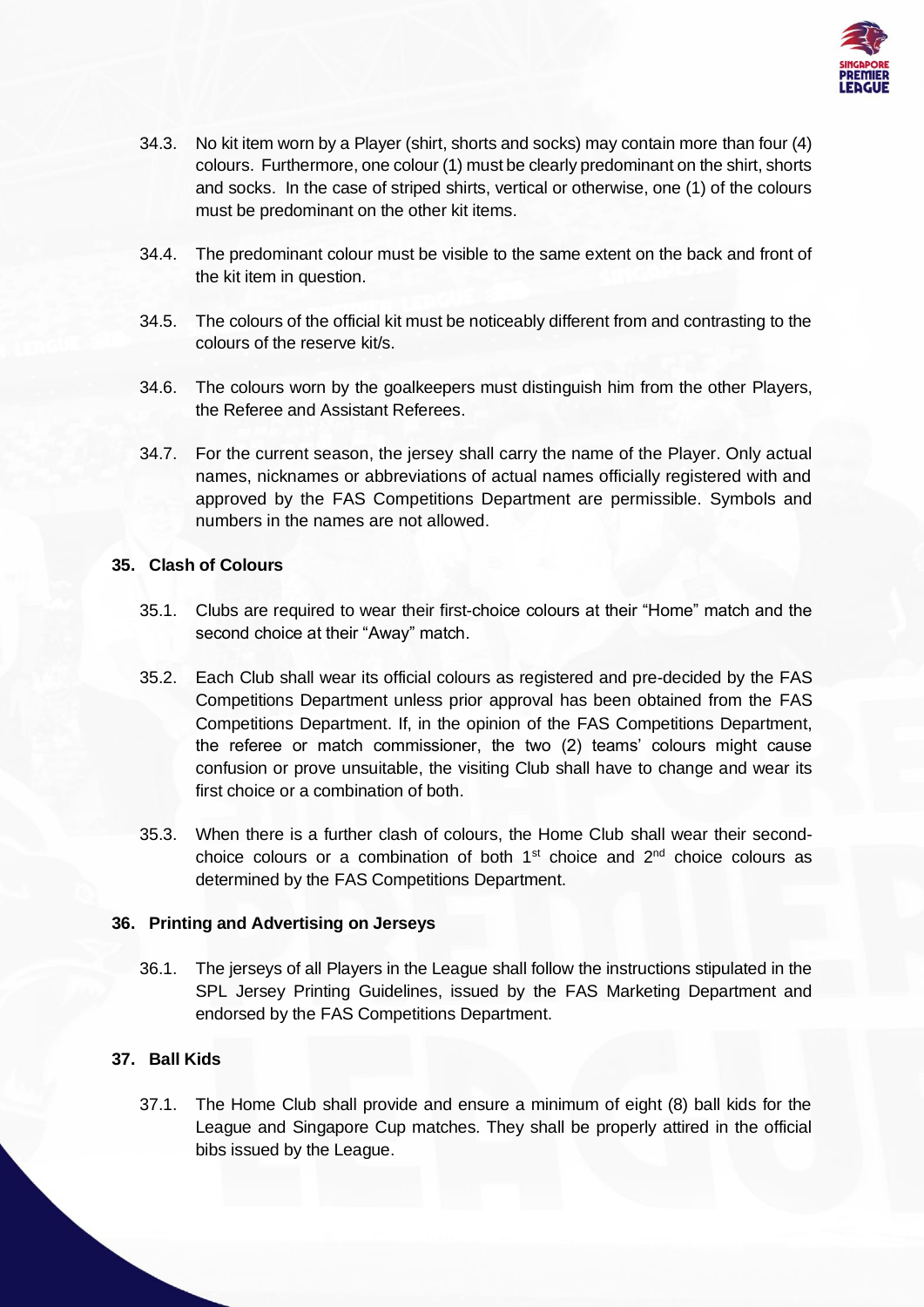

37.2. The colours of clothing worn by ball kids shall not clash with the colours of either of the competing Clubs and match referees and they must be properly attired.

# **38. Stretcher bearers**

38.1. The Home Club shall provide and ensure that there are at least two stretchers, approved by the FAS Sports Science and Medical Department, with eight (8) adult stretcher-bearers for all League and Singapore Cup matches. They shall be properly attired in the bibs issued by the League.

# **39. The Team Bench and Technical Area**

- 39.1. Each Home Club shall provide separate areas adjacent to the pitch (hereinafter "the technical area") for the sole use of team officials, team medical staff and substitutes; such designated areas shall be clearly marked "Home" and "Away", have direct access to the pitch, be located equidistant from the half-way line, preferably be under cover, and capable of seating at least twenty (20) people from each Club.
- 39.2. Technical areas may vary between stadium, for example in size or location.
- 39.3. The technical area extends one (1) metre on either side of the designated seated area and shall extend forward up to a distance of one (1) metre from the touchline.
- 39.4. The Fourth Official before the commencement of the match shall identify and verify the accreditations of the occupants of the technical area. Accreditations shall be worn by all registered Team Officials at all times. Any Team Official in the technical area found guilty of not wearing an accreditation pass will be fined a minimum sum of Five Hundred Dollars (SGD\$500.00).
- 39.5. All person at the technical area must wear kits that are contrasting with the kit of Players and referees on the field of play.
- 39.6. A Player and/or Team Official who has been sent off the field/technical area shall not be allowed to remain in the vicinity of the field or technical area.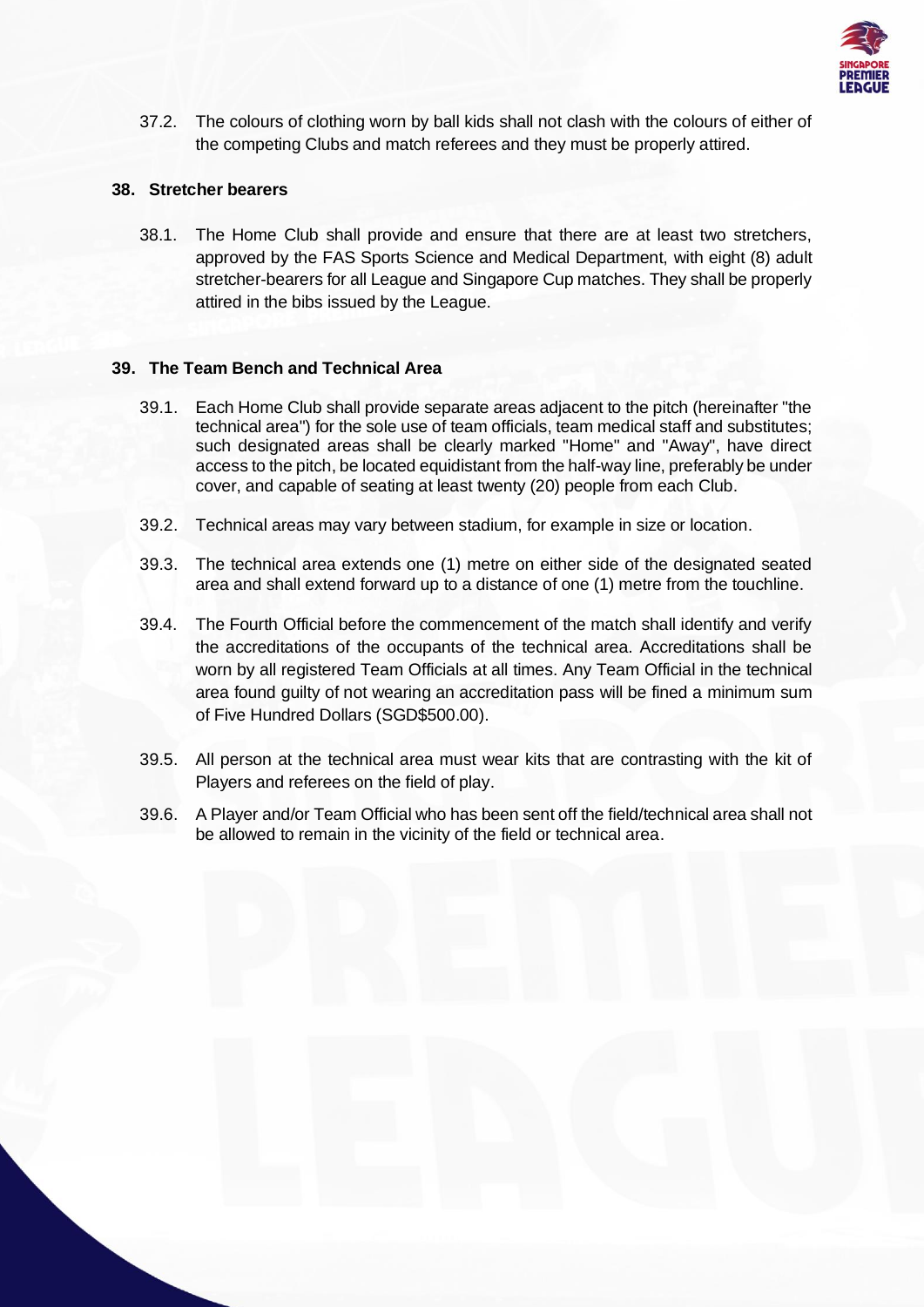

# 39.7. The access and management of suspended or expelled Players and/or Team Officials shall be managed as depicted below:

|                              | <b>Player</b>                                                                                                                                                             |                                                                                                                                                                                                                         | <b>Team Official</b>                                                                                                                                                                              |                                                                                                                                                                                                                           |
|------------------------------|---------------------------------------------------------------------------------------------------------------------------------------------------------------------------|-------------------------------------------------------------------------------------------------------------------------------------------------------------------------------------------------------------------------|---------------------------------------------------------------------------------------------------------------------------------------------------------------------------------------------------|---------------------------------------------------------------------------------------------------------------------------------------------------------------------------------------------------------------------------|
|                              | <b>Expulsion</b>                                                                                                                                                          | <b>Suspension</b>                                                                                                                                                                                                       | <b>Expulsion</b>                                                                                                                                                                                  | <b>Suspension</b>                                                                                                                                                                                                         |
| <b>Field of Play</b>         | Ordered to leave the<br>field of play and its<br>surroundings                                                                                                             | Banned from the field<br>of play and its<br>surrounding                                                                                                                                                                 | Ordered to leave the<br>field of play and its<br>surroundings                                                                                                                                     | Banned from the field<br>of play and its<br>surroundings                                                                                                                                                                  |
| <b>Team Bench</b>            | Ordered to leave the<br>team bench                                                                                                                                        | Banned from the<br>team bench                                                                                                                                                                                           | Ordered to leave the<br>team bench                                                                                                                                                                | Banned from the<br>team bench                                                                                                                                                                                             |
| <b>Technical area</b>        | Cannot sit in the<br>technical area                                                                                                                                       | Banned from the<br>technical area                                                                                                                                                                                       | Cannot sit in the<br>technical area                                                                                                                                                               | Banned from the<br>technical area                                                                                                                                                                                         |
| <b>Dressing Room</b>         | Shall stay in either the<br>dressing room or<br>doping control room<br>accompanied by a<br>chaperon until 75 <sup>th</sup><br>minute                                      | Banned from the<br>dressing room at any<br>time before and<br>during the math in<br>question (can join<br>after the final whistle)                                                                                      | Banned from entering<br>the team dressing<br>rooms at half time if<br>sent off during the<br>first half of the match                                                                              | Banned form the<br>team dressing rooms<br>at any time before<br>and during the match<br>in question (can join<br>after final whistle)                                                                                     |
| <b>Stands</b>                | Allowed to sit in the<br>stands, provided his<br>integrity and security<br>are safeguarded as of<br>75 <sup>th</sup> minute, if he is<br>not picked for doping<br>control | Allowed to sit in the<br>stands, but not in the<br>immediate<br>surroundings of the<br>field of play. The<br>player could sit in the<br>VIP or VVIP area.<br>provided that integrity<br>and security are<br>safeguarded | Allowed to sit in the<br>stands, but not in the<br>immediate<br>surroundings of the<br>field of play, for the<br>rest of the match,<br>provided that integrity<br>and security are<br>safeguarded | Allowed to sit in the<br>stands, but not in the<br>immediate<br>surroundings of the<br>field of play. The<br>official could sit in the<br>VIP or VVIP area,<br>provided that integrity<br>and security are<br>safeguarded |
| <b>Award Ceremony</b>        | Allowed to take part in<br>the award ceremony                                                                                                                             | Allowed to take part<br>in the award<br>ceremony                                                                                                                                                                        | Allowed to take part<br>in the award<br>ceremony                                                                                                                                                  | Allowed to take part<br>in the award<br>ceremony                                                                                                                                                                          |
| <b>Mixed Zone</b>            | Not allowed to stop<br>and participate in<br>flash interview                                                                                                              | Banned from mixed<br>zone                                                                                                                                                                                               | Not allowed to stop<br>and participate in<br>flash interview                                                                                                                                      | Banned from mixed<br>zone                                                                                                                                                                                                 |
| Press conferences            | Not allowed to attend<br>or participate in any<br>match-related press<br>conference                                                                                       | Banned from all<br>match-related press<br>conferences                                                                                                                                                                   | Not allowed to attend<br>or participate in any<br>match-related press<br>conference                                                                                                               | Banned from all<br>match-related press<br>conference                                                                                                                                                                      |
| <b>Media activities</b>      | Not allowed to<br>undertake any media<br>activities in the<br>stadium                                                                                                     | Not allowed to<br>undertake any media<br>activities during the<br>course of the match                                                                                                                                   | Not allowed to<br>undertake any media<br>activities in the<br>stadium                                                                                                                             | Not allowed to<br>undertake any media<br>activities during the<br>course of the match                                                                                                                                     |
| Doping control room          | Eligible for doping<br>control and shall stay<br>accompanied by a<br>chaperon until 75 <sup>th</sup><br>minute                                                            | <b>NIL</b>                                                                                                                                                                                                              | <b>NIL</b>                                                                                                                                                                                        | <b>NIL</b>                                                                                                                                                                                                                |
| Contact and<br>communication | Not allowed in the VIP<br>tribune                                                                                                                                         | Can sit in an area<br>designated by the<br>FAS / Host<br>Organisation                                                                                                                                                   | Not allowed in the<br><b>VIP</b> tribune                                                                                                                                                          | Can sit in an area<br>designated by the<br>FAS / Host<br>Organisation                                                                                                                                                     |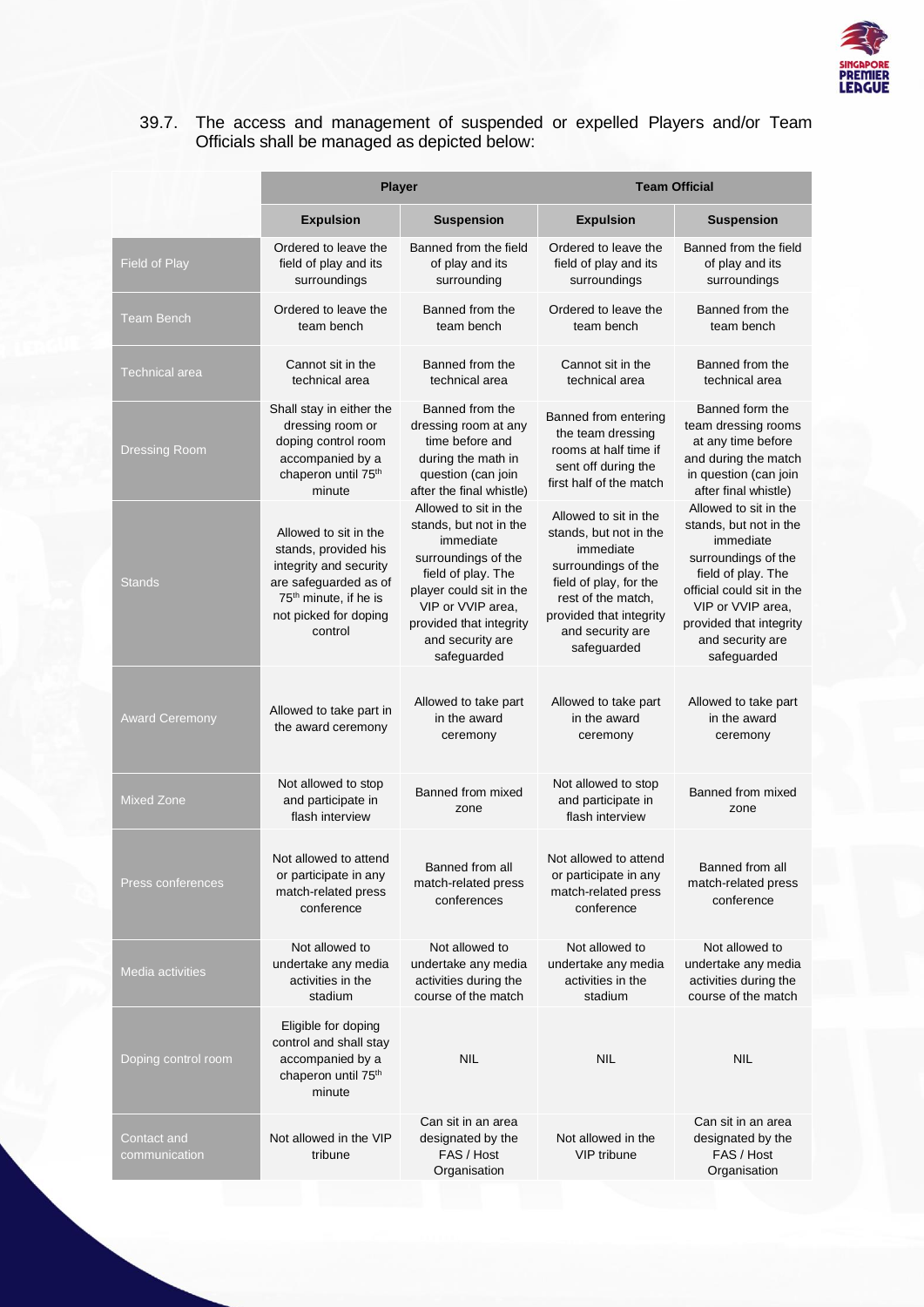

- 39.8. A Player and/or Team Official on suspension is not allowed to be in the vicinity of the field or technical area.
- 39.9. Only one person at a time is authorised to convey tactical instructions from the technical area.
- 39.10. The Head Coach, Team Officials and other occupants of the technical area must remain within the confines of the technical area except in special circumstances, for example, a Medical Practitioner and/or a physiotherapist and/or a Sports Trainer entering the field of play with the Referee's permission to assess an injured player.
- 39.11. The Head Coach and other occupants of the technical area shall behave in a responsible manner at all times. Any Team Official in the technical area found guilty of not behaving in a responsible manner shall be fined a minimum sum of Five Hundred Dollars (SGD\$500.00).
- 39.12. Only a maximum of ten (10) registered team officials and nine (9) substitute Players are allowed to be on the substitutes' bench. Team Officials and Players who are expelled or suspended from the game shall not be allowed to be in the technical area.

### **40. Warm-up Protocols**

- 40.1. Only players indicated in the Official Player Selection List and registered for play (maximum 20) shall be allowed to take part in the Pre-Match warm up.
- 40.2. During actual play, a maximum of six (6) named substitutes from each Club may warm up at the same time but without a ball (except for the Goalkeeper), behind the goal closest to their substitutes' bench or in a space determined by the Match Commissioner. These Participating Players may be accompanied by a maximum of two (2) Participating Officials.
- 40.3. If there is no space to warm-up behind the goal, a maximum of three (3) Players from each Club may warm up simultaneously without a ball (except Goalkeeper) behind the Assistant Referee 2. These Players may be assisted by one (1) team official.

### **41. Official League Footballs**

- 41.1. The footballs for the League shall be selected and supplied by the FAS.
- 41.2. Each Club shall receive footballs for training and League Matches.
- 41.3. Clubs are only permitted to use the footballs provided by the FAS for training and warming-up purposes.

### **42. Post-Match Handshake**

42.1. Players from both the teams are required to assemble at the centre circle with the Match Officials for a post-match handshake. Any player who fails to do so shall be issued with a mandatory fine of Five Hundred Dollars (SGD\$500.00).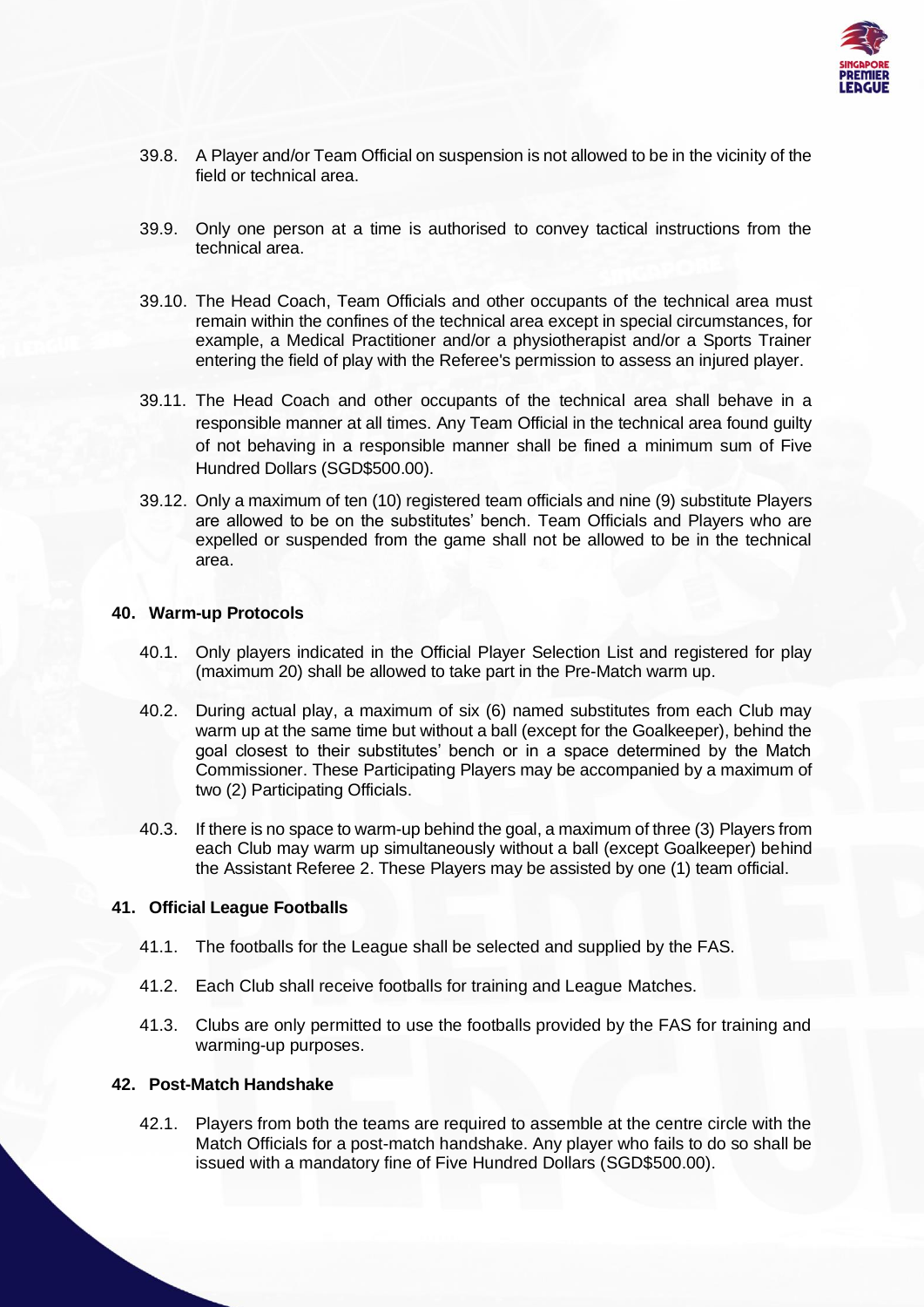

# **43. Field of Play**

43.1. Each Club shall register its ground with the FAS Competitions Department, and no Club shall move to another ground, without the consent of the FAS Competitions Department.

|        | <b>Minimum</b>  | <b>Maximum</b>   |
|--------|-----------------|------------------|
| Length | 100m            | 110 <sub>m</sub> |
| Width  | 64 <sub>m</sub> | 75m              |

43.2. The dimensions of the field of play for all Matches shall be as follows:

- 43.3. All Clubs must register their pitch dimensions with the FAS Competitions Department, prior to the start of each Season. Clubs are not allowed to alter its pitch dimensions during a Season unless with the prior written consent of the FAS Competitions Department; the Department may at any time require a Club to submit a report from a qualified independent source, at its cost, certifying the pitch dimensions or the condition of the Stadium, including the ground.
- 43.4. Each Club shall take all reasonable steps to maintain its pitch and grounds in good order. The FAS Competitions Department or the Facilities, Grounds and Building Committee (SportSG) or the Field Maintenance Committee (SportSG), may require a Club to take such steps as it shall specify if it is not satisfied that an adequate standard of pitch or ground or offices or the safety and security of the Club is/are being (or has been) maintained.
- 43.5. A Club shall have a regular use of a ground where charge for admission may be made and a gate collection be taken in all Matches.
- 43.6. The playing area and the technical area must be demarcated, and spectator viewing must be further demarcated.
- 43.7. There must be separate dressing rooms for each Clubs and the Match Officials.
- 43.8. There must be toilets/bathrooms provided in dressing rooms used by players and Match Officials, and not for spectator use; dressing rooms must have adequate facilities.
- 43.9. Floodlights installed at the stadia ought to meet the requirements of FAS Competitions Department and/or the relevant authorities.

# **44. Consumption of Liquids during Match**

44.1. Players are entitled to take refreshments during stoppage in the match but only on the touchline. The throwing of water bottles or any other water containers onto the field is not permitted.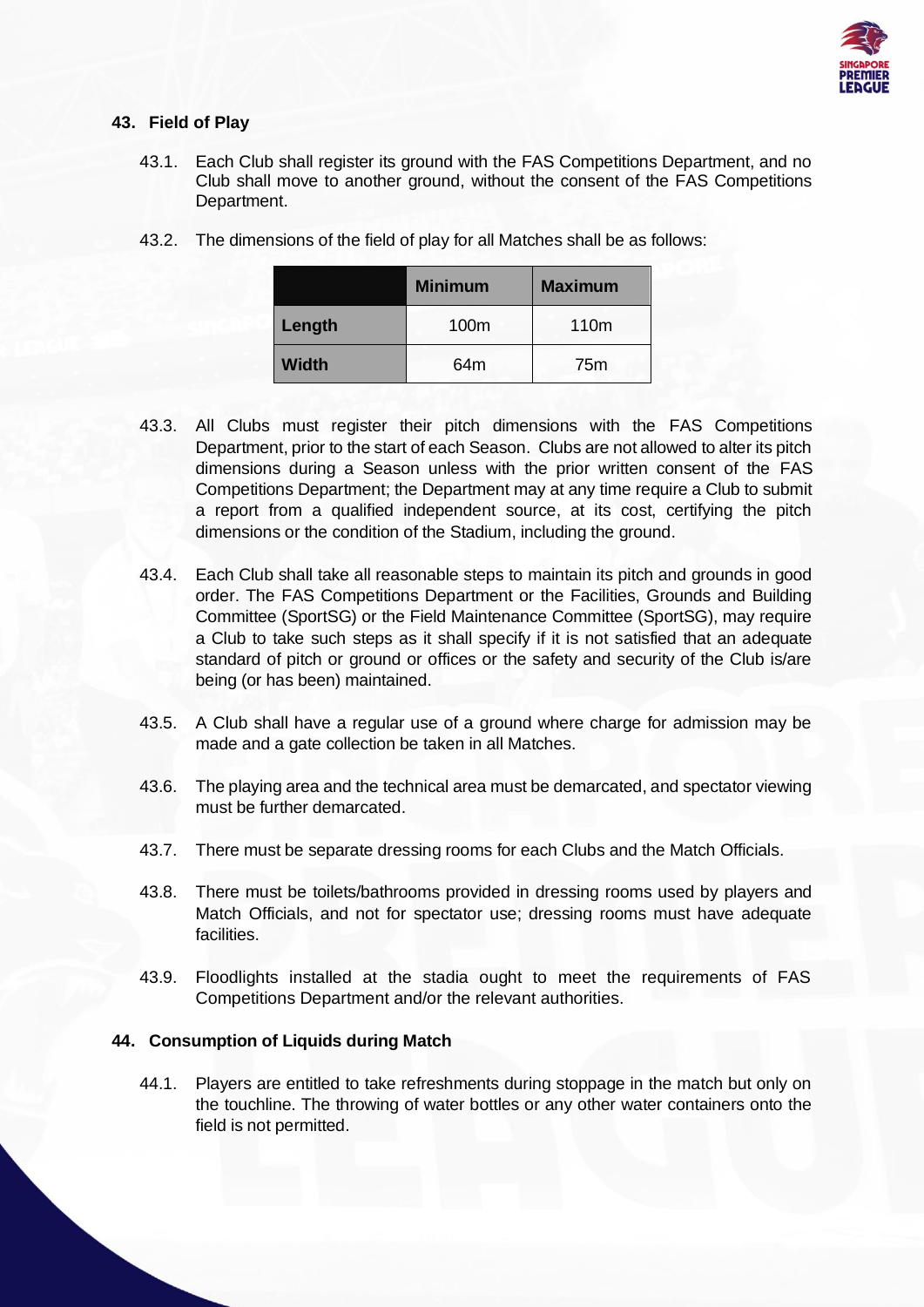

# **45. Crowd Control**

- 45.1. All Clubs must ensure that the stadium they occupy is safe and to this extent the Home Club shall be responsible for all security and safety arrangements in respect of each League Match and shall ensure the safety of Match Officials and opponents, and the public.
- 45.2. The Home Club shall ensure that spectators do not misbehave or throw any missiles or water bottles onto the field or encroach into the field of play or the technical area before, during or just after a match.
- 45.3. The spectators are not allowed usage of prohibited items stipulated in the League's match ticketing terms and conditions including but not limited to whistles, laser pointers, pyrotechnics and incendiary devices during the match.
- 45.4. Any Host Club that fails to ensure the compliance of Articles 45.1 to 45.3 shall be deemed guilt of gross misconduct.

# **46. Non-fulfilment of Fixture Obligations**

- 46.1. Any Club that failed to fulfil its fixture obligation without just cause in respect of any League Match on the appointed date or dates shall be deemed guilty of gross misconduct.
- 46.2. A Club that fails to fulfil its fixture obligations shall be liable to pay a fine and compensation for any expenses necessarily incurred by the opposing team, FAS and other affected parties as a direct result of the failure. The amount of compensation shall be at the discretion of Head, FAS Competitions Department after weighing the merits of each case. The FAS Competitions Department reserves the right to take whatever action they deem fit against the infringing team, including but not limited to imposing a fine on the team, and/or referring the matter to the Exco.

### **47. Dispute / Dislocation of Fixtures / Abandoned Matches**

- 47.1. Any dispute between two or more Clubs as to the arrangement of League Matches shall be referred to and decided by the Head, FAS Competitions Department, as soon as possible but not later than seven (7) days before the Match in reference.
- 47.2. If, for whatever reason, League Matches cannot be played on the appointed date, this shall be immediately reported to the FAS Competitions Department by the Clubs concerned, and it shall be the FAS Competition Department's responsibility in each instance to notify immediately the appointed Referee, the Assistant Referees, the Fourth Official, and the Match Commissioner, and such other relevant personnel, of such postponement.
- 47.3. In the event of any League Match that has been postponed or abandoned before the completion of the regulation time of ninety (90) minutes, the result shall be decided by the FAS Competitions Department as to whether there should be a replay or any form of disciplinary action to be taken against the errant Club.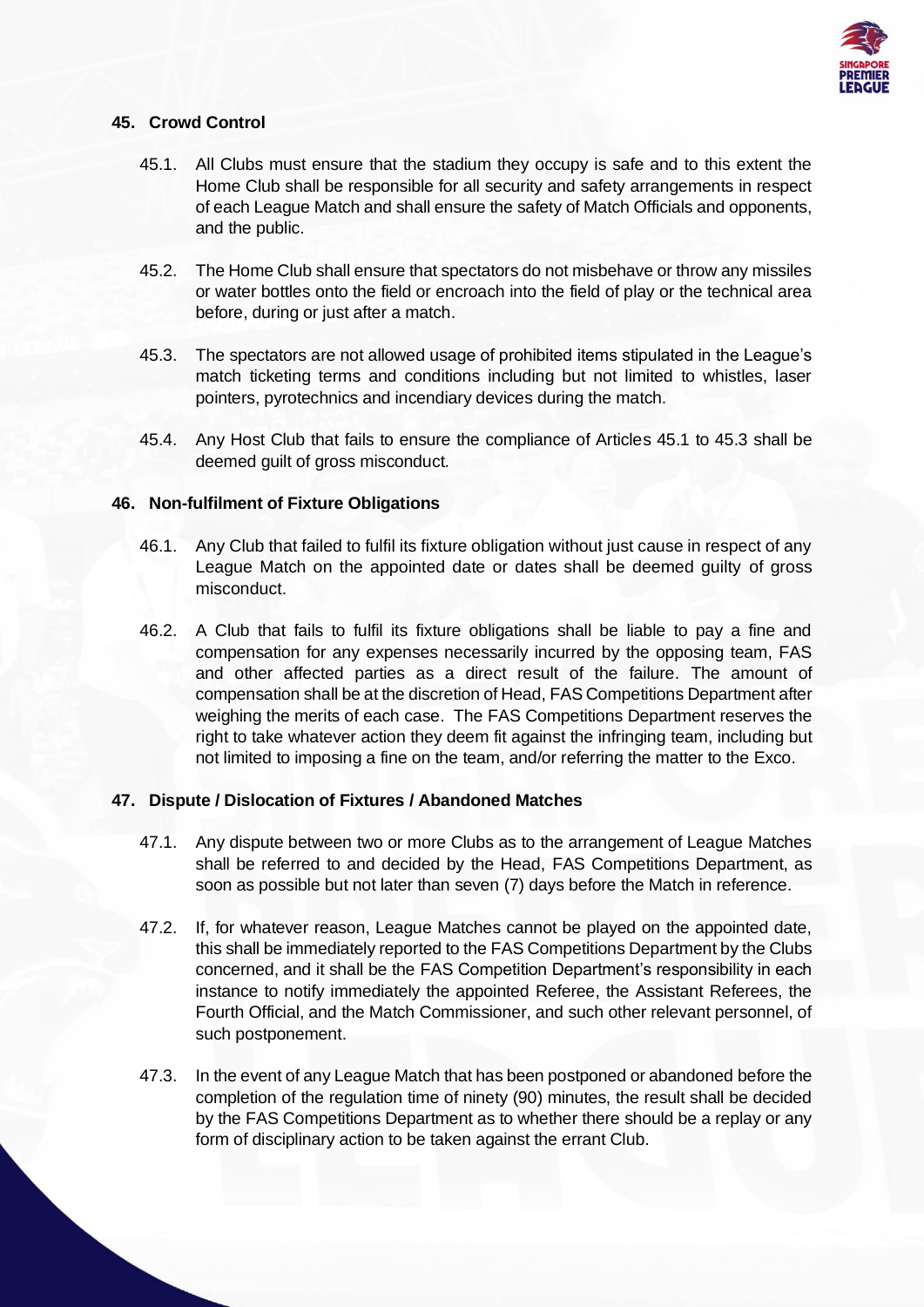

- 47.4. If a match is abandoned due to conditions beyond control (inclement weather, power failure) the match, as far as possible, shall be replayed the following day or any day determined by the FAS Competitions Department.
- 47.5. The FAS Competitions Department shall as far as possible arrange for a date agreeable to both the teams if the match is not played the following day. When this is not possible then the FAS Competitions Department shall decide on the date and venue, and whose decision shall be final. A team unable to play on the date and venue decided by the FAS Competitions Department shall be considered to have failed to fulfil an engagement or play its fixtures and liable to disciplinary action. The decision shall be final and binding.
- 47.6. An abandoned/postponed match shall not be considered as the match where a suspended player has served the suspension; the suspended player shall serve the suspension in the immediate match following the abandoned/postponed match. If an abandoned match is to be replayed, any caution issued during that match shall be annulled but a red card received by a player in an abandoned match shall count and the appropriate sanction shall follow. The replay of the abandoned match shall not be considered as the match where the errant player has served the suspension. If the match is not to be replayed, the cautions received by the team responsible for causing the match to be abandoned are upheld; if both teams are responsible, then all of the cautions are upheld.
- 47.7. The score of the abandoned match shall be considered null and void, and the replay shall start as a new match playing the ninety (90) minutes of regulation time with the score of 0-0.
- 47.8. If a match is abandoned, suspension is only considered to have been served if the team to which the suspended player belongs is not responsible for the facts that led to the abandonment of the match.

# **48. Club Ceasing to Play**

- 48.1. If any Club in the League ceases to operate during the Season, its playing record in the League shall be expunged, and the number of places from the respective League, shall be reduced accordingly unless otherwise determined by the Exco. The remaining fixtures if any shall continue without the Club that has ceased to operate.
- 48.2. If any Club ceases to operate after the completion of the Season's fixture programme, the Exco shall determine the position of the Club without prejudice to any and all rights it has.

# **49. Club Protest**

49.1. Any Club intending to lodge a protest against their opponents for any violation of the Tournament procedure in or about the Match shall do so in writing signed by the General/Club Manager or Hon. Secretary of the Club or a responsible Official of the Club to the FAS Competitions Department within forty-eight (48*)* hours from the end of the Match with a deposit of Two Thousand Dollars (SGD\$2000.00).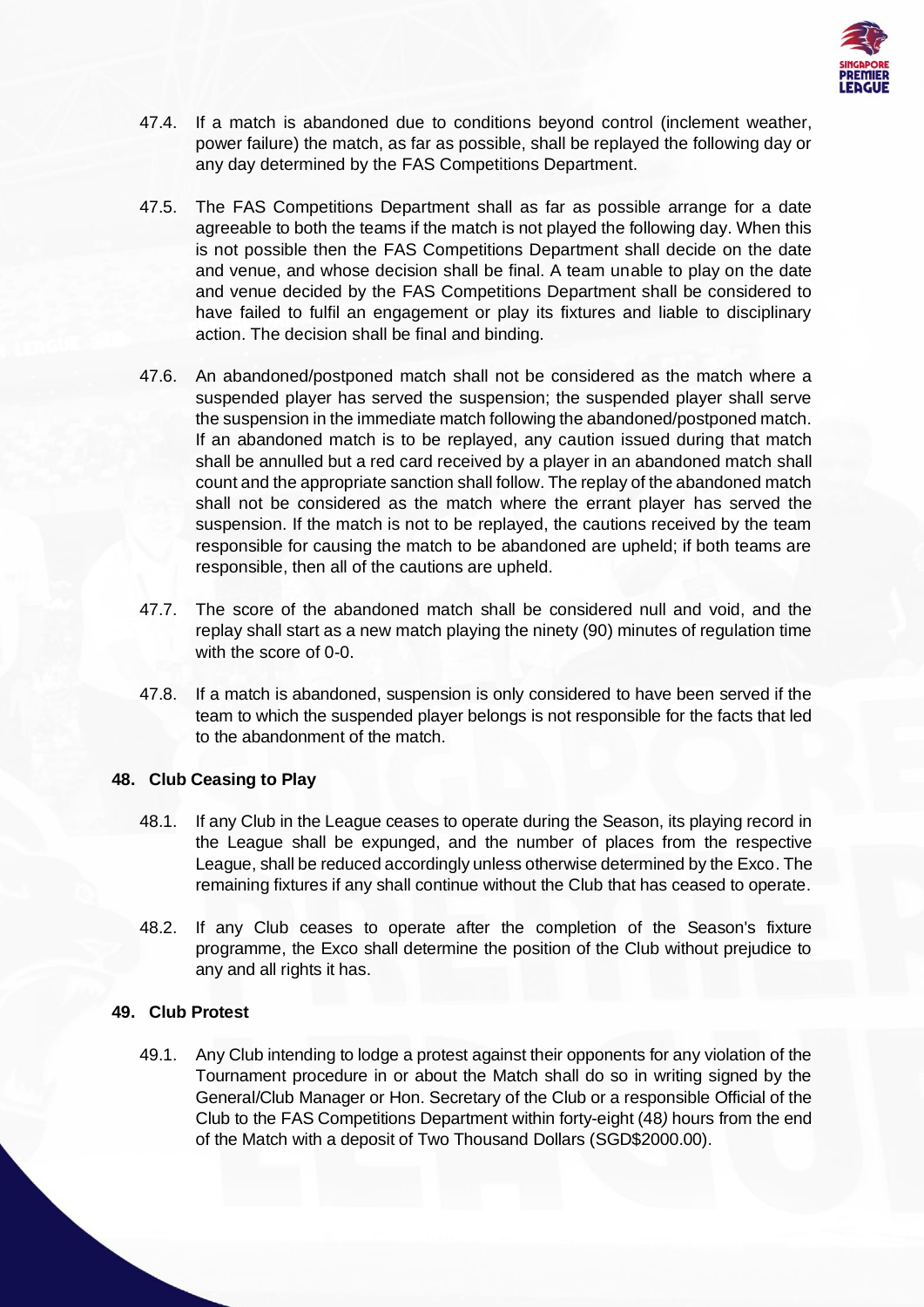

- 49.2. The decisions of the referee regarding facts connected with plays are final and generally may not be reviewed.
- 49.3. In cases where a decision by the Referee involves an obvious error (such as mistaking the identity of the person penalised), the FAS Committee and/or judicial bodies may only review the disciplinary consequences of that decision. In cases of mistaken identity, the relevant proceedings may be opened against the person who was actually at fault.
- 49.4. Any Club intending to lodge a protest against the Referee's decision at a match shall abide by the following procedure:
	- 49.4.1. The Team Manager or a responsible official of the Club shall notify the Match Commissioner immediately after the match that he shall be protesting against the Referee's decision. The Team Manager/official must then send in his protest to the FAS Competitions Department within forty-eight (48) hours, following the end of the match.
	- 49.4.2. The Match Commissioner shall reflect this in his report and submit a detailed report on the incident.
	- 49.4.3. On receiving the protest, the Head, FAS Competitions Department, after studying the relevant reports, shall decide on the outcome where possible.
	- 49.4.4. When no decision can be ascertained, the FAS Referees' Department and/or FAS Committees may be consulted.
	- 49.4.5. The player pending the appeal shall have to serve his mandatory suspension until a decision is arrived at by the Head, FAS Competitions Department.
	- 49.4.6. The decision of Head, FAS Competitions Department is binding and shall be final.
	- 49.4.7. Where the Referee's decision is upheld, the Head, FAS Competitions Department, shall decide whether the Club shall have to forfeit the Two Thousand Dollars (SGD\$2000.00) imposed on the Club and where the Referee's decision is overruled, the Club shall not have to pay the Two Thousand Dollars (SGD\$2000.00).
- 49.5. The FAS Committee and/or judicial bodies are also responsible for:
	- 49.5.1 sanctioning serious infringements which have escaped the Match Official's attention; and
	- 49.5.2 rectifying obvious errors in the Referee's disciplinary decisions;

### **50. Disparaging Remarks on Refereeing / Charging at Referees / Conduct of Club Officials and Players**

- 50.1. No Club Official, Coach, Player or a member of the Team shall make any disparaging remarks about the refereeing of a match; any such remark made by a Club Official, Coach or a member of the Team may render such person liable to disciplinary action.
- 50.2. Players/Officials are prohibited from charging at the referee before, during or after the game, for whatever reasons. Any such action shall render the player/official and club concerned, liable to a fine at the discretion of Head, FAS Competitions Department and/or referred to the Disciplinary Committee.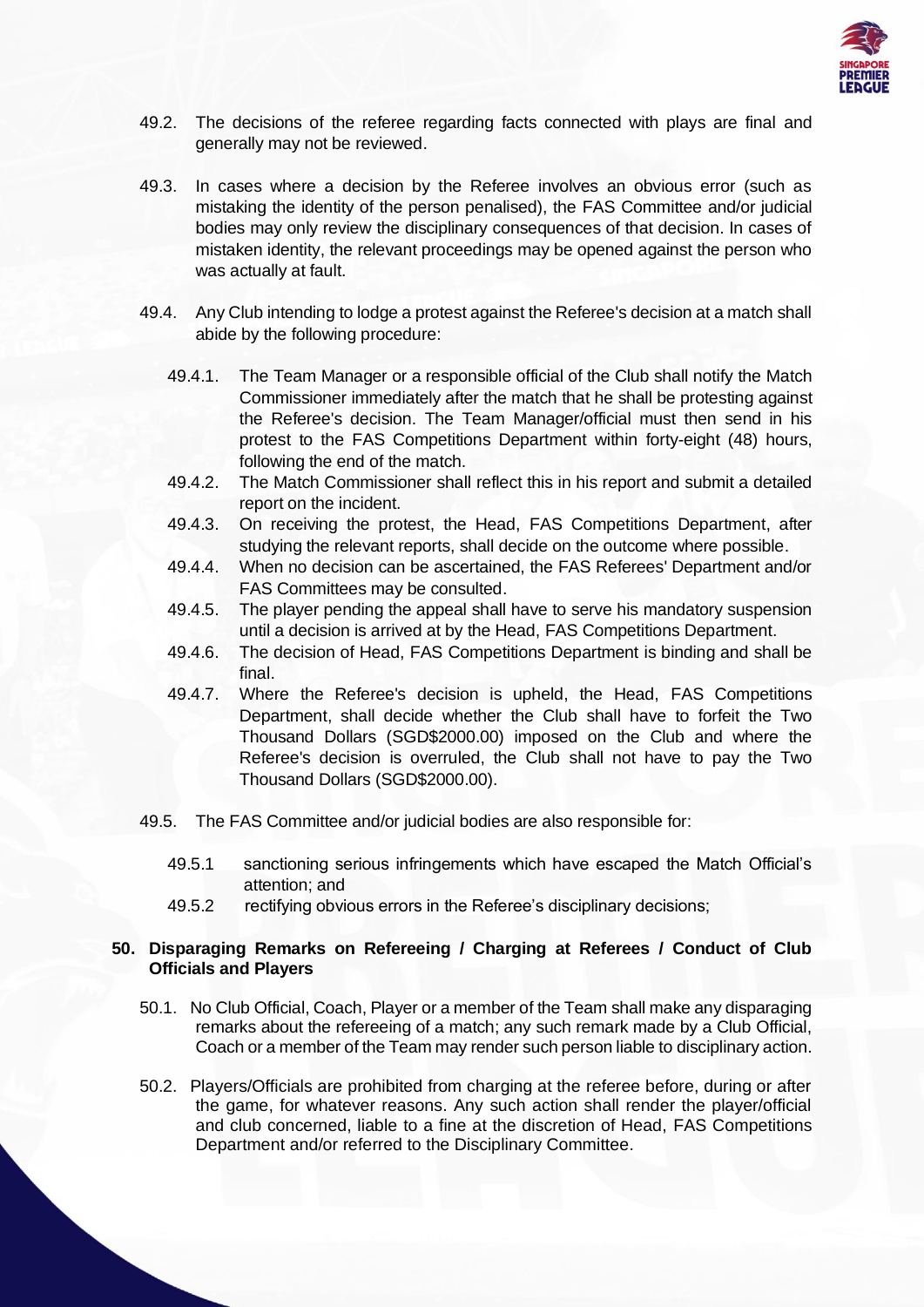

50.3. Any Club Official or player who fails to conduct oneself in a proper and responsible manner before, during or after the game, including but not limited to misconduct on the field of play, in the technical area, dressing rooms and stadium premises, shall be liable to disciplinary action.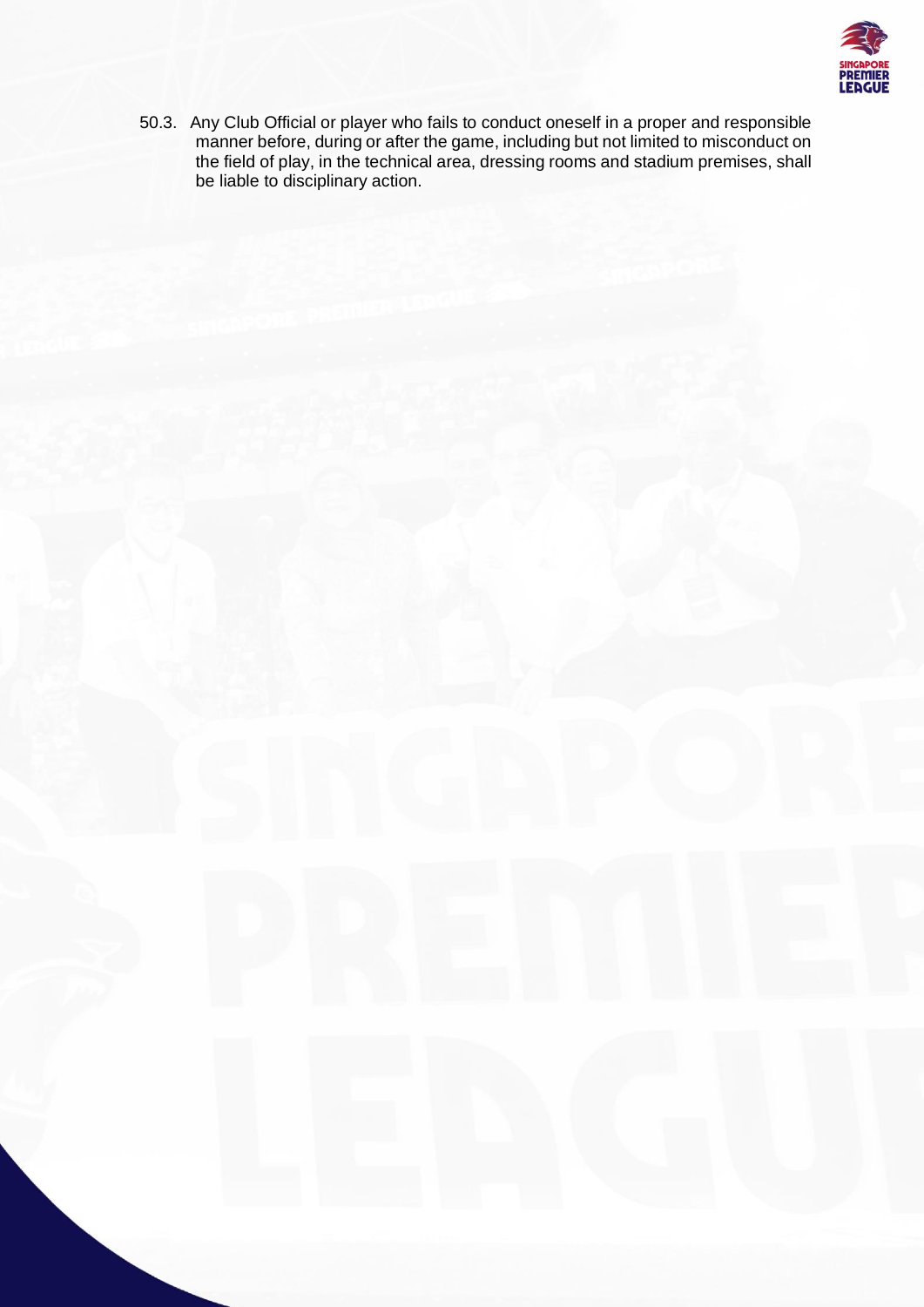

# **SECTION F: REGULATIONS ON STATUS OF PLAYERS AND TRANSFERS**

# **51. Status of Players**

51.1. All Players playing in the League shall be under contract, either as: -

51.1.1. Amateur

51.1.2. Non-Amateur

# **52. Amateur Players (Singapore Nationality)**

- 52.1. An amateur Player is one who does not play football professionally and are paid expenses such as travelling allowances, etc.
- 52.2. An amateur Player, regardless of age, who wishes to move to another club at the end of his contract is free to do so without his new club having to pay any form of compensation, provided that he retains his amateur status at his new club.
- 52.3. An amateur Player under the age of 23 (born on or after 1 January 1999), who is out of contract and wishes to move to another Club and change his status to that of a Professional, is free to do so, but his previous club(s) can seek compensation based upon a justifiable claim for training compensation.
- 52.4. An amateur Player who is above the age of 23 (born on or before 31 December 1998), who is out of contract and wishes to move to another Club and change his status to that of a non-amateur, is free to do so without his new club having to pay any form of compensation to his previous club(s).

### **53. Non-Amateur Player (Singapore Nationality)**

- 53.1. A full-time non-amateur Player is an individual who earns his living solely from football; he shall be contracted to a Club on a full-time basis for a minimum six (6) months in a playing season. If a full-time non-amateur Player wishes to move to another Club at the end of his contract, he is free to do so provided that he has fulfilled all his contractual obligations.
- 53.2. A part-time non-amateur Player is defined as one who may be in an institution of learning or whose main source of income is gained from employment other than football; he can be contracted for a minimal six (6) months in a playing season. He is, however, paid a secondary income for his footballing activities. This secondary income shall be subject to CPF contributions and tax liability. After fulfilling his contractual obligations, the Player is free to move to any Club of his choice.

# **54. Non-Amateur Player (Foreign)**

- 54.1. A foreign Player having completed his contract is free to leave provided that the terms and conditions stipulated in his ITC have been adhered to (e.g. on his transfer, loan, retention of contract, etc).
- 54.2. Subject to the above, if a foreign Player, at the end of his contract, wishes to move to another Club within the League, the first Club which he initially played for can claim a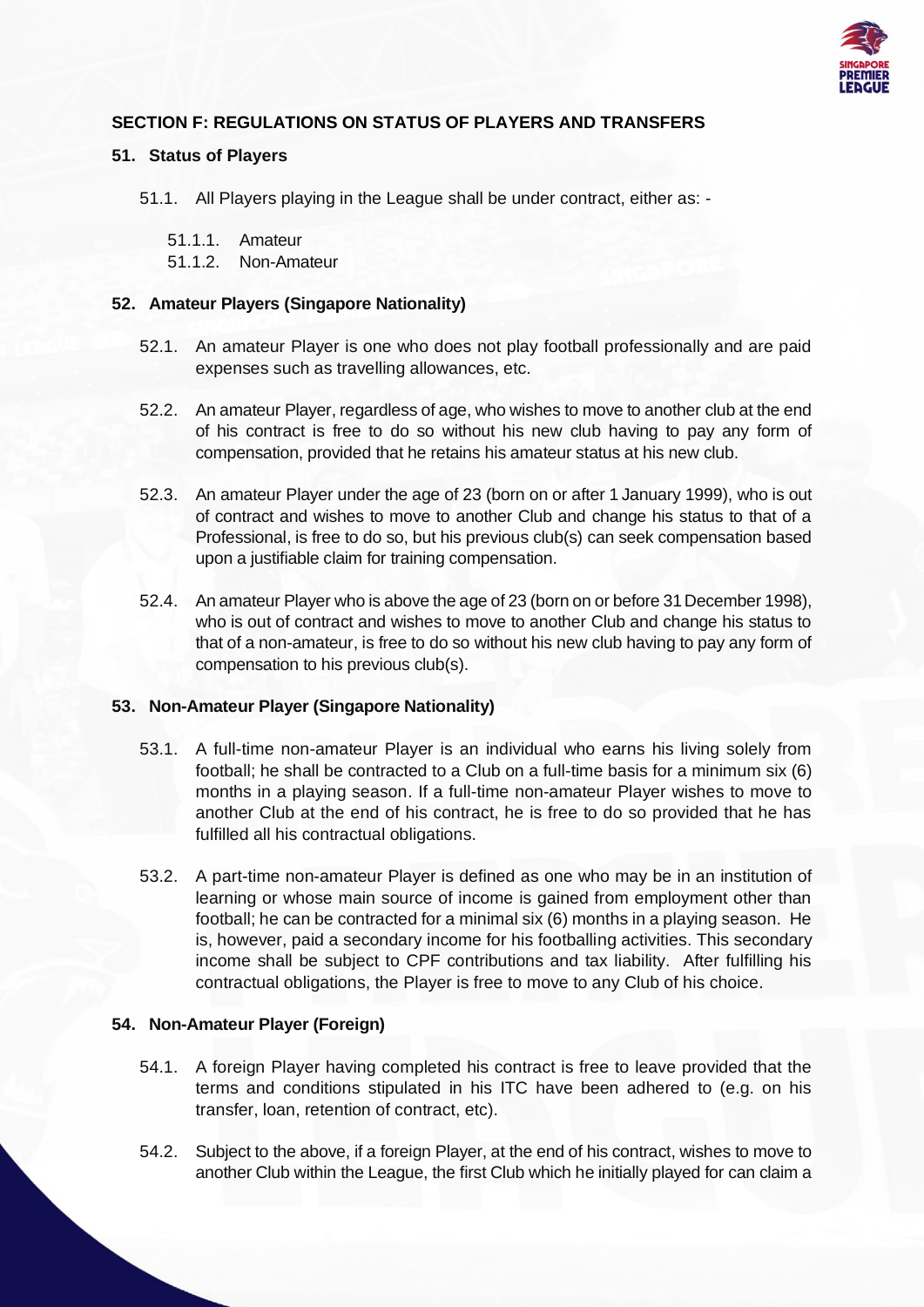

one-time, three (3) month compensation of the Player's last drawn salary or a three (3) month compensation of the Player's salary with his new club, whichever is higher, as a compensation for his training.

54.3. If the services of a contracted foreign Player is sought by a foreign club, the Club may negotiate a transfer fee as they are the holders of that Player's ITC.

# **55. Execution of Contracts**

- 55.1. All Players on attaining the age of majority (21 years of age) can execute non-amateur contracts.
- 55.2. Players who have reached the age of sixteen (16) at the time of the execution of the contract can execute non-amateur contracts in their personal capacity in that it is for their benefit. A written consent must be obtained from the Player's parent or guardian if he is below twenty-one (21) years of age at the time of execution of the contract.
- 55.3. All other contracts, amateur in nature, involving minors (between the ages of 16 and 21) must be signed by either of the Player's parents or guardian (where applicable), and witnessed by the Player contracted, and where any such Player is in school or is in a tertiary institution, that school or tertiary institution shall be so notified of the contract by the Club.

# **56. Conditions of Contract**

- 56.1. No Player under the age of sixteen (16) years can sign a contract, and such a player for all purposes shall be treated as having amateur status only.
- 56.2. All contracts of service between Clubs and Players shall be on the official template approved by FAS. The contracts must be signed on behalf of the Club by an authorised Club Official. Clubs shall be free at any time to re-negotiate or amend contracts of service where it relates to Schedule 1 with its Players on such terms in writing as shall be mutually acceptable; but the main body of the contract in its official form shall not be amended without leave of the Head, FAS Competitions Department.
- 56.3. All Clubs shall submit copies of all contracts of service including any addendums thereof to the FAS Competitions Department, and such contracts including any addendums shall be subject to the approval of the Head, FAS Competitions Department.
- 56.4. Full details of all payments to or benefits paid in cash or in kind on behalf of Players must be included in the contract of service to be set out in Schedule 1 thereto, and must comply with the Rulings of FAS, in particular to salary caps.
- 56.5. It shall be a condition of all payments to Players that all stipulated sums in the contract of service shall be strictly adhered to by all Clubs and Players, and any Player who has not received his dues under his written contract shall notify in writing the FAS General Secretary and/or the Head, FAS Competitions Department, as soon as possible.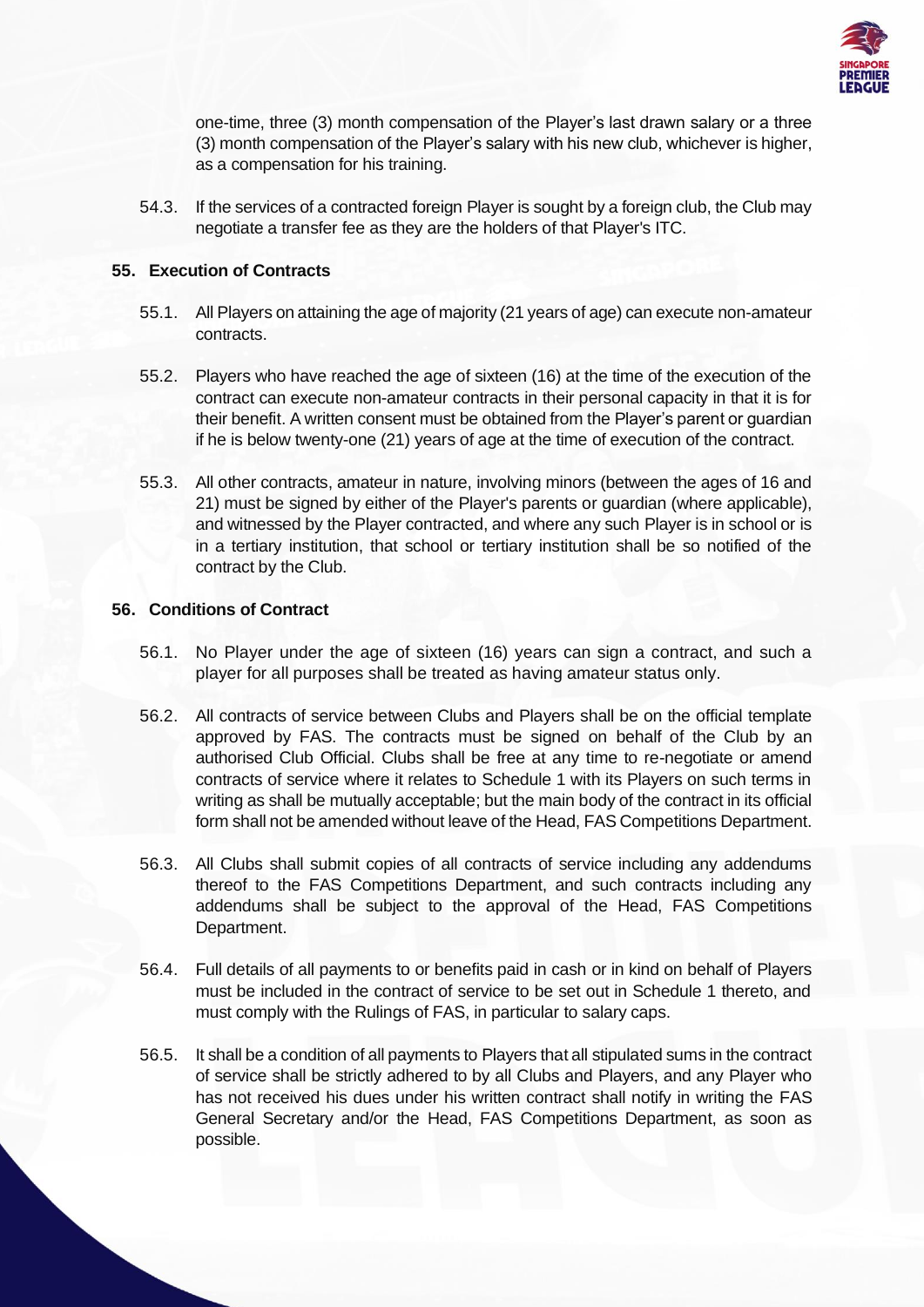

- 56.6. The FAS General Secretary and/or the Head, FAS Competitions Department, shall be at liberty to call for any and all records of payments by Clubs whether in the form of salaries or match bonus or whatever; any Club failing to provide such records shall be deemed guilty of misconduct.
- 56.7. Any censures/reprimands and/or fines, suspensions and/or notices of determination or sanctions or whatsoever penalties of any contract of service of a Player must be recorded and forthwith reported to the Head, FAS Competitions Department, and such notification must be accompanied by a copy of any notice served and/or reasons for any such action adjudicated and determined on the Player.
- 56.8. If any Player or official shall be found guilty of serious or persistent misconduct or serious or persistent breach of the terms and conditions of his contract of service or of the disciplinary rules of the Club, the Club may on giving written notice to the Player, terminate the contract without prejudice to the Club's rights, and the Club shall notify the Player or official in writing as soon as practicable but no later than four (4) days, of the full reasons for the action taken.
- 56.9. Such action shall be subject to the Player's or the official's right of appeal to the Head, FAS Competitions Department, who shall decide by himself or refer it to an Arbitrator or a Board of three (3) Arbitrators at the absolute discretion of the Head, FAS Competitions Department or the Head, FAS Competitions Department, may refer such appeal at his absolute discretion to the Players Status Committee within seven (7) days of receipt by the Player or Official of such written notification of such action (with the full reasons from the Club) from the Club, and any decision of the Players Status Committee or the Head, FAS Competitions Department or the Arbitrator or the Board of Arbitrators, where applicable, shall be made within fourteen (14) days of receipt of such notice of appeal of the Player or Official or such extended period requested for from the Head, FAS Competitions Department, and approved as such but no later than a month of receipt of such notice of appeal as they shall so determine.
- 56.10. The Player or Official shall have the right to a personal hearing before the Head, FAS Competitions Department or the Arbitrator or Board of Arbitrators or the Players Status Committee and shall have the right to representation by any member of his then Club that adjudicated and determined against him. An Advocate and Solicitor may represent the Player or the Club only if he is a member of that Club for a continuous period of twelve (12) months preceding any such notice of appeal.
- 56.11. The Head, FAS Competitions Department or the Arbitrator or the Board of three (3) Arbitrators or the Players Status Committee, may summon or call any witness or witnesses or any document or documents from the Club and/or the Player or Official to adjudicate and determine any issue.
- 56.12. The Head, Competitions or the Arbitrator or the Board of three (3) Arbitrators or the Players Status Committee shall determine any appeal if the Player or Official, appealing against the decision of the Club, absents himself, provided that due notice has been given to him of the hearing date(s).
- 56.13. If any Player or Official shall be guilty of misconduct or breach of the disciplinary rules of the Club (other than as provided for above), the Club may determine the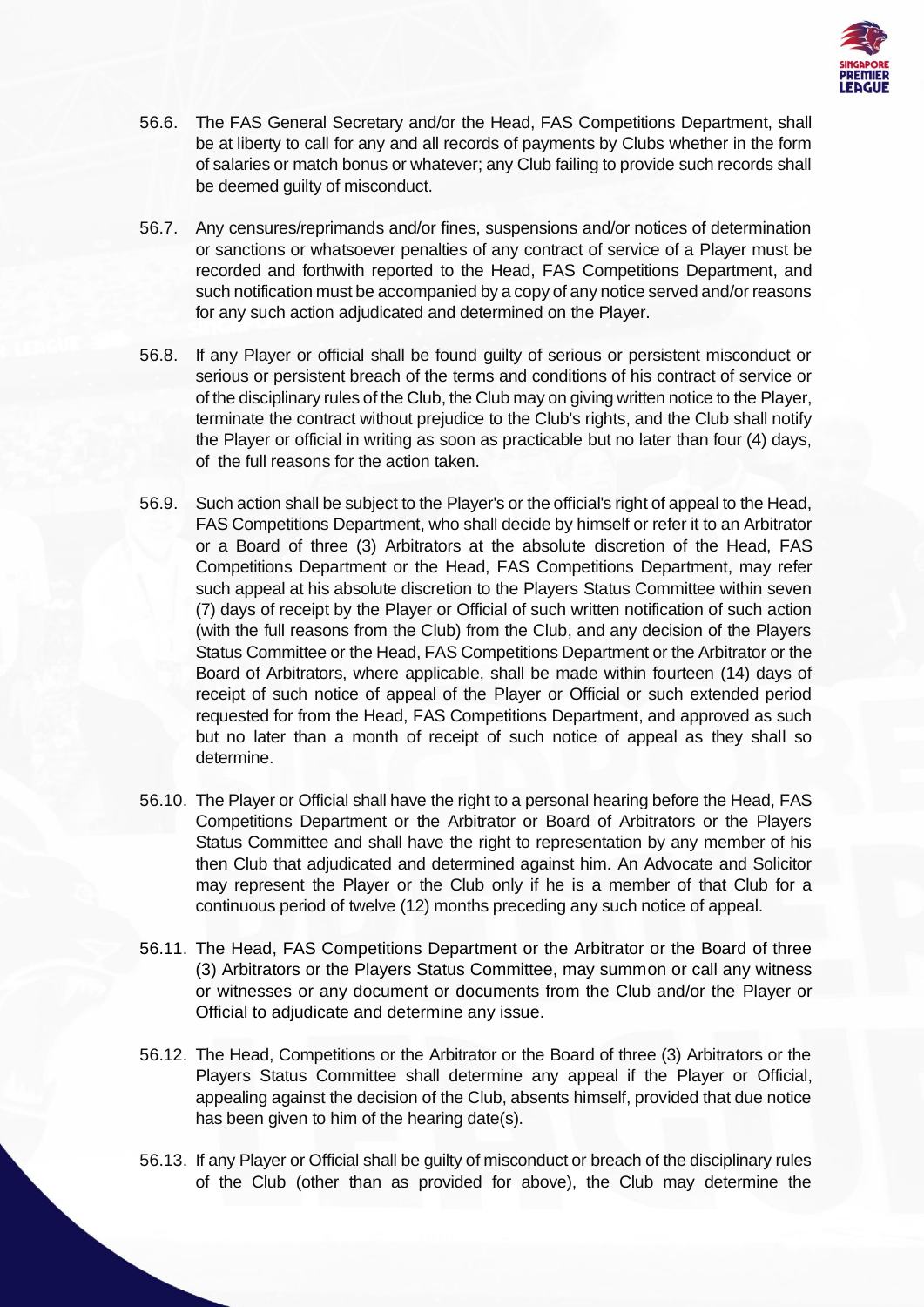

Agreement or suspend the Player or Official for a defined period not exceeding fourteen (14) days and/or impose a fine not exceeding two weeks' wages or censure the Player or Official, and the Club shall notify the Player or Official in writing of the full reason(s) for the action taken.

- 56.14. All contracts of service, in particular Schedule 1 thereof, between Clubs and Players or officials must be treated as private and confidential.
- 56.15. When a player's Contract is terminated by mutual consent, the Club may retain the player's registration until he signs for another Club and may be entitled, without further payment to the player, to a compensation fee for training and/or development in respect of any subsequent transfer of his registration. The Player shall be informed in writing of the Club's intention to retain his registration.
- 56.16. Any dispute or impasse between the Club holding the player's registration and any other Club negotiating to obtain such registration as to the amount of compensation payable shall, as soon as practicable, and within these Rules/Sections, be determined by the Players Status Committee, FAS.
- 56.17. All Clubs must submit a Return of Players' Earnings for the previous tax year, not later than 30 November in any Season.
- 56.18. All termination of contracts between Club and Player shall be of mutual consent and not unilaterally by either party.

### **57. Termination of Contract/Cancellation of Registration**

- 57.1. Any contracted Player of Singaporean nationality whose registration is cancelled or who is released or terminated by his Club on the grounds of permanent disability or for any other reason or cause howsoever arising, shall not be registered for any other Club, without the prior written consent of the Club which last held his registration.
- 57.2. The registration of a contracted Player, local or foreign, released or terminated by his Club shall be cancelled subject to the Head, Competitions Department being satisfied the same. The Club must notify the Head, Competitions Department, immediately in writing, accompanied by supporting or relevant documents related to the termination when the registration of such a Player is cancelled by the Club for any reason whatsoever. Any Club found to have infringed this Rule shall be deemed to be guilty of misconduct.

# **58. Window for Transfer**

- 58.1. Pursuant to the FIFA Regulations for the Status and Transfer of Players, Players are normally contracted for one playing season. However, in the Singapore context, Players can be contracted for a minimum of six (6) months. Hence, in order to maintain club stability and flexibility of employment for Players, this contract can be further shortened by mutual consent between the club and the Player.
- 58.2. Insofar as it applies to the currency of the League, Singapore Cup Competition, and notwithstanding anything herein these Rules in these Sections, there shall be two (2) windows for transfer.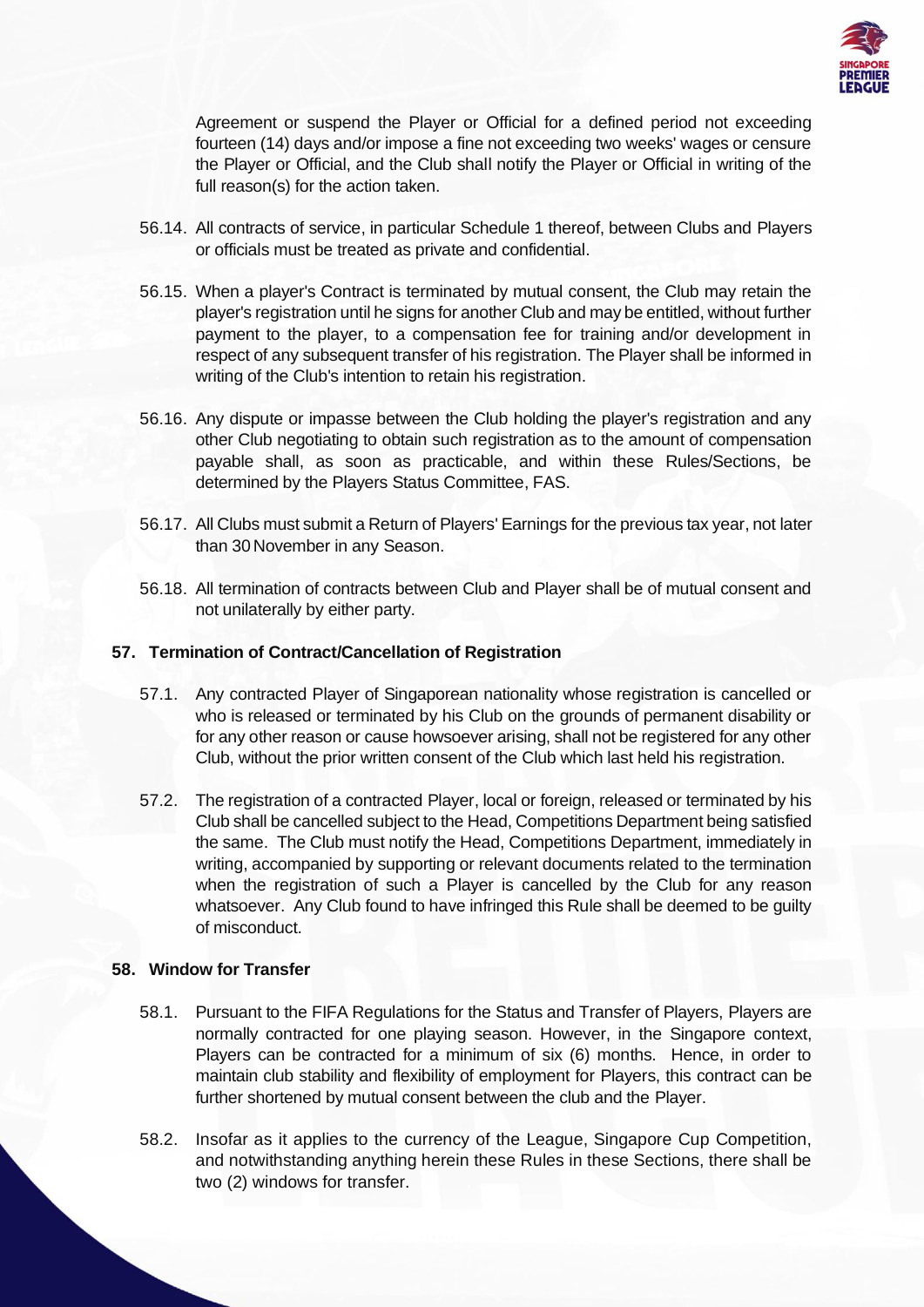

- 58.3. No changing of Players shall be made after the closure of the first registration window.
- 58.4. Clubs in the League can change as many of their local and foreign Players during the second registration window on any dates decided by the FAS Competitions Department. Without breaching any of the Rules in these Sections, a Player is eligible to play when he is registered before twelve (12) noon on the day of the match. If any Club in the League has not filled up its full quota of Players, then such a Club can register those additional players during the registration periods.
- 58.5. These windows for transfer shall apply except in the case of Players going into or out of National Service or National Commitments, where such Player is permitted to be registered with the Young Lions or his previous Club or a new Club of his choice, provided that the Club has not exhausted its full quota of Players.
- 58.6. Clubs falling short or failing to register the minimum registration requirements by the minimum registration deadlines and after the close of registration windows shall constitute a disciplinary offence.

### **59. Transfer While Under Contract**

- 59.1. During the currency of a contract of a Player, the transfer of his registration from one Club to another shall be done through the MyFAS online registration system.
- 59.2. Such contracted Player does not become a registered Player of the Club seeking his transfer until the Club has received from the FAS Competitions Department, his League Accreditation Pass, confirming registration and eligibility to play.
- 59.3. It is the responsibility of the Club seeking the transfer of a Player to satisfy itself as to the Player's fitness and a certificate to the effect that such Club is satisfied with all Players' medical fitness must be forwarded to the FAS Competitions Department, before the player's League Accreditation Pass is issued.

# **60. Transfers after Expiry of Contract**

- 60.1. Subject to these provisions of this Section or these Sections, a Player shall be free at the end of his contractual engagement to seek registration with any Club of his choice.
- 60.2. If a foreign Player, at the end of his contract, wishes to move to another (second) Club within the League, the first Club which he initially played for can claim a one-time three (3) month compensation of the Player's last drawn salary or a three (3) month compensation of the Player's salary with his new club, whichever is higher, as a compensation for his training.

# **61. Conditions of Transfer**

61.1. The terms and conditions of all transfers of registration must be forthwith reported to the FAS Competitions Department and a copy of the agreement giving full details of the transfer fee, if any, signed by both Clubs, must be received by the FAS Competitions Department at the same time as the online registration and the LTC/ITC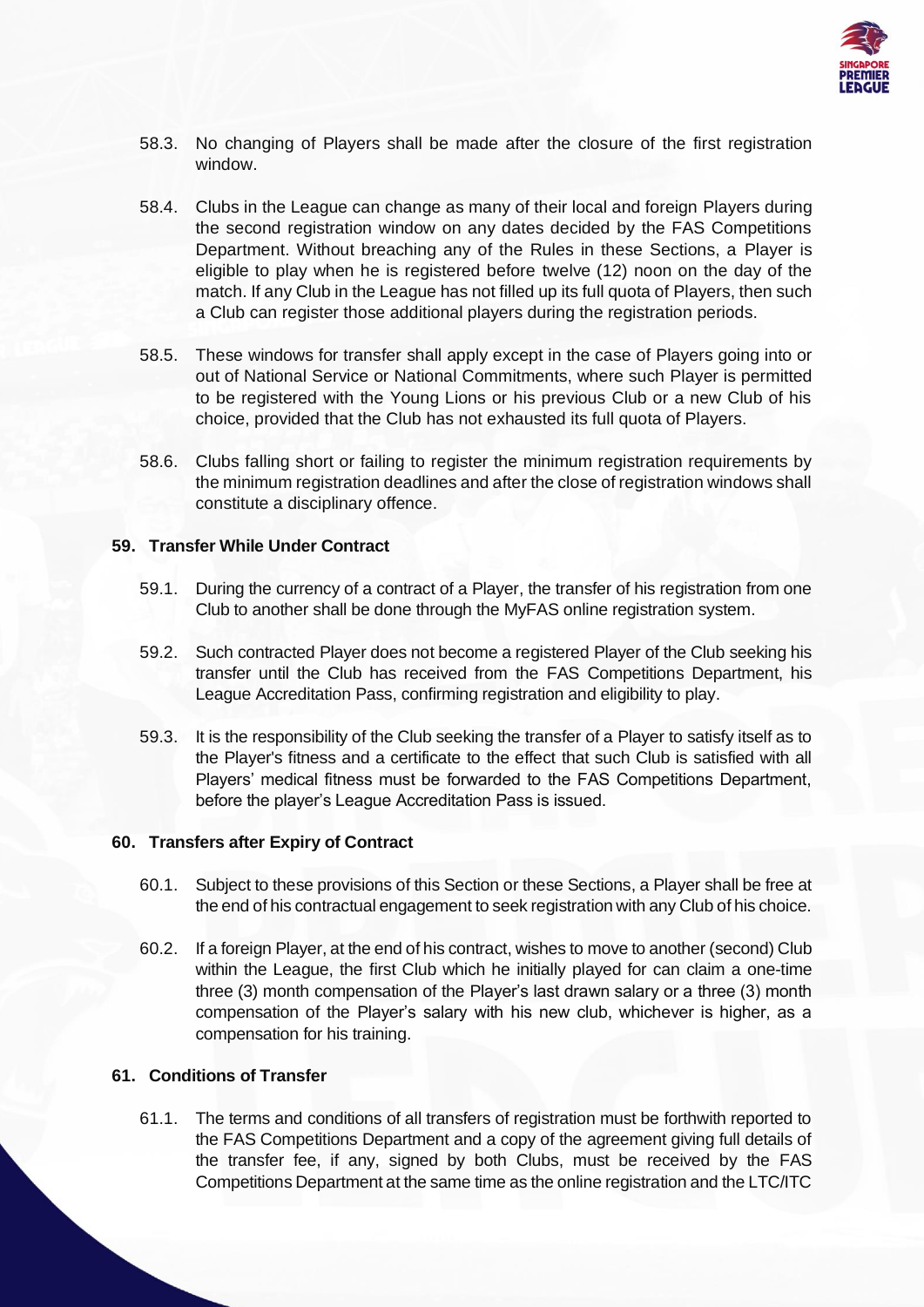

in respect of all Players signed for a fee whether local or from abroad. Transfers shall not be registered until the FAS Competitions Department is satisfied ex-facie that all formalities and/or arrangements have been complied with.

- 61.2. All transfer fees (inclusive of any sign-on fees whatsoever), if any, shall be treated as private and confidential, the General Secretary, FAS and the Head, FAS Competitions Department having the right to know, and obtaining the same from the Club on demand.
- 61.3. The approval and registration of any Player, local or foreign in these Rules, is at the absolute discretion of the FAS Competitions Department, as the case may be, and in any event, there shall be no transfer of any Player in the current Season or beyond, save for what has been set out in these Rules in this Section, or as determined by the Players Status Committee.

# **62. Temporary Transfers: Loans**

- 62.1. Under the provisions of these Rules, the loan of a Player by one Club to another constitutes a temporary transfer. A transfer certificate via the MyFAS online registration system shall therefore be issued:
	- 62.1.1. whenever a Player leaves a Club to join another Club to which he has been released on loan;
	- 62.1.2. whenever, on expiry of the period of loan, a Player re-joins the Club which released him on loan.
- 62.2. The conditions governing the loan of a Professional Player (duration of the loan, obligations to which the loan is subject to) shall be regulated by concluding a separate written contract between both Clubs concerned and duly submitted to the FAS Competitions Department.
- 62.3. The League shall not approve more than two (2) temporary transfers to any Club at any one time. The maximum number of temporary transfers allowed to any Club in a Season shall not exceed three (3). It is at the absolute discretion of Head, FAS Competitions Department to allow, in extenuating circumstances, the additional temporary transfer (or transfers) of a goalkeeper (or goalkeepers) outside of the prescribed Player registration windows, the quota of Players being maintained by the Club in reference as per these Rules.
- 62.4. The FAS Competitions Department shall not allow a Club to sign a goalkeeper on temporary transfer for a period less than one month (30 days), unless in exceptional circumstances, and with the consent of the Head, FAS Competitions Department, and as per these Rules.
- 62.5. Temporary Transfers which subsequently become permanent shall count against a Club's quota.

# **63. Full-Time National Service & Young Lions**

63.1. Subject to Rules 61 & 62 above, local Players, whether Non-Amateur or otherwise, who have not been registered or enlisted for full-time National Service, and those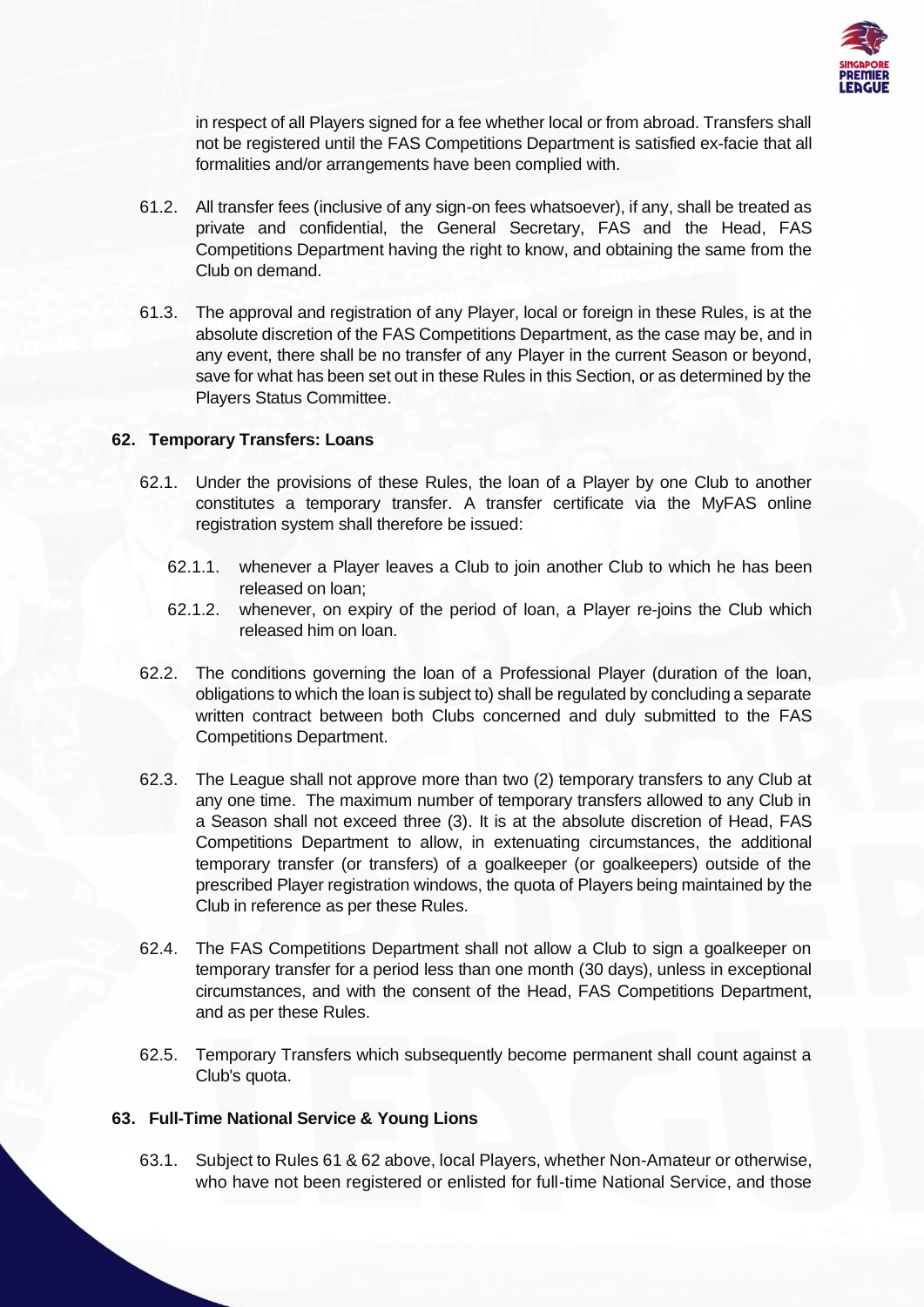

who have been deferred from full-time National Service can be contracted by a Club for not more than three (3) years in service to the said Club.

- 63.2. Contracted Players from Clubs called up for full-time National Service or national commitment with the Young Lions shall be released (temporarily) from their contractual obligations during their term of (full-time) National Service and national commitments. Upon completion of all full-time National Service and national commitments, these Players shall return immediately (the next day), upon their (full-time National Service) ORD or completion of national commitments, to their former Club, at the behest of their contracting Club, under the terms and conditions of their (original) contracts, if any such terms and conditions are remaining or outstanding, and subject to Rule 63.5 below.
- 63.3. When a Player from a Club is called up for full-time National Service or Young Lions during any Season, the Player's Club may register a new Player (Local) to cover the vacancy created by the said enlistment. It is expressly understood that Young Lions may register such a Player provided that the said respective Clubs have not exhausted its full quota of Players. This is despite the transfer window being closed.
- 63.4. When a Player has completed his full-time National Service or goes on ORD, or completed his contractual obligations with Young Lions, he can be registered by his previous Club still holding his original contract prior to enlistment into full-time National Service or registration by Young Lions, provided that the previous Club has not exhausted its full quota of Players. This is despite the transfer window being closed. In such a case, the Club that the Player was representing whilst performing full-time National Service or Young Lions may register another Player to cover the vacancy.
- 63.5. When a Player completes his Full-time National Service or goes on ORD or completed his contractual obligations with Young Lions but has no existing contract with any Club, the Young Lions are obliged to make this known in writing to the FAS Competitions Department, who shall then disseminate this information to all Clubs. The Player shall still be permitted to be registered with any Club of his choice provided that the Club has not exhausted its full quota of Players. This is despite the transfer window being closed.
- 63.6. A Player, of whatever status, called-up for full-time National Service, shall play as an amateur Player. His original contract shall remain with his original Club. Players doing their full-time National Service (NSF) are prohibited from entering into a contract of service with any Club.
- 63.7. Upon ORD or completion of contractual obligations with Young Lions, the Player, of whatever status, shall return to the Club, which still holds his contract and shall complete the balance of that contract. Upon completion, these Rules shall apply to this Player as with all others.
- 63.8. Clubs are not allowed to negotiate with a Player, who is serving his full-time National Service until ninety (90) days prior to his ORD, notification of which must be given to the original Club having that Player's contract.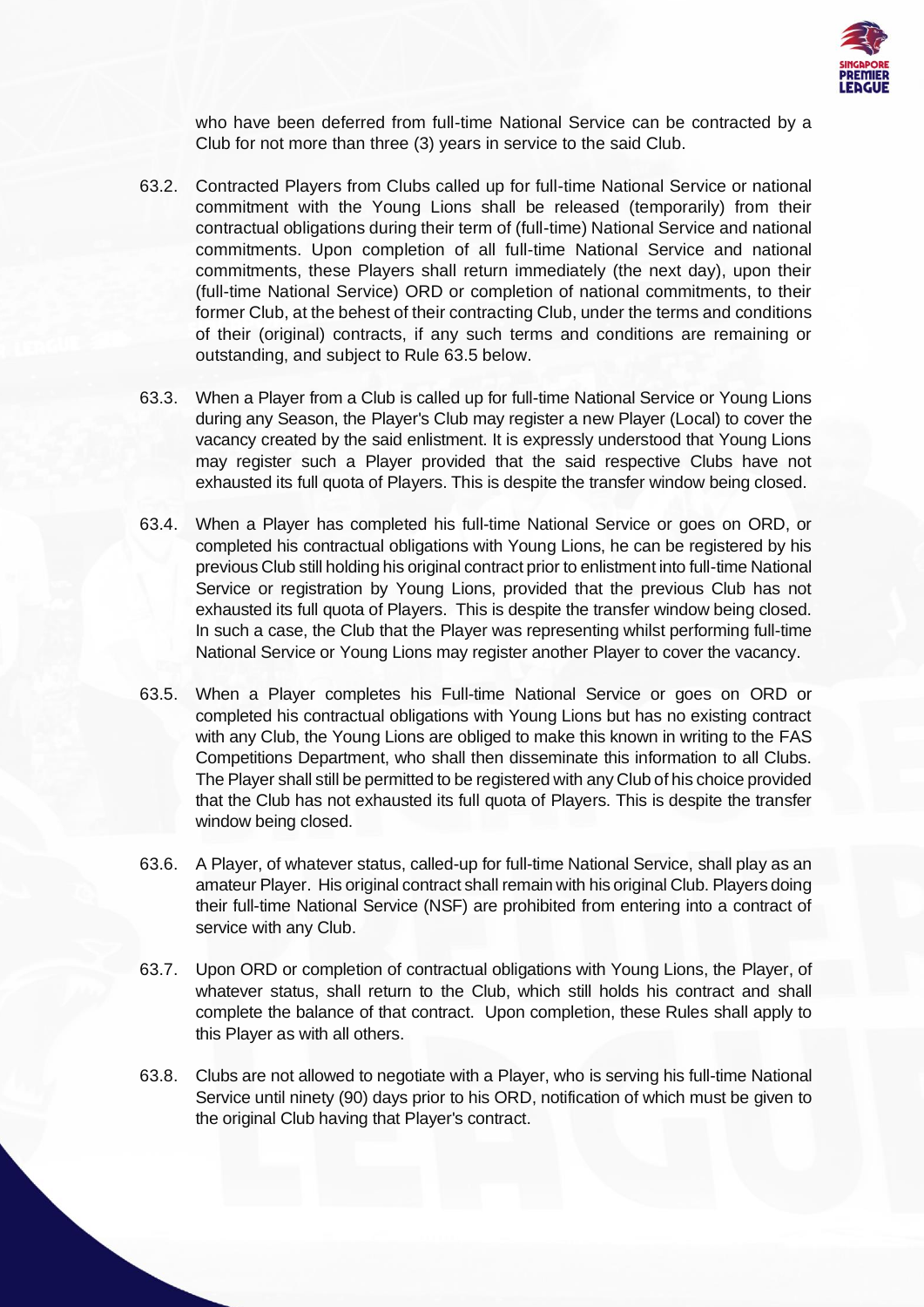

# **64. Inducements**

- 64.1. Clubs or their officials shall not approach any Player/Coach to make inquiries for the purpose of inducing that Player/Coach to join his Club or make or offer to make any payment whatsoever in cash or in kind or by any other form to Players/Coaches or their families or any other person as an inducement to sign other than those provided for in these Rules or by the respective Committees of FAS.
- 64.2. The Player/Coach shall not induce or attempt to induce any other Player/Coach in the League to leave that Club for any reason whatsoever.
- 64.3. Any Club, Official or Player/Coach or member of the Club found to have infringed this Rule shall be deemed guilty of misconduct, and shall be referred to the Head, FAS Competitions Department, who may refer the matter to the Disciplinary Committee, FAS.

### **65. Inducements and Approaches**

- 65.1. Subject to the provisions of Rule 64 above, Clubs, Officials or Players/Coaches shall not directly or indirectly attempt to induce a registered Player/Coach of another Club to leave for any purpose whatsoever the Club with which he is registered. Any infringement of this Rule shall be deemed to be misconduct and shall be dealt with by the Head, FAS Competitions Department, in his absolute discretion, who shall (but not limited to) be entitled to take such action and/or impose such penalties against the official or Player/Coach or the Club as they may in the circumstances think fit. Any penalty imposed on a Club may include the refusal to register for the Club, guilty of the infringement, any Player/Coach who they consider has been so induced.
- 65.2. Public statements by Club officials of their interest in registered Players/Coaches of other Clubs shall be regarded as inducements within the meaning of this Rule.
- 65.3. All transfers (including any temporary transfer) of registrations shall be arranged directly between the Clubs concerned (and the Player/Coach) and not through or by an agent (subject to this Section). No Club shall employ a Player who is on the list of registered Players/Coaches of another Club or who has failed to comply with a decision of the Head, FAS Competitions Department or the Arbitrator or the Board of three (3) Arbitrators or the Players Status Committee, adjudicated on an appeal made under these Rules. The Head, FAS Competitions Department, may impose any penalty, at his absolute discretion, including a refusal to register the Player/Coach.
- 65.4. Subject to the provisions of any rule on compensation, a registered Player/Coach shall not directly or indirectly communicate with or approach another Club or any official or Player/Coach of another Club with the object of negotiating or arranging the transfer of himself or another Player/Coach to such other Club during the currency of contract. Any infringement of this rule shall render the Player/Coach concerned and any Official or other Player/Coach who enters into communication or negotiation with him liable to such penalties by way of fine, suspension, expulsion or otherwise as the Head, FAS Competitions Department may deem fit in the circumstances.

### **66. Players Transferred from one Club to Another**

66.1. A Club wishing to engage the services of a Player who is at present under contract with another Club shall, before commencing any negotiations with that player, be obliged to inform his Club in writing of its interest, giving at least fourteen (14) days'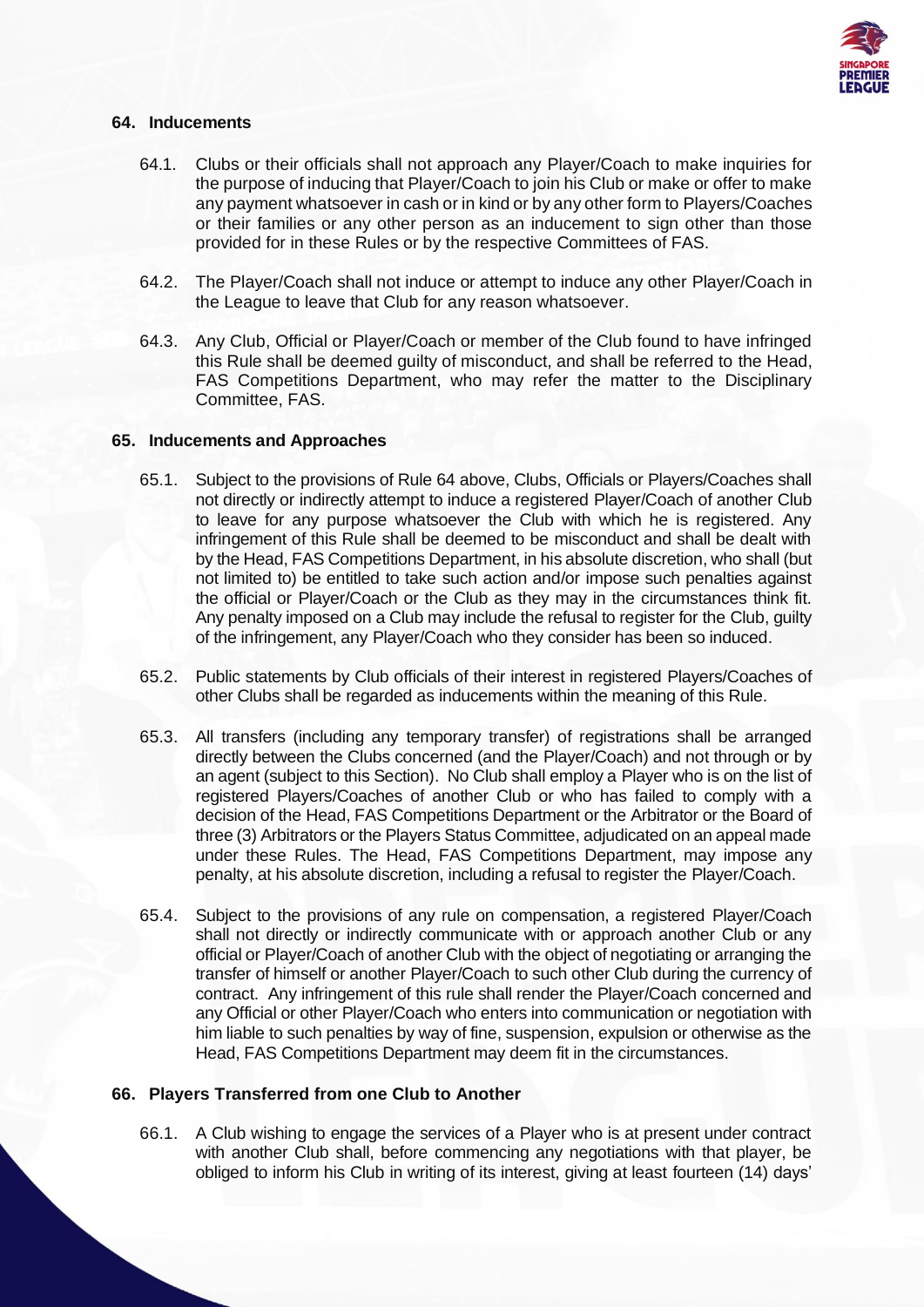

notice from the date of the letter. A Club can only commence negotiations two (2) months before the expiry of the said Player's contract, or any time after the Player's current Club has ceased to be involved in the League, whichever is the later.

- 66.2. Clubs are not allowed to negotiate with a Player who is serving his Full-Time National Service until ninety (90) days prior to his ORD, notification of which must be given to the original Club having that Player's consent.
- 66.3. Any violation of the foregoing obligation shall be referred to FAS Disciplinary Committee should any complaints be lodged by the Club concerned or by the Head, FAS Competitions Department.
- 66.4. In the case of a Player whose employment contract has expired or has been terminated, neither he nor any prospective new Club is required to notify his former Club of any negotiations he is personally conducting.
- 66.5. However, once the Player has signed a contract with a new Club, the new Club is obliged forthwith to contact the Club to which compensation is possibly due under the terms of Rule 67 below.
- 66.6. Subject to the conditions stipulated in Rule 69 of this Section, if a foreign Non-Amateur player concludes a contract with a new (second) Club, his first Club shall be entitled to a three (3)-month compensation of the Player's last drawn salary or a three (3) month compensation of the Player's salary with the new Club, whichever is higher.
- 66.7. If an amateur Player under the age of 23 (born on or after 1<sup>st</sup> January 1999) concludes a contract with a new Club which he joins in a Professional capacity, his former Club(s) shall be entitled to compensation for his training.
- 66.8. If an amateur Player, regardless of age, is transferred to another Club and has the same amateur status there, his former Club shall have no claim to training compensation.
- 66.9. If an amateur Player above the age of 23 (born on or before 31<sup>st</sup> December 1998) concludes a contract with a new Club which he joins in a non-amateur capacity, his former club shall have no claim to compensation for his training.
- 66.10. If the Player's former Club considers it is entitled to compensation for training and development of the Player, it shall file its claim within twelve (12) months from the day the Player turned non-amateur, otherwise its request shall be rejected.
- 66.11. When a Player is transferred to a new club, the following provisions regarding the payment of training compensation shall apply:

| <b>Current Status &amp; Age of Player</b> | <b>Status of Player (at new Club)</b> | <b>Compensation</b><br>(Yes/No) |
|-------------------------------------------|---------------------------------------|---------------------------------|
| Amateur (regardless of age)               | Amateur                               | No                              |
| Amateur (above 23)                        | Professional                          | No.                             |
| Amateur (under 23)                        | Professional                          | Yes                             |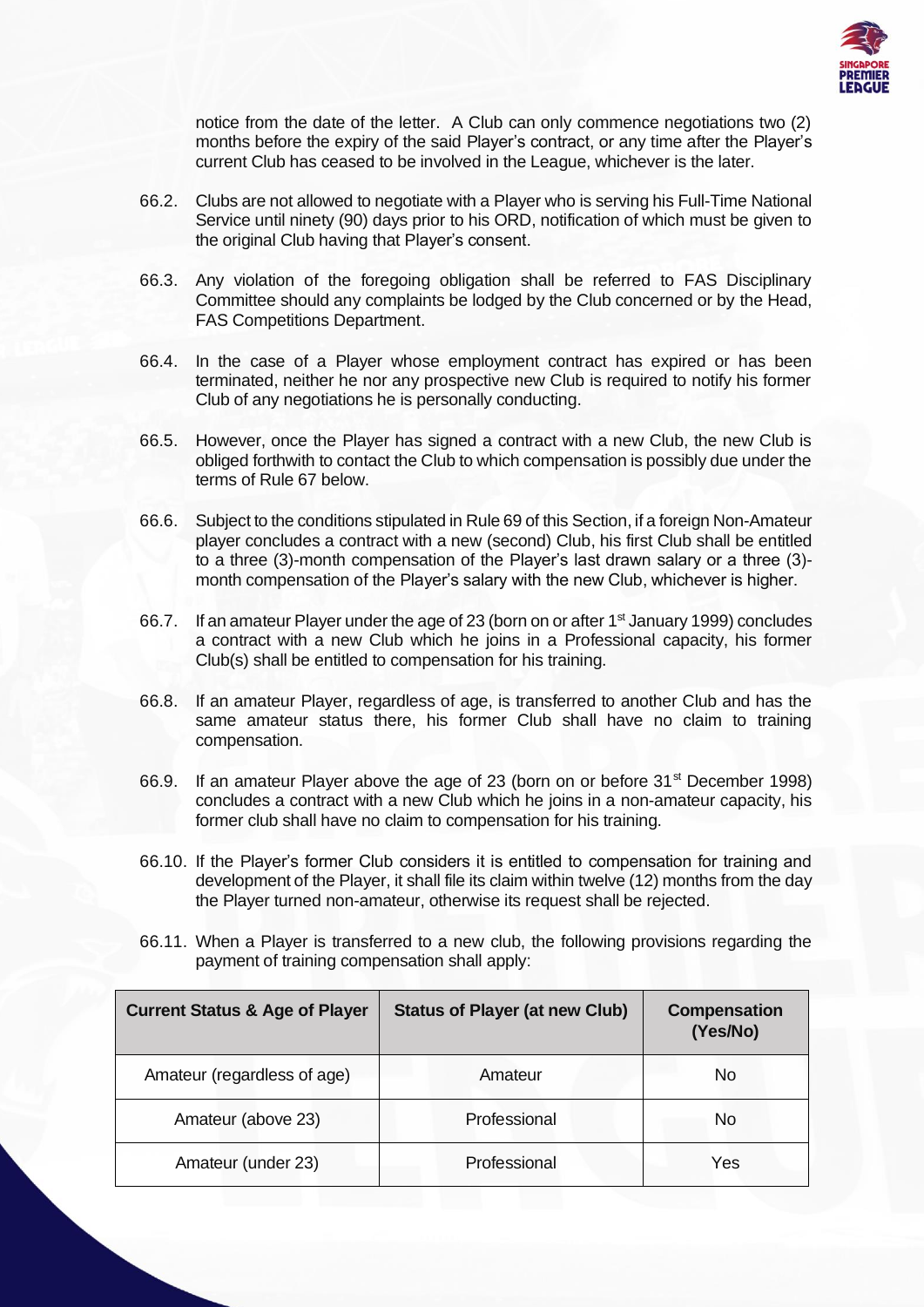

| Professional (regardless of age) | Amateur      | No |
|----------------------------------|--------------|----|
| Professional (above 23)          | Professional | No |
| Professional (under 23)          | Professional | No |

- 66.12. The amount of compensation shall be agreed upon in writing between the two Clubs involved on the compensation stipulated in Rule 67 below.
- 66.13. Any agreement made between a Player and his former Club or between a third party and the former Club regarding the amount of compensation shall be disregarded.
- 66.14. A Club may make a valid agreement with any one of its Players that it waives its right to compensation for training due to it under the terms of these Rules if the Player concerned is transferred to another Club. Such a waiver must be in written form to be valid.
- 66.15. Any agreement concluded between the Clubs regarding the amount of compensation provided by these Rules shall be brought to the attention of the FAS Competitions Department, or any other National Football Association (in a foreign country).
- 66.16. In all matters concerning training compensation, FIFA's latest Regulations for the Status and Transfer of Players shall be the guiding principle.

### **67. Permanent Transfer Rules**

- 67.1. Any Player, who is under contract, is only free to move to another Club if the buying and selling Clubs successfully agree on all terms and conditions of the transfer.
- 67.2. The previous Club claiming for compensation is only entitled to a one-time compensation from the buying Club when the Player immediately joins the latter in the following season. When the same Player moves to a subsequent Club, the previous Club(s) cannot seek further compensation from the new Club.
- 67.3. A local Player, whether amateur or non-amateur, who is over the age of 23 (born on or before 31st December 1998) and is out of contract is free to move to another Club without his new Club having to pay any form of compensation or transfer fee to his previous Club.
- 67.4. A local amateur Player, who is under the age of 23 (born on or after 1<sup>st</sup> January 1999) and is out of contract, is free to move to another Club provided that his new Club pays his previous Club, a training and development compensation fee.
- 67.5. If no agreement on the compensation fee is agreed between the two Clubs, the fee shall be fixed as follows:
	- 67.5.1. SGD\$3,000 for every complete season, from the age of 12, that the Player has spent in the COE scheme at his previous Clubs.
	- 67.5.2. SGD\$4,000 for every complete season that the Player has spent in the Prime, S.League / SPL squads at his previous Clubs.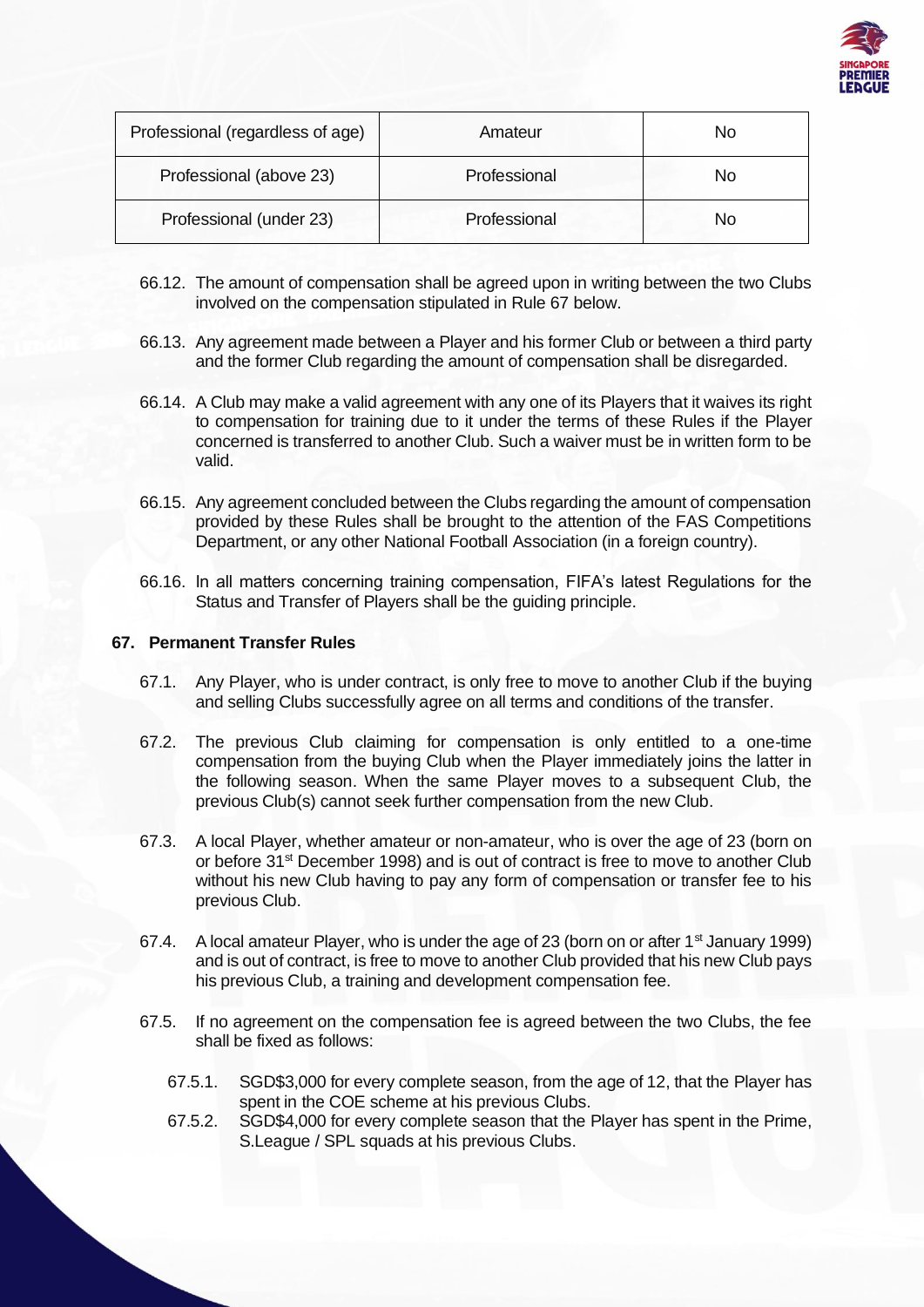

67.6. All the Clubs that the Player has played for whilst under the age of 23 shall be entitled to compensation. The compensation fee the buying Club pays shall be apportioned according to the number of complete seasons spent at each Club.

# **68. National Service/Young Lions**

- 68.1. A Player who has to fulfil his National Service or National Commitments shall be allowed to register with Young Lions.
- 68.2. There shall be no transfer fee or compensation paid by these teams to the Player's previous Club.
- 68.3. Upon completion of National Service or National Commitments with Young Lions, the Player shall return to his previous Club to serve out the remainder of his contract.
- 68.4. If the Player's contract had lapsed upon entering National Service, and he was under the age of 23 at that point, the player's previous Club shall be entitled to a compensation fee should the Player choose to join another Club upon completing his NS. His new Club shall be liable to pay his previous club (before NS) compensation as though he had moved when he was under 23, and Rule 67.5 shall apply.

# **69. Training Compensation for Singapore Football League (SFL) Clubs**

- 69.1. If a Player from the Singapore Football League (SFL), regardless of age, is transferred to a SPL Club, either a non-amateur or amateur capacity, the last SFL club he represented shall be entitled to compensation for training and development of the Player.
- 69.2. If a Player from the Singapore Football League (SFL), under the age of 21 (born on or after 1 January 2001), is transferred to a SPL Club COE team, the last SFL club he represented shall not be entitled to compensation for training and development of the Player.
- 69.3. The amount shall be fixed at SGD\$3000.00 for each Player entitled to compensation for training and development.
- 69.4. SFL Players playing for both Police Sports Association (PSA) and Singapore Armed Forces Sports Association (SAFSA) while serving their National Service shall not be entitled to compensation for training and development.
- 69.5. Players who have played for any S.League or Prime League team, on either a nonamateur or amateur capacity, prior to playing in the SFL, shall not be entitled to compensation for training and development.

### **70. The Players Status Committee**

- 70.1. If two Clubs have not reached an agreement on the amount of compensation in respect of the training and/or development of a Player, the dispute shall be submitted to the Players Status Committee (hereinafter referred to as "the PSC").
- 70.2. The PSC may draw up its own regulations to settle any differences of the kind described in Rule 70.1 above between the two Clubs.
- 70.3. The PSC shall also determine any disagreement on the terms of the contract.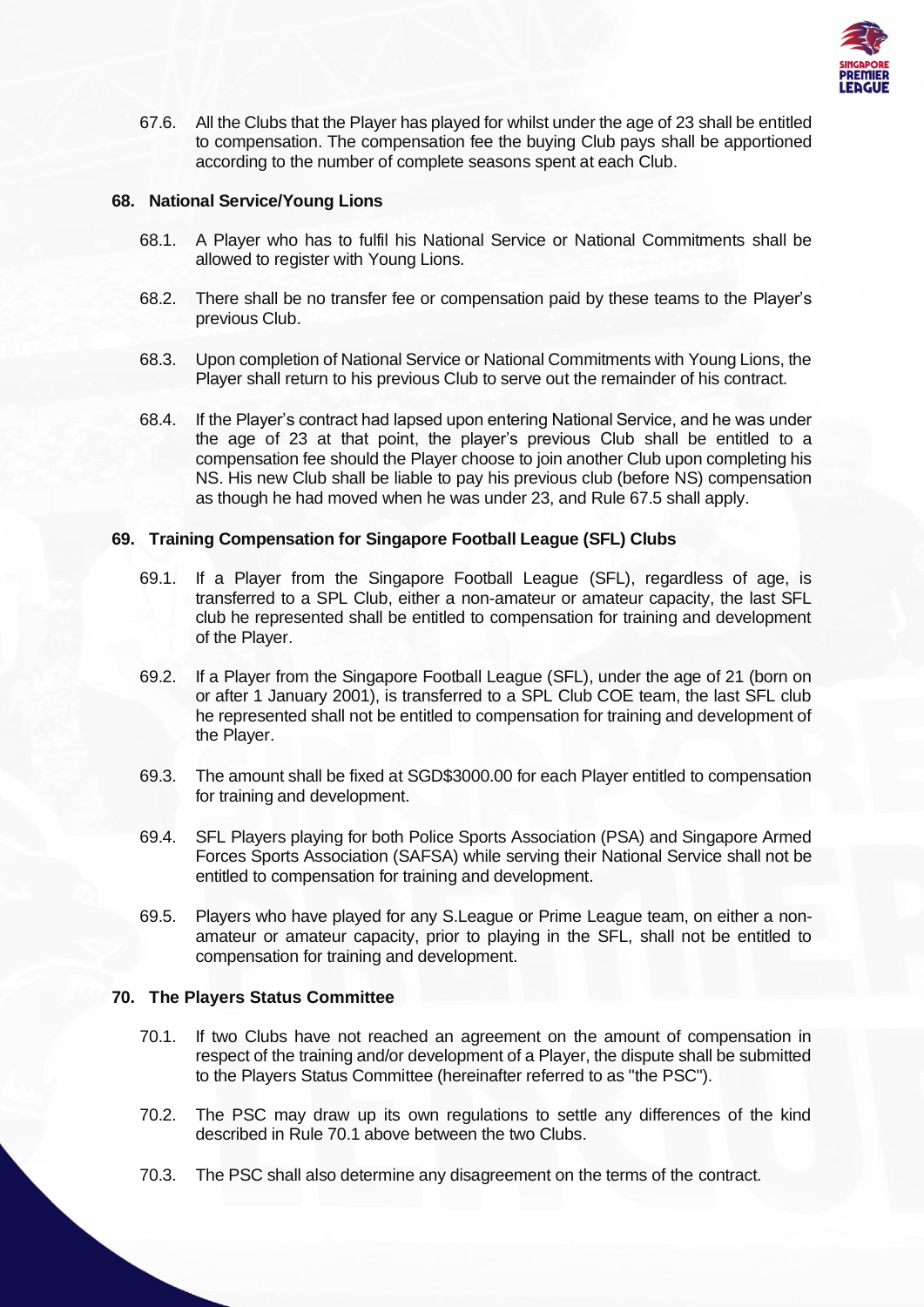

- 70.4. The PSC shall comprise a minimum of three (3) persons appointed by the FAS Council, and any two (2) forming a quorum at any meeting of the PSC. The Secretary of the PSC shall be the Head, FAS Competitions Department, or his/her delegated representative. The members of the PSC shall not belong to any of the Clubs.
- 70.5. The PSC shall have exclusive powers to hear all disputes, including disagreements regarding compensation, including that for training and/or development, and shall have also power to call for witnesses and/or demand documents, and shall further include powers to hear and determine:
	- 70.5.1. A dispute concerning an amateur or non-amateur status or his status and eligibility as a Player;
	- 70.5.2. A dispute concerning the interpretation of clauses in contracts between Clubs and/or Players;
	- 70.5.3. A dispute concerning the transfer and/or release of Players to FAS for the national or representative teams by the Clubs employing them;
	- 70.5.4. A dispute about other matters governed by these Rules in this Section.
- 70.6. Any disagreement between two Clubs regarding the amount of compensation for the training of a Player shall not affect his sporting or professional activity and the Player shall therefore be free to play for the new Club with which he has signed a contract unless otherwise determined by the PSC, which shall convene and hear the dispute within 30 days of being notified by the Head, Competitions Department.
- 70.7. A Player may however be subject to a suspension arising from a dispute other than that described in Rule 70.6 above.
- 70.8. The PSC may appoint an ad hoc Transfer Committee to determine the amount of training compensation.

### **71. Re-Acquisition of Amateur Status**

- 71.1. A Player who has been registered as a non-amateur with FAS or any national association overseas may not be classified as amateur until a period of one (1) month has elapsed.
- 71.2. The interim period shall start as from the day the Player competed in his last match with the Club which he was registered as a non-amateur.
- 71.3. A Club which a non-amateur Player has left shall not be entitled to compensation from the new Club with which the Player has regained amateur status. This provision is subject to the eventuality provided for under Rule 71.4 below.
- 71.4. If, within thirty (30) months of the day on which he regained amateur status, a Player reverts to non-amateur status, the Club with which he was registered before regaining amateur status may be, subject to Rule 66 of this Section, entitled to compensation for training.
- 71.5. If, in such a case, the Player has since changed clubs again, the Club with which the Player was, for a while, registered as an amateur shall not be entitled to compensation.
- 71.6. If there is any doubt as to whether a Player who has regained amateur status actually plays as an amateur in his new Club, the Club with which he was last registered as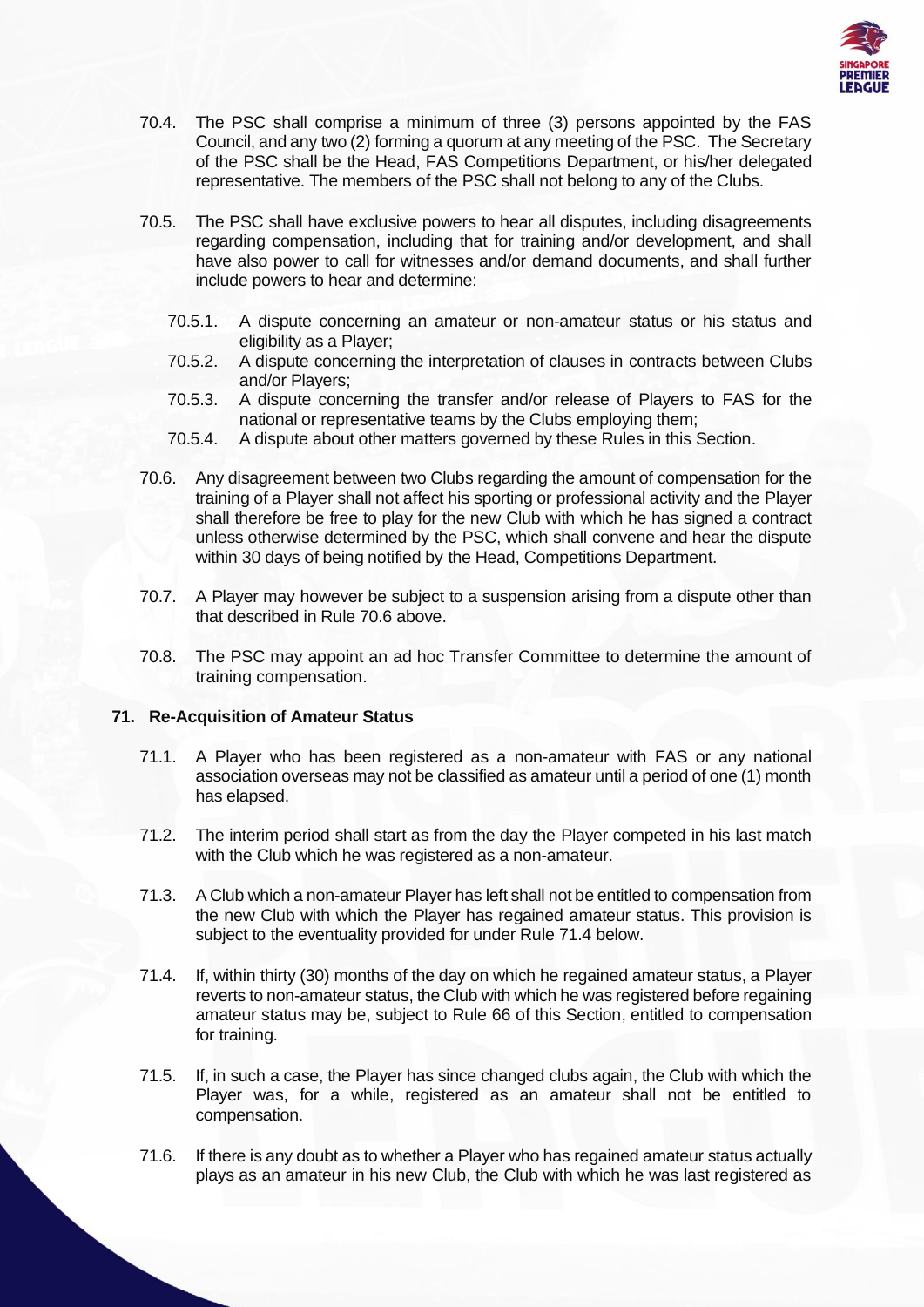

non-amateur, may ask the PSC to investigate the matter and, if necessary, take appropriate action.

### **72. Termination of Activity**

- 72.1. A non-amateur Player who stops playing competitive football shall remain registered as a player with the Club with which he was last employed for a period of twelve (12) months.
- 72.2. The period shall begin as from the end of the Season in which the Player stops playing football.
- 72.3. The Club of a non-amateur Player who stops playing football upon expiry of his contract shall not be entitled to claim compensation of any kind from him.
- 72.4. Nothing under this Rule shall prevent an individual moving to another Club in a purely non-playing capacity.
- 72.5. If, within the period mentioned in Rule 72.1, a non-amateur Player who has stopped playing football wishes to start playing again within the same status, he shall remain registered with the Club with which he was last employed.
- 72.6. If the period mentioned in Rule 72.1 has elapsed, the Club with which the Player was last registered shall no longer be entitled to any compensation.

### **73. Special Provisions**

- 73.1. The validity of a transfer contract between Clubs or of an employment contract between a Player and a Club shall be made subject to the positive results of a medical examination or to the acquisition of a work permit.
- 73.2. Consequently, the prospective new Club of the Player shall be required to make any necessary investigations or to take any appropriate action before concluding or executing the contract, otherwise it shall be liable to pay the full amount of compensation for training agreed upon (and/or the amount of the salary due).
- 73.3. Under the provisions of these Rules, the loan of a Player by one Club to another constitutes a temporary transfer. A transfer certificate shall therefore be issued:
	- 73.3.1. Whenever a Player leaves a Club to join another Club to which he has been released on loan;
	- 73.3.2. Whenever, on expiry of the period of loan, a Player re-joins the Club which released him on loan.
- 73.4. The conditions governing the loan of a non-amateur Player (duration of the loan, obligations to which the loan is subject to) shall be regulated by concluding a separate written contract, in reference to the Player's current with the parent club
- 73.5. Any local Player who has not done his National Service (unless he is given exemption) can sign a contract not exceeding three (3) years. Any clause referring to a longer duration shall be null and void. Such a Player who has completed his National Service obligations continues to remain registered with the Club he was last with prior to enlistment and shall remain contractually bound for any outstanding period under the contract with that Club.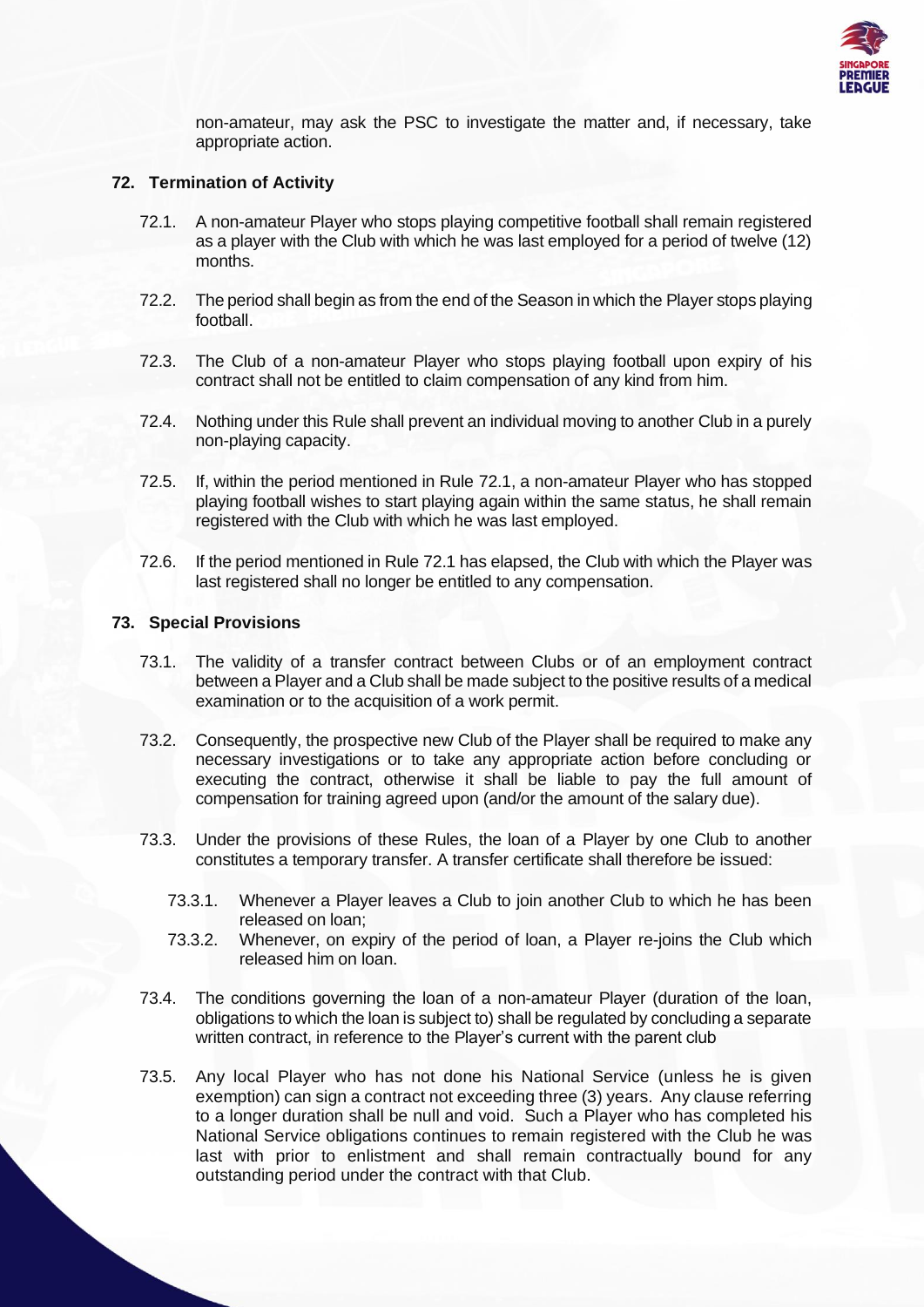

- 73.6. Clubs are not allowed to sign or re-sign a Player if he is not training or playing in matches for the Club just before he enters Full-Time National Service. If such contracts are signed, thereby making the Players contracted to the Club for twelve (12) months, or longer, such contracts signed shall be deemed null and void.
- 73.7. If the services of a contracted foreign Player is sought by a foreign Club, the local Club can negotiate a transfer fee as it is the holder of the Player's ITC.

# **74. Breaking of Contract**

74.1. Any Player who wishes to break his contract shall not be allowed to do so unless any other Club wishing to sign the Player, the Player so agreeing in writing of this intention, shall pay a transfer fee to the Club holding his contract. The transfer fee shall be negotiated between the two Clubs concerned. If these Clubs are unable to decide upon the amount, then it may be referred to the Head, Competitions Department, who shall refer the matter to the PSC.

### **75. Release of Player to National Team or Representative Teams for FAS**

- 75.1. Any Club which has concluded a contract with a Player who is eligible to play for FAS of which the Club is a member shall be obliged to release him to FAS of which he is a National Team Player in the event that he is selected for one of its representative Teams, irrespective of his age.
- 75.2. The same provision applies to a Club of FAS for any of its Players who are Nationals of FAS, if and when they are summoned to play in a representative match.
- 75.3. This provision is binding for the following matches:
	- 75.3.1. a total of five (5) international matches per calendar year. If during the course of the same calendar year and after five (5) matches have been played, FAS still has to play matches in the FIFA World Cup Preliminary Competition, then the compulsory release of the Player shall be extended to include such matches.
	- 75.3.2. additionally, any Match in the final competition of any FIFA Competition or the final Competition of Confederation Championships for senior National Teams ("A" teams) or the final Competition of other Competitions organised by the Confederations, provided these Competitions lead to qualification for a FIFA Competition;
	- 75.3.3. additionally, any other Tournament/Match in respect of which FIFA Executive Committee or FAS has taken a decision.
- 75.4. If the representative team of FAS is qualified ex officio for a final competition, the compulsory release, as prescribed in Rule 75.3 above, shall comprise eight (8) international matches per calendar year.
- 75.5. The period of release shall allow for training time. The extent of this time shall be laid down as follows:
	- 75.5.1. for a friendly international Match: minimum 48 hours;
	- 75.5.2. for a qualifying match for an international Competition: 4 days (including the day of the match). The period of release shall be prolonged to 5 days if the match in question is held on a different continent from that on which the club is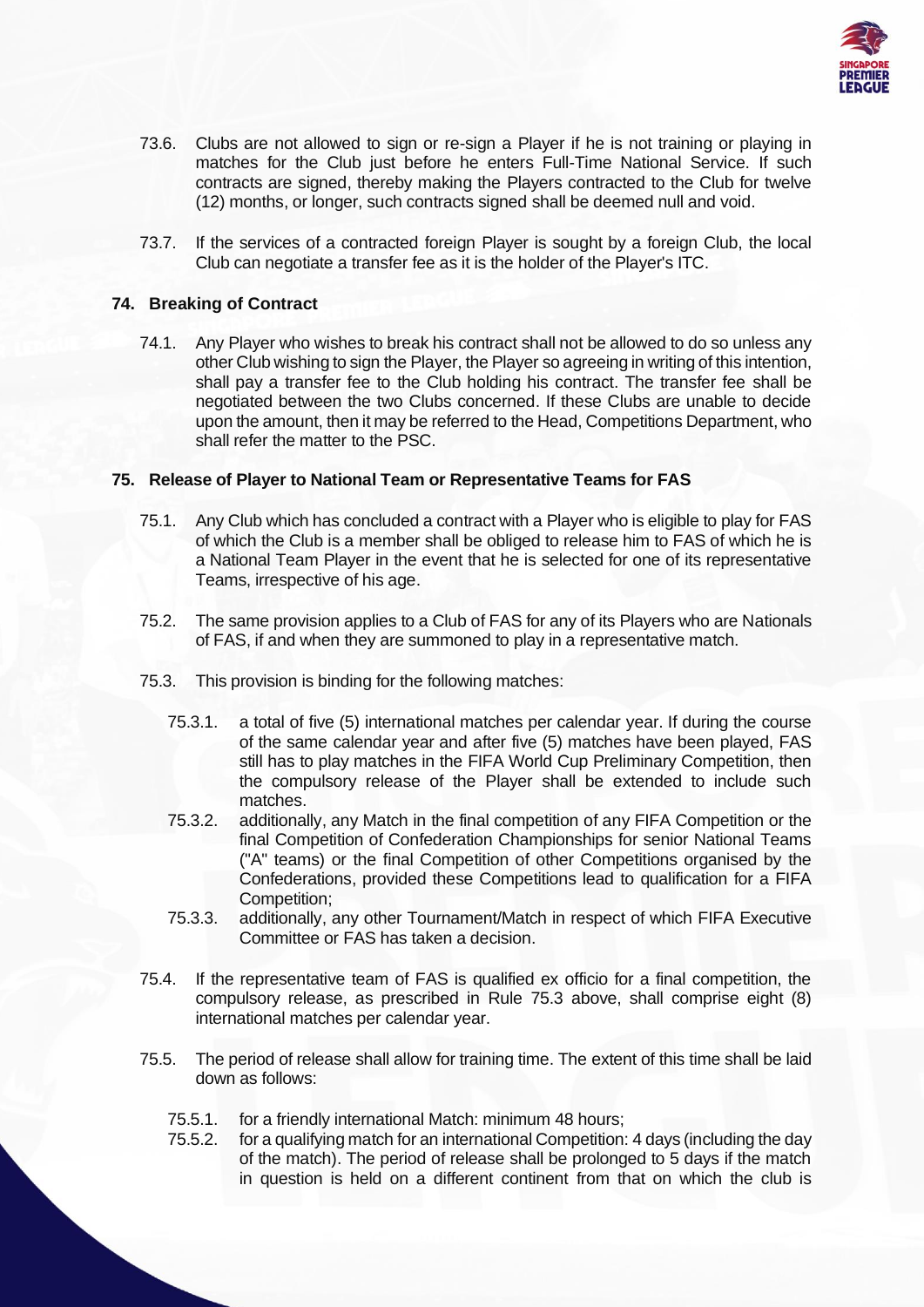

domiciled.

- 75.5.3. for the final competition of an international Competition: 14 days before the first match of the tournament. Any friendly matches played during this preparatory period do not count among the five international matches stipulated under para. 2 (a), or the eight matches stipulated under para. 42.4.
- 75.6. In any event, a Player is obliged to arrive at the match venue at least 48 hours before kick-off.
- 75.7. The Clubs and FAS concerned may, if desired, agree to extend the period of release. Where such an agreement has been made at the time of transfer of the Player, a copy of it shall be attached to the international transfer certificate.
- 75.8. Any Player who has complied with the summons of FAS pursuant to this Rule shall resume duty with his Club not later than twenty-four (24) hours after the Match to which he was summoned. This period may be prolonged to forty-eight (48) hours if the Match took place on a different continent from that of the Club with which the Player is registered. The club shall be notified in writing of the player's expected outward and return journey ten (10) days before the match. The FAS shall ensure that the player returns to his club on time after the match.
- 75.9. If a player does not resume duty with his club by the deadlines stipulated in this Rule, the period of release for FAS shall be shortened for the subsequent summons as follows:
	- 75.9.1. for a friendly match: 24 hours;
	- 75.9.2. for a qualifying match: to 3 days; and
	- 75.9.3. for the final competition of an international competition: 10 days.
- 75.10. A Player shall not be permitted to remain with his National Team in the interval between two (2) matches for which he has been summoned if the interval is ten (10) days or more.
- 75.11. Any Club which releases a Player pursuant to Rule 73.3 above may not be entitled to financial compensation except as determined by the PSC.
- 75.12. FAS summoning the Player shall bear the costs for the travel or where relevant hotel expenses or any other direct expenses actually incurred by the Player as a result of this summons.
- 75.13. The Club with which the summoned Player is registered shall be responsible for his insurance cover against sickness and accident during the entire period of his release including insurance for injury sustained in the international Match (or Matches) or Competitions/Tournaments for which he is released.
- 75.14. Any Player registered with a Club is obliged to respond affirmatively when called upon by FAS to play for the National Team or for one of its representative teams.
- 75.15. A Player who is unable to comply with a written summons from FAS owing to injury or illness shall, if FAS so requires, agree to undergo a medical examination by a Medical Practitioner of FAS's choice.
- 75.16. A Player who has been summoned by FAS for its National Team or for one of its representative teams shall, under no circumstance, be entitled to play for the Club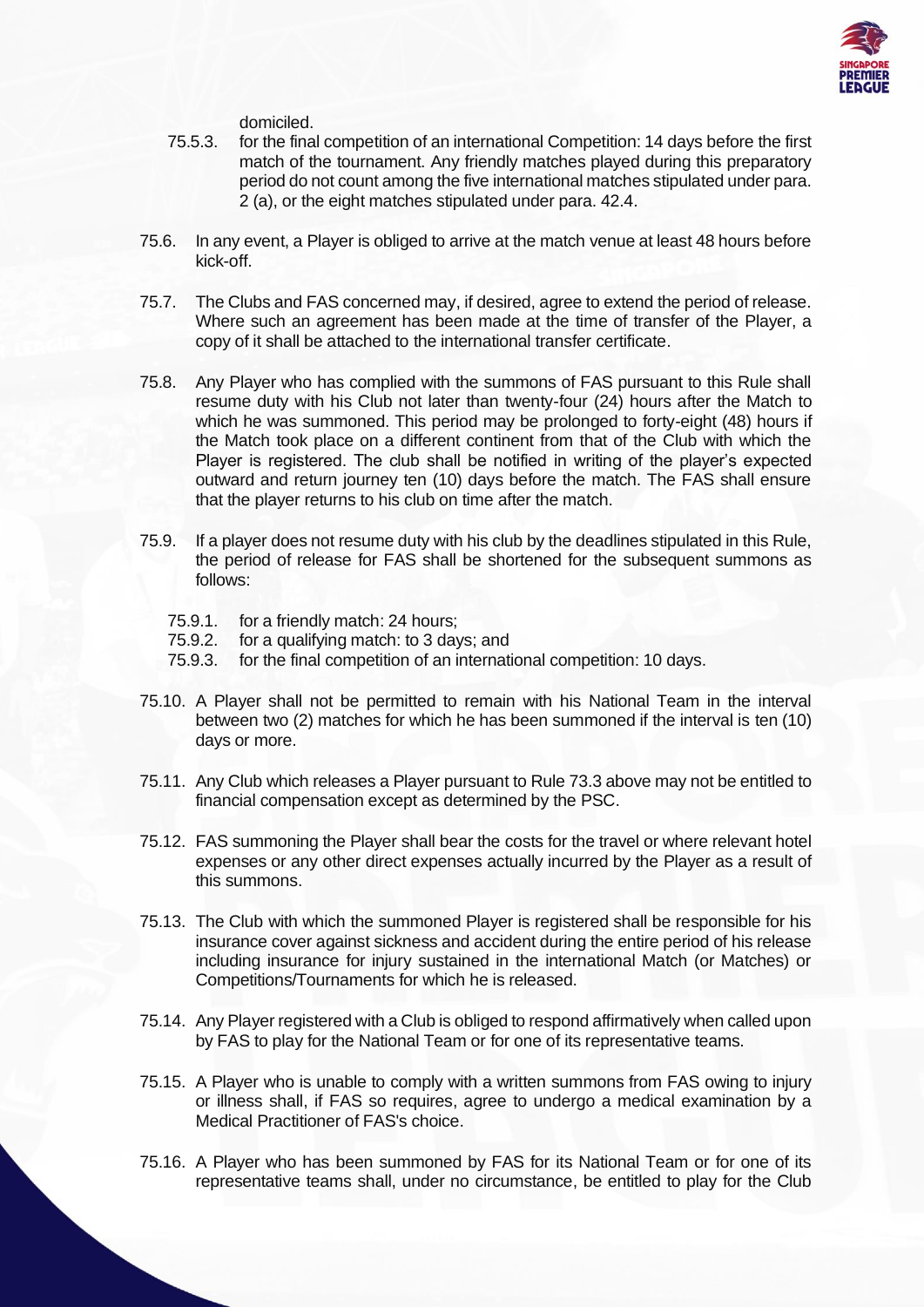

with which he is registered during the period of which he has been released or should have been released, pursuant to Rule 73.5 above. This restriction on playing for the Club shall, moreover, be prolonged by five (5) days (starting from the day of the match) in the event that the Player, for whatsoever reason, did not wish to or was unable to comply with the summons.

75.17. If a Club refuses to release a Player or neglects to do so despite the Rules above, any or both or any number of the following sanctions shall be applied:

75.17.1. a fine;

75.17.2. a caution, censure or suspension of the Club involved;

# **76. Final Provisions**

- 76.1. Any matter not provided for under these Rules in this Section shall be settled by the PSC and shall not be subject to appeal.
- 76.2. The PSC reserves all rights to alter, revoke, add or vary these Rules from time to time at their absolute discretion.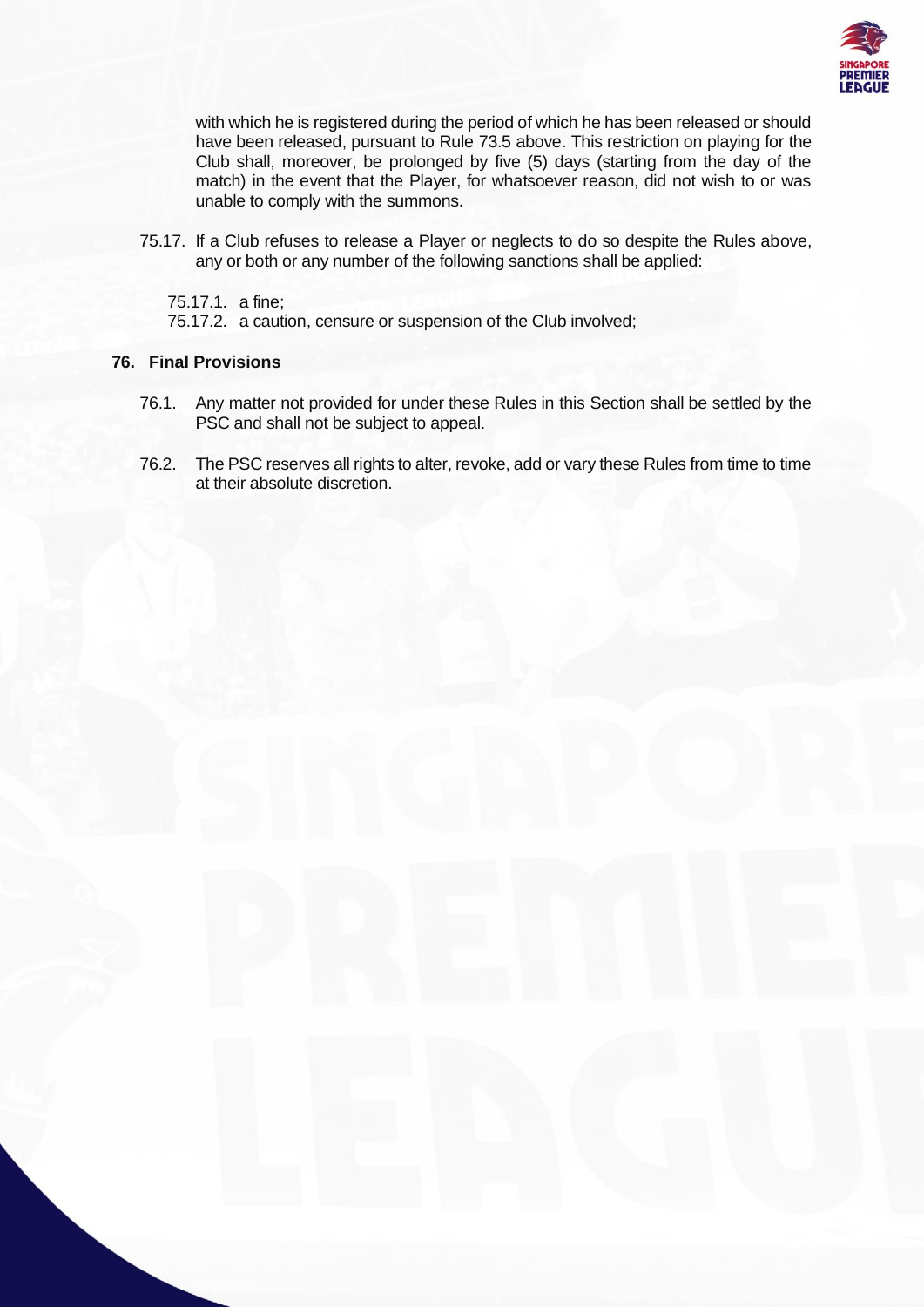

# **SECTION F: MEDIA**

### **77. Media Access**

77.1. The Host Club shall ensure that the FAS, the Host Broadcaster and all Broadcast Licensees have free access to the Stadium from two (2) days prior to each Match until one (1) day following each Match, to allow for the resolution of any technical issues and for the assembly of the relevant infrastructure required to execute the Media Rights.

# **78. Press Conferences**

- 78.1. The Head Coach of each Club shall attend a post-Match press conference for each match in which they participate, commencing no later than fifteen (15) minutes after the match.
- 78.2. Each Team Media Officer shall ensure the attendance of the Head Coach.
- 78.3. Each club is responsible (if applicable) for the interpretation of its Head Coach into English.
- 78.4. Any individual who fails to attend an obligatory press conference shall be fined up to a maximum of Two Thousand Dollars (SGD\$2000.00). The relevant club shall also be held liable and the FAS Competitions Department may issue further sanctions in its discretion.

# **79. Mixed Zone**

- 79.1. All members of a Team Official Delegation shall pass through the Mixed Zone on their way from their dressing room to their bus/exit after the match.
- 79.2. Any individual who fails to pass through the Mixed Zone shall be fined a sum of Three Hundred Dollars (SGD\$300.00). The relevant club shall also be held liable and the FAS Competitions Department may issue further sanctions in its discretion.

### **80. Interviews**

- 80.1. If requested by the FAS, each club shall make their Head Coach and selected Players available for an interview of up to ten (10) minutes, to be recorded by the Host Broadcaster or other Broadcast Licensees, any Official Licensee or Official Partner.
- 80.2. Any such interviews shall be conducted one (1) or two (2) days prior to the match.
- 80.3. All interview locations shall be designated by the Club Media Officer or FAS Marketing and/or Communications Department.
- 80.4. Any individual who fails to conduct an interview when requested shall be fine up to a maximum of One Thousand Dollars (SGD\$1000.00). The relevant club shall also be held liable and the FAS Competitions Department may issue further sanctions in its discretion.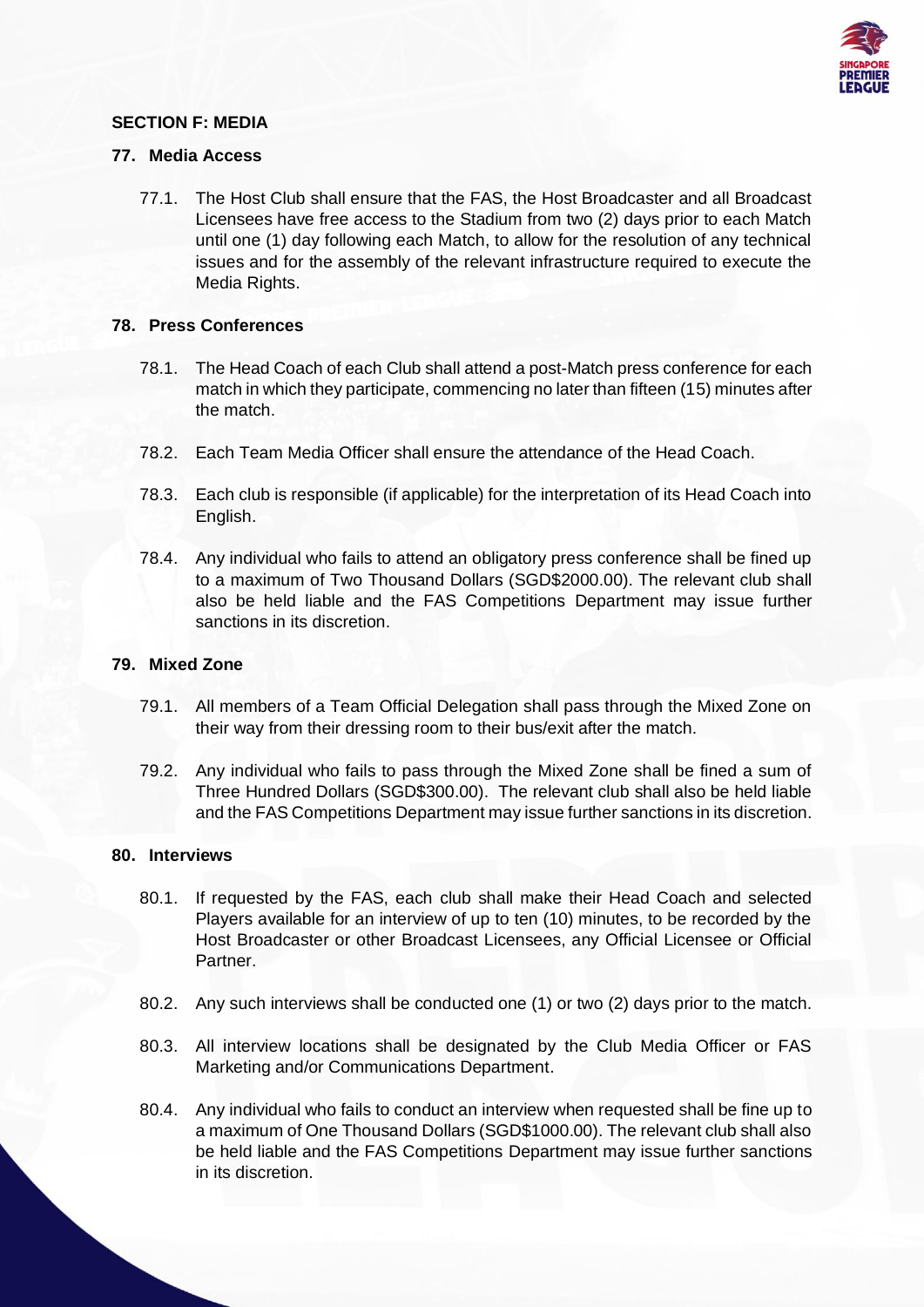

# **81. Flash Interviews**

- 81.1. Players and Officials are not permitted to give interviews at the Stadium without the express permission of the FAS.
- 81.2. The Club Media Officer may designate an area for the multilateral and unilateral flash interviews to be conducted by the Host Broadcaster and the visiting Broadcast Licensee (if applicable) following each match.
- 81.3. If requested by the FAS, any Players and/or Officials shall participate in a flash interview following each match.
- 81.4. Any individual who fails to conduct an interview when requested shall be fine up to a maximum of One Thousand Dollars (SGD\$1000.00). The relevant club shall also be held liable and the FAS Competitions Department may issue further sanctions in its discretion.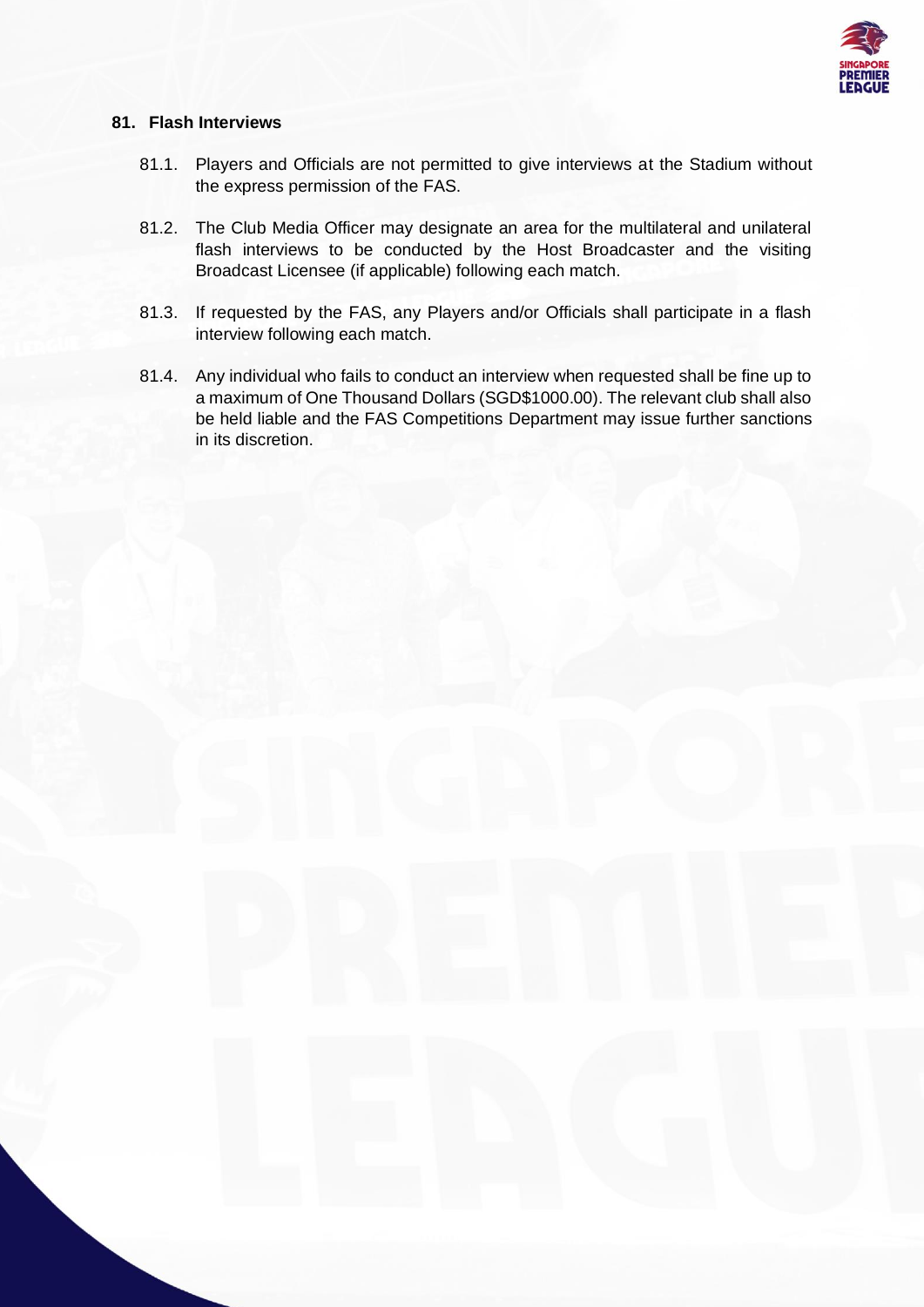

# **SECTION G: MEDICAL AND DOPING**

### **82. Pre-Competition Medical Screening**

- 82.1. Each Club shall ensure that each Player undergoes a pre-competition medical screening prior to their mandatory fitness test and registration.
- 82.2. Any player who has not undergone his medical screening and not certified cleared to play shall not be eligible for selection to play in the Competition. The player, however, can be provisionally registered for the competition.

### **83. Facilities and Personnel**

- 83.1. The hosting team of a match in the League shall be responsible in providing medical response team which consists of one (1) match doctor and eight (8) stretcher bearers. They shall arrive and report for duty at the match venue at least sixty (60) minutes before the commencement of each match.
- 83.2. One (1) ambulance shall be provided by the hosting team in a match and stationed sixty (60) minutes before the commencement of each match at the designated area near the Medical Room and the Field of Play.
- 83.3. Each ambulance must be equipped with advance life support equipment such as defibrillator, oxygen/ mask, I/V drip sets and emergency medicaments and trained emergency medical personnel.
- 83.4. Communication channels with the ambulance(s) for emergency evacuation should be in place.
- 83.5. Security stewards must be available at all times to escort the ambulance(s) for smooth and quick transportation of patients to the referral hospital.
- 83.6. The area wherein the ambulance(s) are stationed shall be free from any obstruction. Media shall not be permitted within this area.
- 83.7. Each Stadium will have one (1) fully equipped medical room for medical care of the Team and Match Officials.
- 83.8. The first medical room will be located in the tunnel close to the Field of Play and team dressing rooms for emergency treatment of seriously injured Players.
- 83.9. Medical support at the Field of Play is recommended to be equipped with a transportable medical bag consisting of:
	- 83.9.1. Diagnostic equipment
		- 83.9.1.1. Stethoscope, Blood Pressure Monitor with cuff size 10 cm/66 cm, pupil lamp, reflex hammer, blood sugar gauge and/or blood sugar test sticks, digital thermometer, pulse oximeter; Circulation
		- 83.9.1.2. Infusion equipment with administration sets and solution, portable defibrillator with rhythm and patient data recording (AED);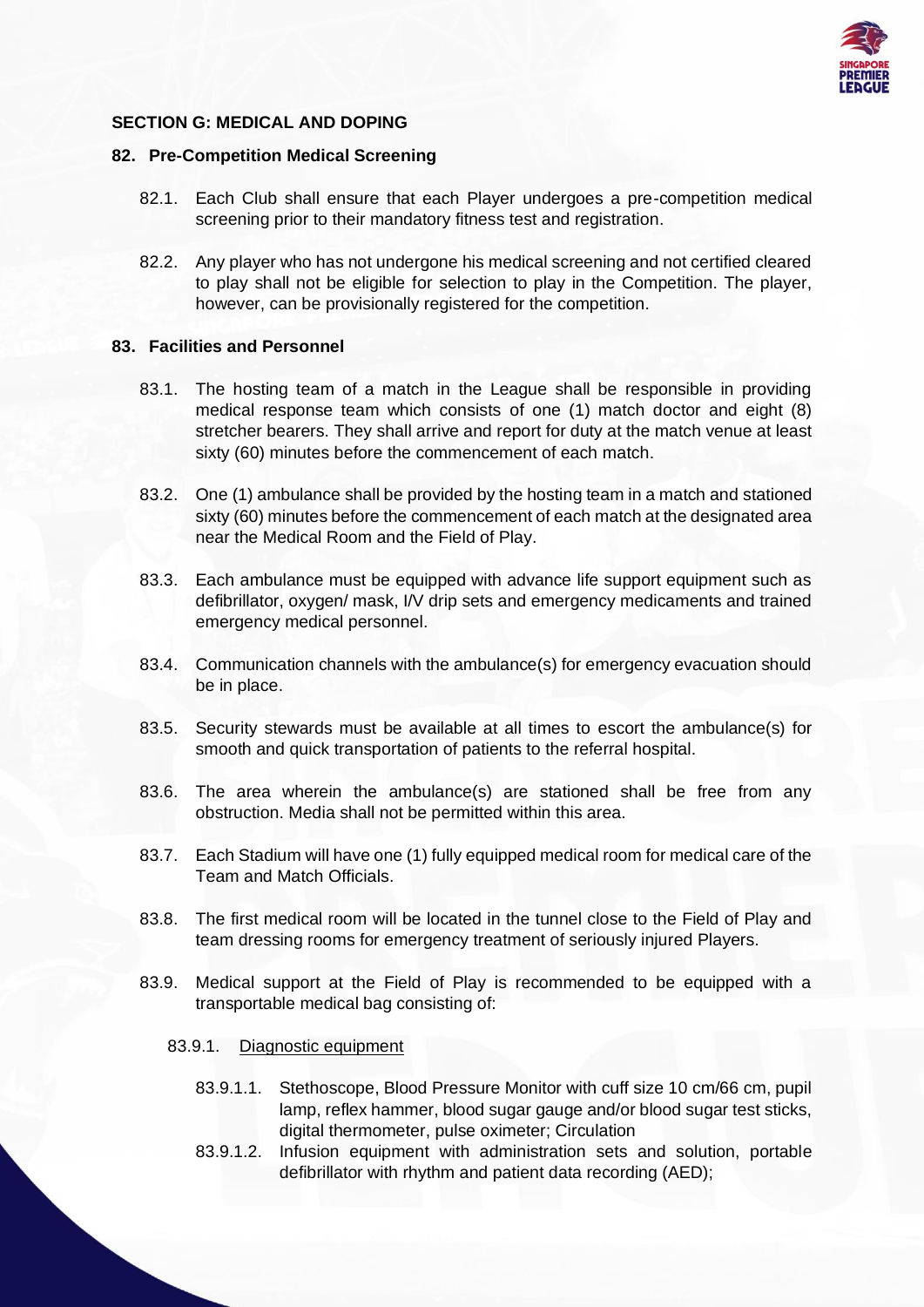

# 83.9.2. Breathing

83.9.2.1. Portable airway care system, aspirator, suction catheter, portable oxygen minimum of four hundred (400) Litres, resuscitator with masks and airway, mouth to mask ventilator with oxygen inlet, larynx mask, intubation equipment, tubes;

### 83.9.3. Emergency Surgical Equipment

83.9.3.1. Needle holder, forceps, scalpel, scalpel blades, Scissors (sharp and tape), nail clippers, syringes (2ml, 5 ml, 10ml), needles, suture cutters, local anesthetics (lidocain with and without adrenaline (epinephrine), Steristrips (1/8, ¼"), alcohol swabs, Sterile dressing pads, dressing strips, tube and dressing gauze and container for contaminated needle;

# 83.9.4. Medicaments

83.9.4.1. Oral analgesics/antipyretics, injectable analgesics (not in the list of prohibited substances). NSAIDs/COX2-inhibators, injectable adrenalin (epinephrine) for anaphylaxis, Antibiotics, antacids, antihistamines, anti-asthmatic inhalators (beta-2-agonist, corticosteroid), 50% glucose solution, sedatives, hypnotics, throat lozenges, cough mixture/antitussive medications, creams/ ointment (anti-fungal, antibiotic, corticosteroid, anti-inflammatory), eye and ear antibiotic drops, tetanus toxoid and anti-diarrhea tablets/liquids;

### 83.9.5. Equipment

83.9.5.1. Splints, triangular sling bandage, tongue depressors, cotton tip applicators, rigid sports tape, elastic bandage, adhesive tape, adhesive foam, adhesive spray and coolant spray. Vacuum mattress or long spiral board complete with head immobilizer, cervical collar, cervical upper spinal immobilization devices and disposable gloves.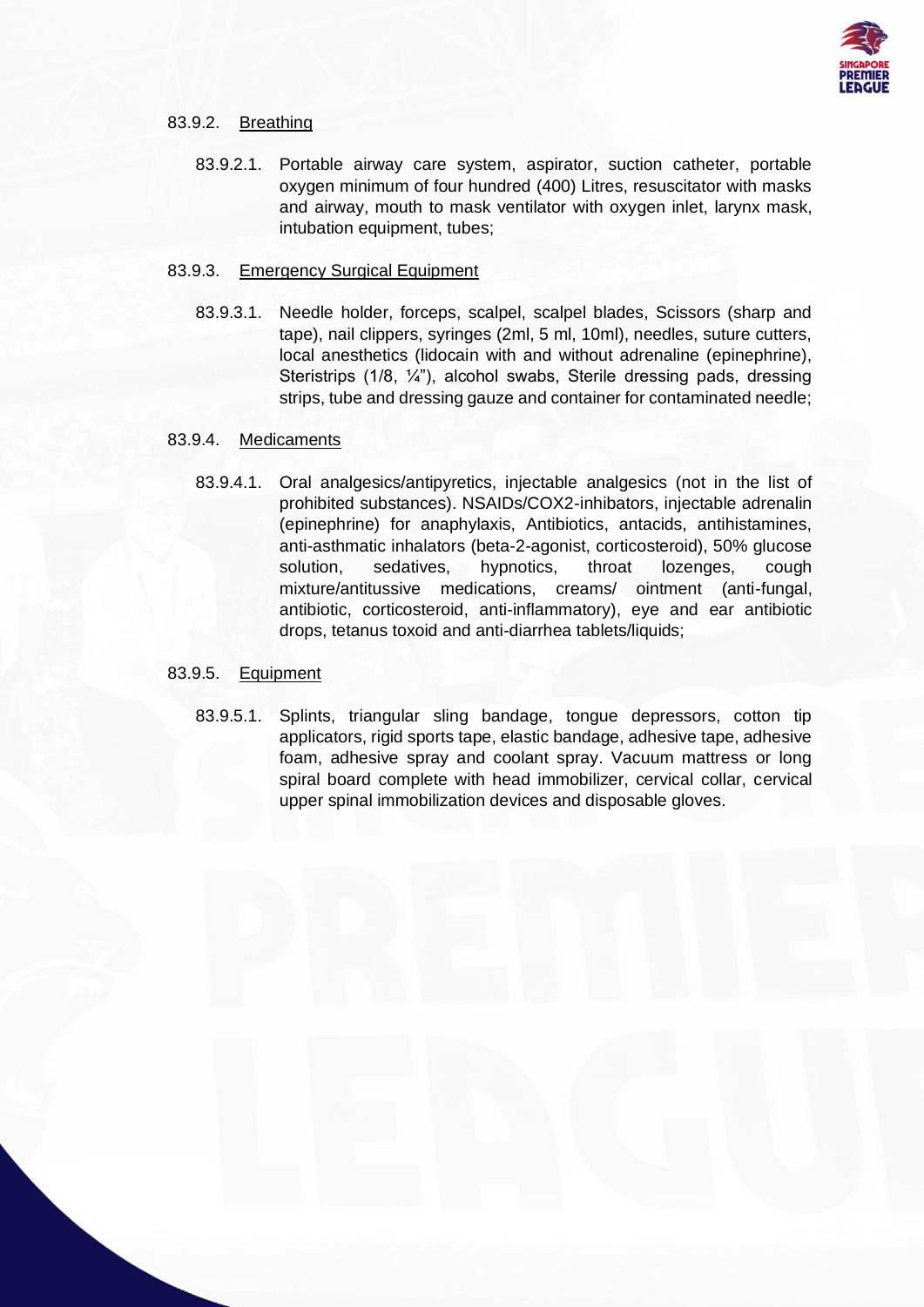

# **SECTION H: SAFETY AND SECURITY**

### **84. General Principles**

- 84.1. All matters relating to safety and security shall be undertaken in compliance with the directives from the FAS Competitions Department and/or FAS Competitions Operations Manual.
- 84.2. Each Host Club shall, in conjunction with the relevant authorities and/or Stadium owners, devise, plan, and implement adequate security and safety measures for the Competition at all Controlled Access Areas within the Venue and other relevant locations to protect all relevant persons, including without limitation the FAS personnel, Team Officials, Official Licensees, Sponsors, Partners, Media and spectators, and all goods brought in by the FAS, Team Officials, FAS Commercial Rights Partner, and official Licensees.
- 84.3. Each Host Club shall issue a detailed security plan in the form of an official document, submitted to the FAS Competitions Department for approval prior to the start of the Competition.

# **85. Covered Stadia**

- 85.1. No match in the Competition shall take place at any stadium where the playing area is covered or partially covered by a fixed or moveable roof without the prior written approval of the FAS Competitions Department and SportSG.
- 85.2. Any Club proposing to cover or partially cover its stadium with a fixed or moveable roof shall be required to submit outline plans and a copy of the planning application to the FAS Competitions Department, prior to such planning application being submitted to the appropriate authority(s).

### **86. Stadium Access Control**

- 86.1. On match days, only persons in possession of a valid permit shall be granted entry to the stadium. Valid permits include:
	- 86.1.1. Match tickets
	- 86.1.2. Accreditations
- 86.2. If a person cannot produce a valid permit, he shall be refused entry into the stadium.
- 86.3. It is the responsibility of all stewards and the Host Club to ensure that only those persons with authority to be inside the stadium, including members of the public, officials and staff, are permitted into the stadium.
- 86.4. Where restricted access zones have been established (for example, players' areas, the field of play, the media, hospitality, etc.), stewards or other appropriate security staff shall be in place to enforce and control access in accordance with the established accreditation and stadium zoning plan.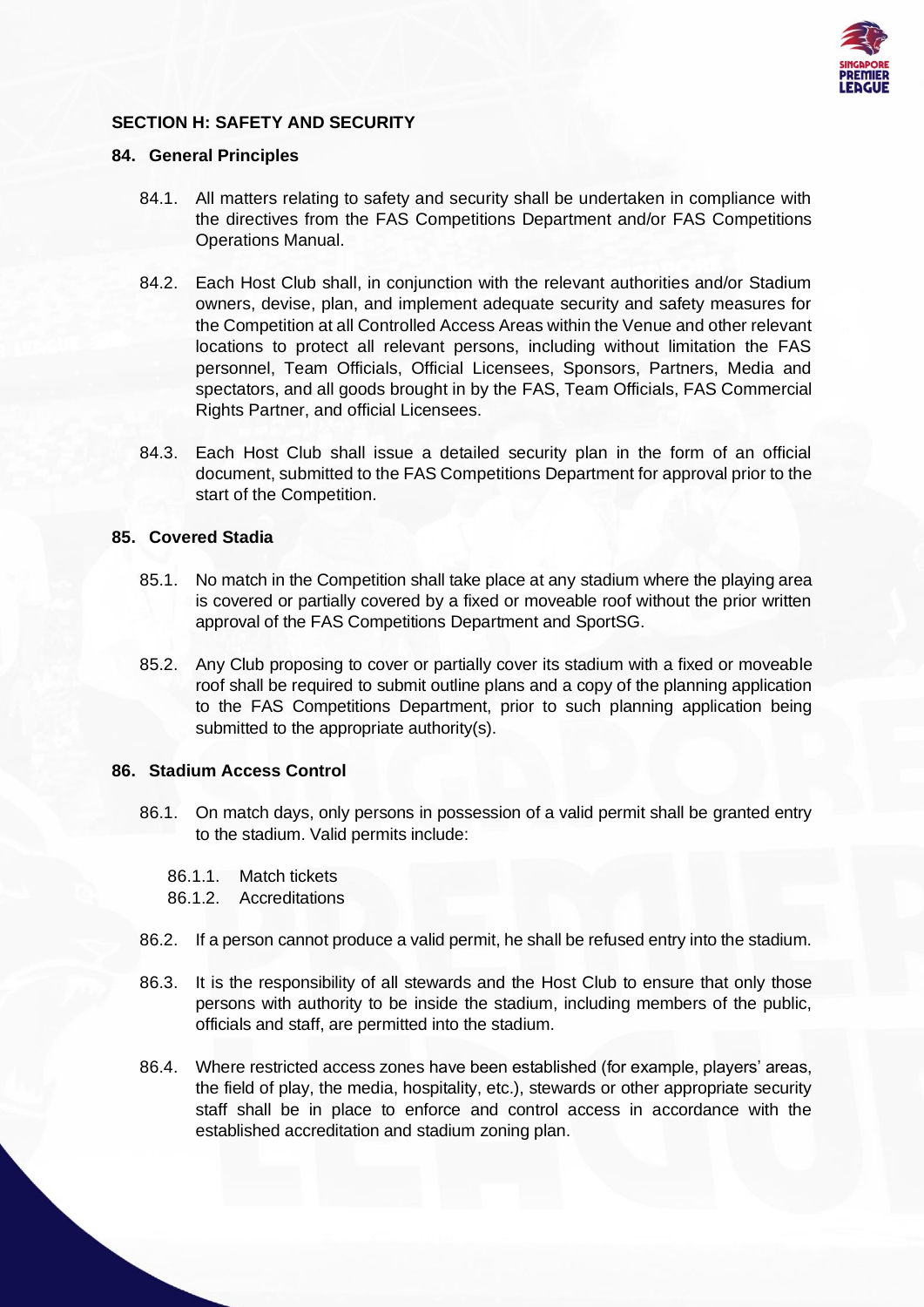

- 86.5. The Host Club shall ensure that spectators do not misbehave or throw any projectiles such as water bottles onto the field or encroach into the field of play or the technical area before, during or just after a match.
- 86.6. The spectators are not allowed usage of prohibited items stipulated in the Match ticketing terms and conditions including but not limited to whistles, laser pointers, pyrotechnics and incendiary devices during the match.
- 86.7. Any Club found to be in breach of Rule 86.1 to Rule 86.6 herein shall be deemed to be guilty of gross misconduct and may be referred to the FAS Disciplinary Committee.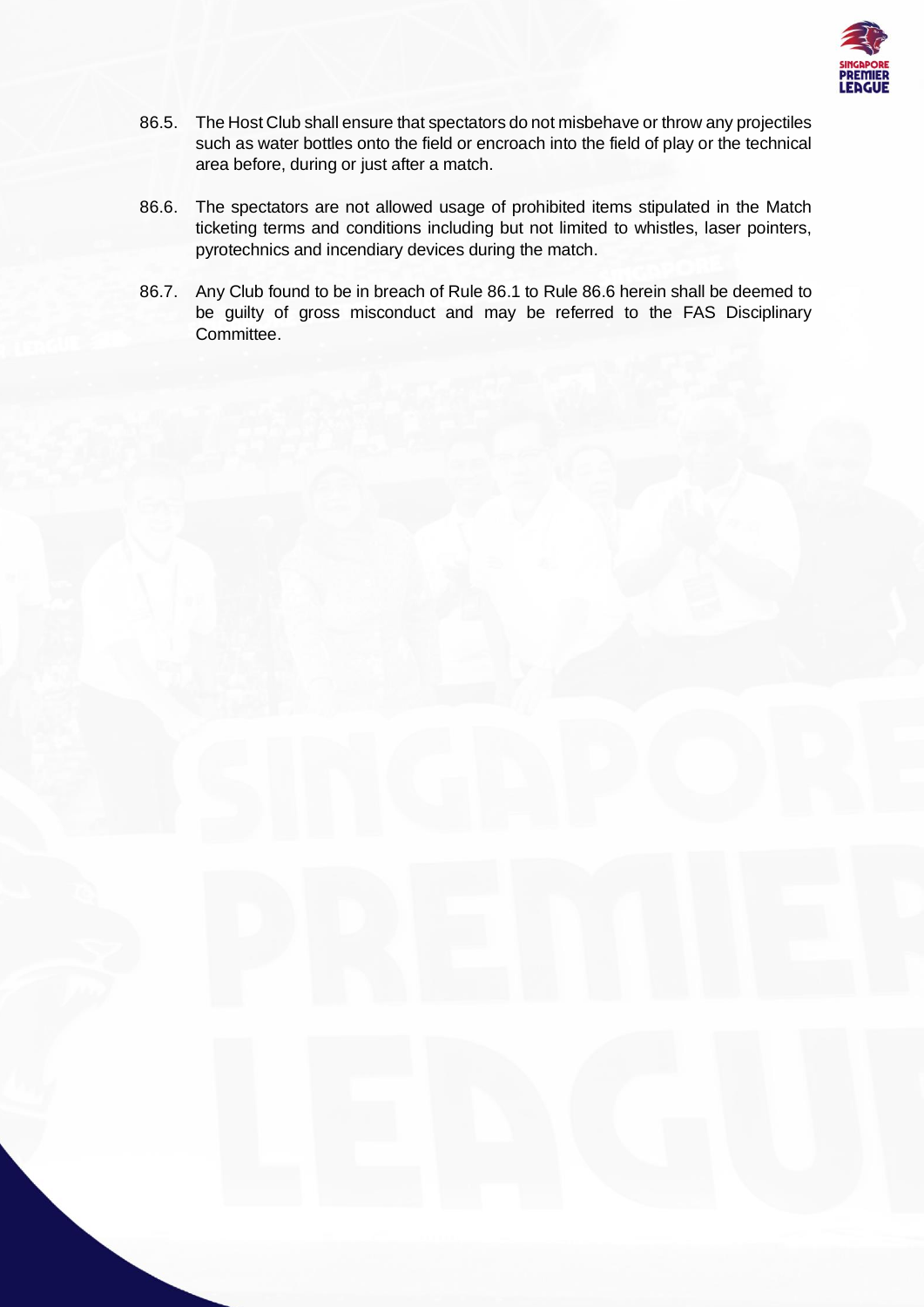

# **SECTION I: FAIR PLAY**

### **87. General Principles**

- 87.1. In its effort to promote Fair Play and sportsmanship, the Competition shall hold a Fair Play Competition for the Season, based on an assessment of the Teams'/Clubs' conduct.
- 87.2. The objectives of the Fair Play Competition is to foster sportsmanship and Fair Play among Players, Clubs/Team Officials, Members of the Club, and spectators, in keeping with the Mission Statement of the League, thereby also increasing the entertainment value of the game.
- 87.3. The FAS Competitions Department shall release the standings upon the completion of the competition whose decision shall be final.
- 87.4. The FAS Competitions Department shall award the Club winning the Fair Play Competition a trophy and/or a cash award or such prizes at their absolute discretion, so determine.

### **88. The Final Assessment**

- 88.1. The overall assessment of Team/Club during the league, or beyond, shall be calculated by adding the marks attained at each game divided by the number of matches played. The Club that has the highest average points shall be the winner of the Fair Play Trophy.
- 88.2. In the event of a tie in the overall assessment, there shall be a tie breaker. Tie breaker 1: Team with less direct red cards shall receive the award, Tie breaker 2: team with less indirect red cards shall receive the award if both tie breakers cannot determine, then both teams shall be awarded.
- 88.3. The FAS Competitions Department draws up these Rules and the decision on any other matters pertaining to this Award is final.
- 88.4. This Award is based on the Clubs' performance in the league, aforesaid, and or other such tournaments in the seasons following, and shall not include the performance in any other competition unless determined by the FAS Competitions Department.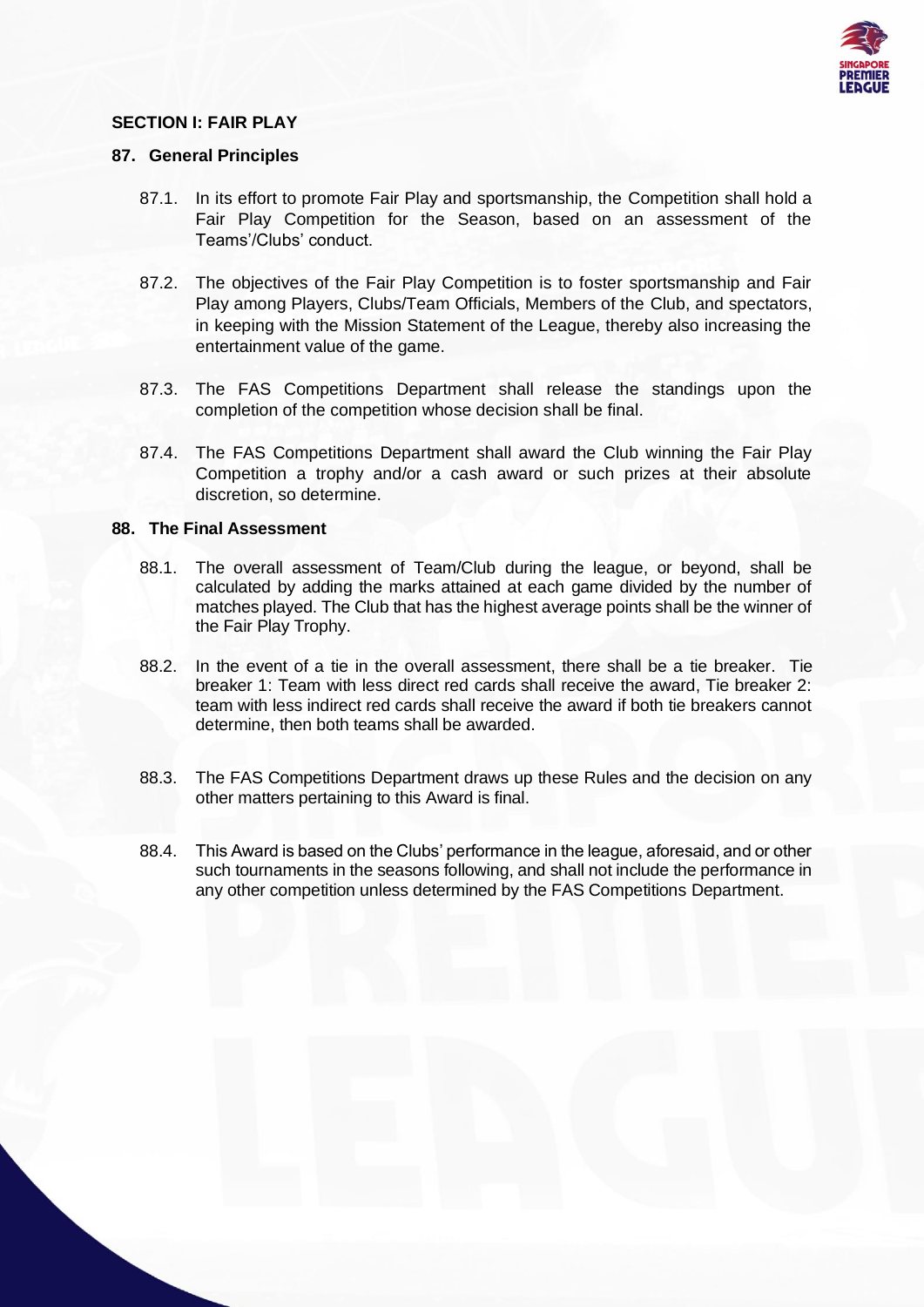

# **SECTION J: DISCIPLINARY**

### **89. Disciplinary Measures**

- 89.1. All disciplinary measures in relation to the Competition shall be undertaken in accordance with the current FAS Constitution, FAS Disciplinary and Ethics Code, and any relevant FAS circular.
- 89.2. The FAS may introduce new disciplinary rules and sanctions for the duration of the Competition. Such rules shall be communicated to the Clubs in due course.
- 89.3. Only Players and Officials may serve match suspensions in the Competition. For avoidance of doubt, this requires the registration of the relevant individual within a Registration Window in accordance with the deadlines set out in these Regulations.
- 89.4. All Players agree to:
	- 89.4.1. respect the spirit of fair play, respect, non-violence, and the authority of the Match Officials:
	- 89.4.2. behave accordingly; and
	- 89.4.3. refrain from doping.

### **90. Administrative Procedure**

- 90.1. Where a specified financial penalty and/or sanction is/are provided for in these Rules in these Sections, the FAS Executive Committee [hereinafter "the FAS Exco"] shall have, through the Head, FAS Competitions Department or any of the Standing Committees, the full power to impose against any Club, Official and/or Player and/or Member who they shall deem guilty of having offended against or committed a breach of these Rules in these Sections such financial penalties and/or sanctions as these Rules hereinafter appearing permit.
- 90.2. The FAS Congress shall elect a Committee known as the FAS Disciplinary Committee [hereinafter "the Committee"].
- 90.3. The Committee shall receive from the Head, FAS Competitions Department, or any Standing Committee of the FAS or the FAS Exco itself notice of any suspected or alleged offence or breach of any of these Rules of these Sections or any misconduct notwithstanding that a penalty for such offence, breach of the Rules under these Sections or misconduct is not specifically provided for by the Rules.
- 90.4. The FAS Exco delegates the exercise of any of its powers under these Rules either generally or specifically to the Committee or the Head, FAS Competitions Department, or any of the Standing Committees of the FAS or the FAS Players Status Committee [hereinafter "the PSC"] for adjudication and determination as hereunder set out.
- 90.5. The Committee pursuant to these Rules shall consist of a maximum of twelve (12) members, of whom any three (3) shall be adequate to hear and determine any matter. From among the three (3) one shall be the Chairperson of the Committee. The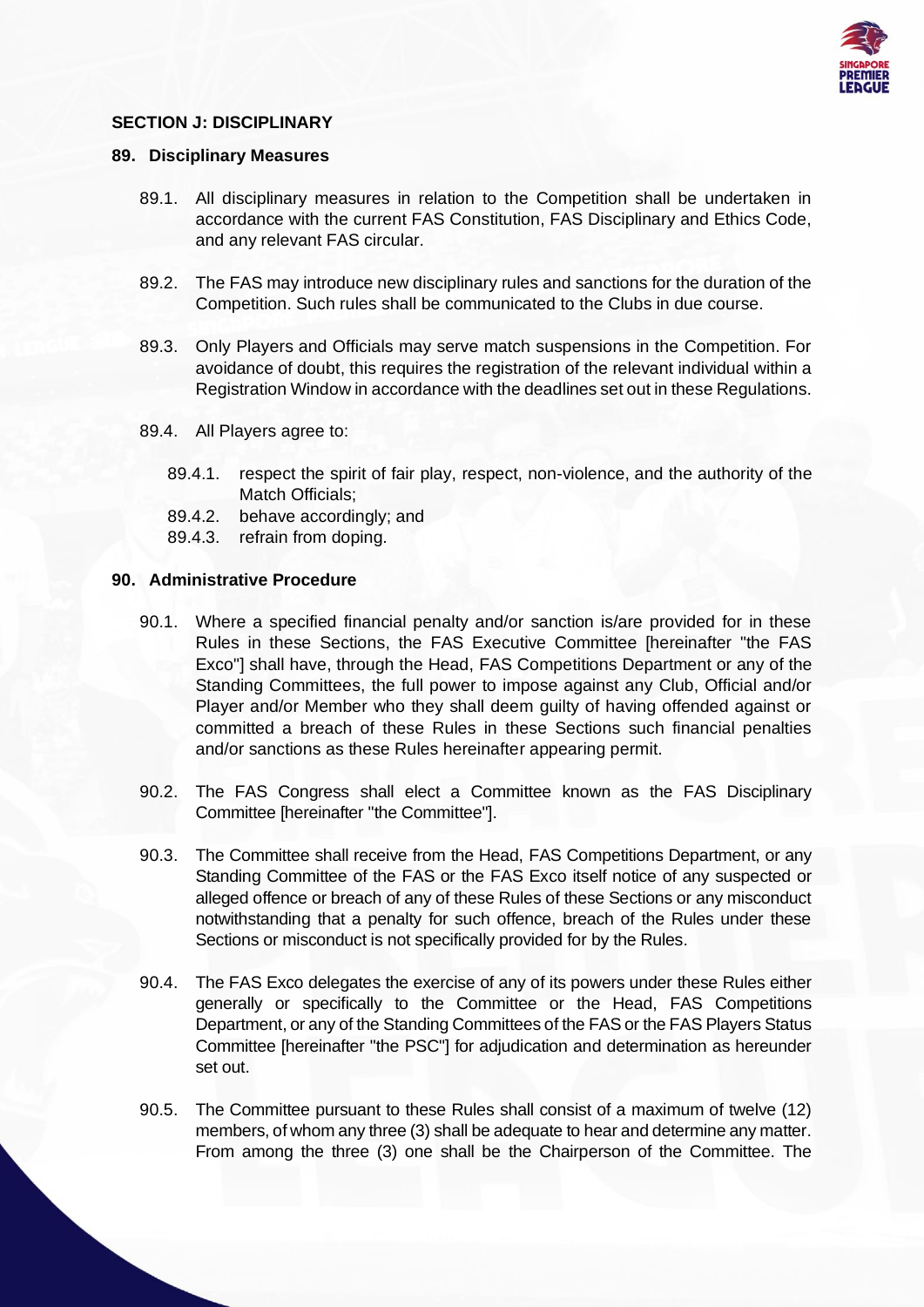

Chairman of the Committee has the power to appoint a Deputy Chairman or any member of his Committee who shall deputise as Chairman as and when necessary.

- 90.6. The Committee shall draw its own sub-rules which may include procedures, infringements and sanctions, implementation thereof, and any appeal procedures or powers thereof, including such order as to the payment of expenses, costs or financial penalties by Clubs, Players or Officials or Members of the Club as they think fit, in accordance with the FAS Disciplinary and Ethics Code.
- 90.7. The Committee shall have the power of inquiry into all disputes, questions or differences between Clubs and Players, Officials or Members of the Club, and into all matters constituting or pertaining to any breach of these Rules under the various Sections by Clubs, Players, Officials and Members as may be referred to by the Head, Competitions or any of the FAS's Standing Committees, and to convene a hearing on notice being given, and to effect that purpose the Committee may require the attendance of all Officials, Players and other persons for the hearing of the complaint and compel the production of all books, letters and other documents relevant and necessary for the determination of the dispute/question/difference.
- 90.8. Any Club, Official, Player or Member offering or receiving a payment or any other form of inducement to or from any Club or Official or Player or Member of any Club or any person, or any such Club, Official or Player or Member receiving or seeking to receive any payment or any other form of inducement from any other person or organisation to win, lose or draw a match under the jurisdiction of the FAS shall be deemed guilty of misconduct. The FAS or any of its Standing Committees or the Head, Competitions shall have the power to refer such acts to the relevant authorities.
- 90.9. The Committee or such other Standing Committee of the FAS, inclusive of the Head, FAS Competitions Department, the Arbitrator or Board of Arbitrators or the Appeals Committee or the PSC, shall be entitled to publish in the media or in such other manner as they shall think fit reports of their proceedings, acts, resolutions, findings and financial penalties whether the same shall or shall not reflect on the character or conduct of any Club, Official, Player or Member, and every such Club, Official, Player or Member shall be deemed to have assented to such an inquiry and such publication.

### **91. Differences between Clubs**

- 91.1. A Club in the first instance shall refer all differences and questions or disputes between it and any other Club or Officials or Players or Members thereof to the Head, FAS Competitions Department. Each Club making such a reference shall do so in writing and shall deposit a fee of One Thousand Dollars (SGD\$1000.00) only which shall be liable to be forfeited to the FAS at the discretion of the Committee or the Head, FAS Competitions Department or Arbitrator or the FAS three (3) Arbitrators or such Standing Committee or the PSC as the case may be.
- 91.2. On any such submission or reference, the Head, FAS Competitions Department, may in his absolute discretion:
	- 91.2.1. either determine the dispute, question or difference himself; or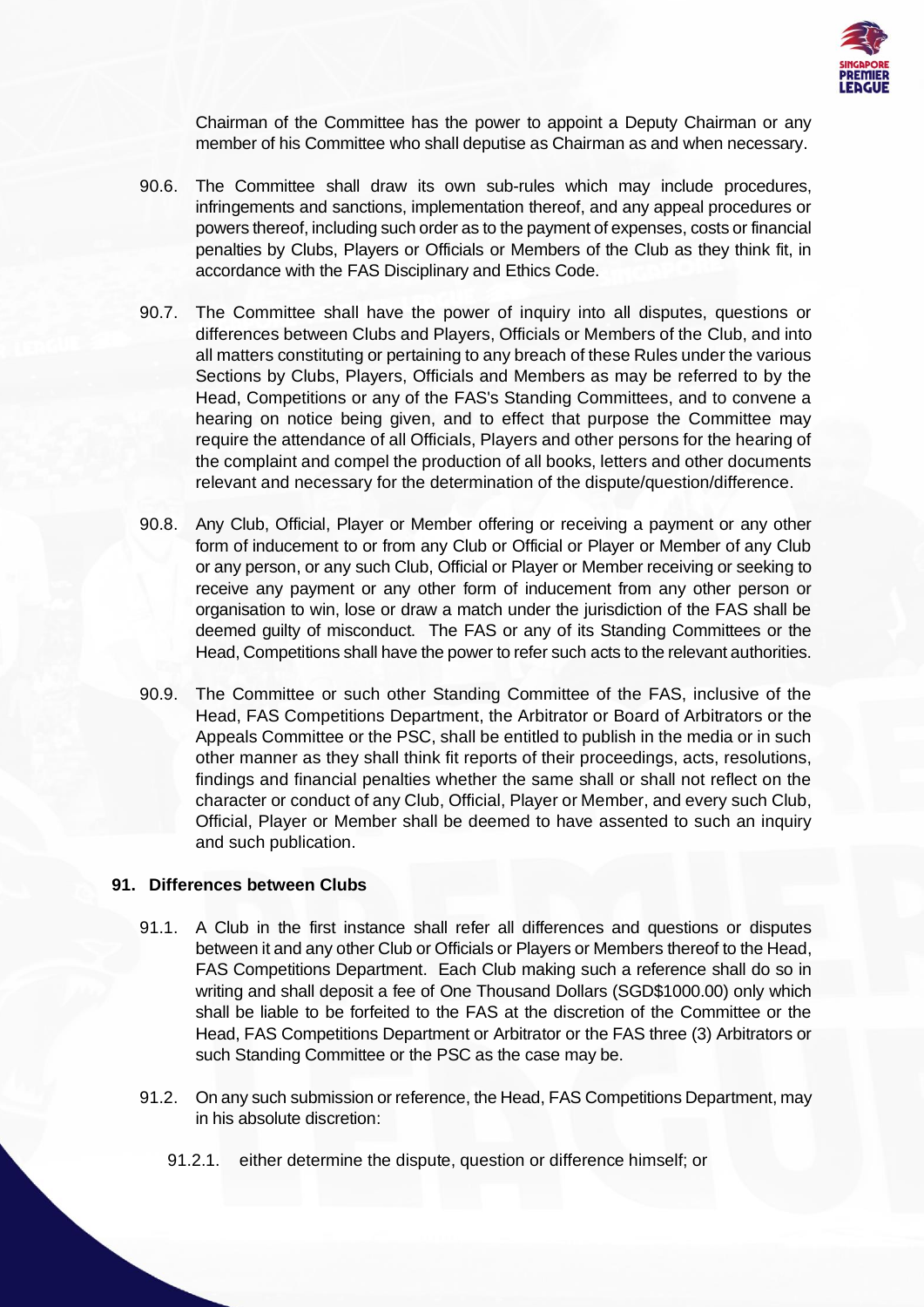

- 91.2.2. refer to or delegate the determination of such dispute, difference or question, at the absolute discretion of the Head, FAS Competitions Department, to a single Arbitrator or a Board of three (3) Arbitrators appointed by the Head, FAS Competitions Department or to any of the Standing Committees of the FAS or the PSC; or
- 91.2.3. refer the matter to the Committee.
- 91.3. The Head, FAS Competitions Department shall be under no obligation whatsoever to grant an oral hearing to a Club should he, in his absolute discretion, refer the matter to a single Arbitrator or a Board of three (3) Arbitrators or the Committee or any of the Standing Committees of the FAS or the PSC.
- 91.4. Any Club aggrieved at the determination of the Head, FAS Competitions Department or the Arbitrator or the Board of three (3) Arbitrators or of the Committee or any of the Standing Committees of the FAS, made pursuant to this Rule as regards the determination of the dispute, question, difference, or at the manner in which such determination was arrived at, shall refer the matter to the Appeal Committee [hereinafter "the Appeal Committee"] as provided in this Section, and any decision of the Appeal Committee shall be final and binding on all parties.
- 91.5. Membership for the time being for the FAS shall constitute an agreement to refer all disputes, questions and differences between the Head, FAS Competitions Department who shall determine the same in accordance to the provision of Rule 91.2 above.
	- 91.5.1. The Arbitration tribunal ("the tribunal") shall consist of either a single Arbitrator or three (3) Arbitrators appointed by the Head, Competitions. The Head, FAS Competitions Department shall, in a case involving three (3) Arbitrators, appoint a Chairman to chair all such meetings, and three (3) members must hear the matter, adjudicate and determine the dispute, question or difference.
	- 91.5.2. If any arbitrator appointed by the Head, FAS Competitions Department shall die, refuse to act or become incapacitated from acting prior to the making of a determination a further arbitrator shall be appointed by the Head, FAS Competitions Department to replace him.
- 91.6. As soon as practicable after it has been convened, the Arbitrator or Board of three (3) Arbitrators or such Standing Committee of the FAS or the PSC as the case may be shall convene a meeting with the parties or their representatives. The Arbitrator or Board of three (3) Arbitrators or such Standing Committee of the FAS or the PSC may adopt such procedures as it considers appropriate for the resolution of the dispute, question or difference, and may proceed by way of oral hearing or by written submission, and by such manner of evidence as it considers appropriate.
- 91.7. Any decision or procedural decision shall be made by the Arbitrator himself or in the case of the Board of Arbitrators or such Standing Committee or the PSC shall, where necessary, be made by a majority and, in the event that no majority may be formed, the Chairman of the Board of Arbitrators or the Chairman of such Standing Committee or the PSC shall make his determination as if he were a sole arbitrator.
- 91.8. No party shall be represented at any hearing by a solicitor or counsel acting in his capacity as such, unless he has been a member of a Club for a period of at least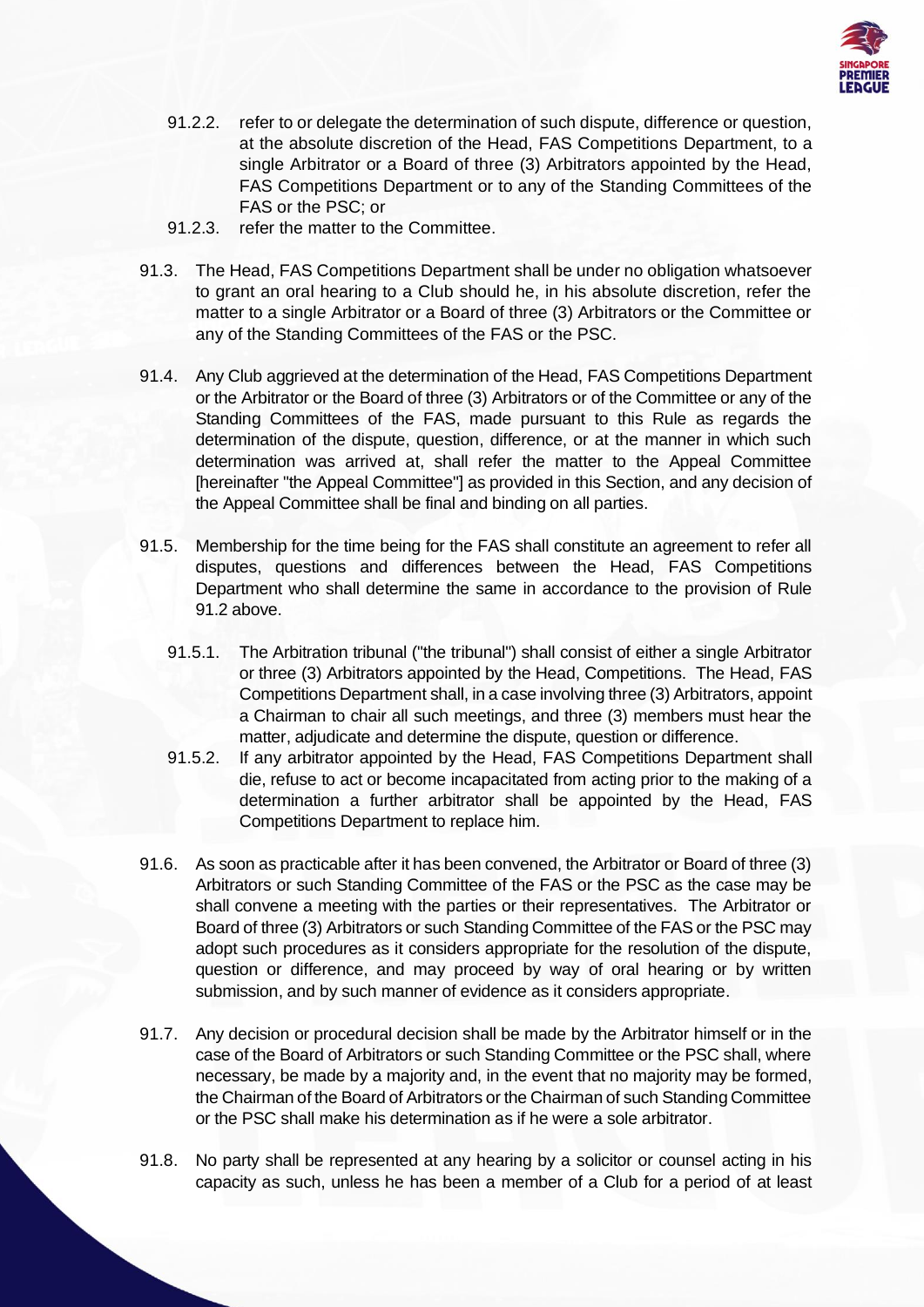

twelve (12) months preceding the appointment of the Arbitrator, Board of Arbitrators or such Standing Committee or the Committee or the PSC or the Appeal Committee to hear the dispute, question or difference or any appeal therefrom.

- 91.9. In the event of default by either party in respect of any procedural order of the Arbitrator or Board of three (3) Arbitrators or such Standing Committee or the Committee or the PSC, the Arbitrator or such Board or such Standing Committee or the Committee or the PSC shall have the power to debar that party from further participation in the arbitration/ proceedings, and deliver its determination as the Arbitrator or such Board or such Standing Committee or the Committee or the PSC may deem fit.
- 91.10. The power of the Head, FAS Competitions Department, the Arbitrator or the Board of three (3) Arbitrators or such Standing Committee or the Committee or the PSC to forfeit the deposit under Rule 91.1 shall be in addition to the power conferred on the Head, FAS Competitions Department, the Arbitrator or the Board of three (3) Arbitrators or such Standing Committee or the Committee or the PSC to determine the difference, dispute or question. Any form of misconduct during the conduct of the proceedings found by the Head, FAS Competitions Department or the Arbitrator or the Board of Arbitrators or such Standing Committee or the Committee or the PSC or the Appeal Committee may be referred to the FAS Exco.

# **92. Procedure and Appeals**

- 92.1. The Head, FAS Competitions Department, the Arbitrator or the Board of Arbitrators or the Committee or any of the Standing Committees of the FAS (save for the PSC) imposing any decision or penalty on any Club, Player or Official or Member shall inform in writing any Club or person against whom action is being taken of any such decision as soon as practicable thereafter.
- 92.2. Any Club or person against whom action is being taken (save for the decision of the PSC) may, within seven (7) working days of being informed of such a decision, require the body or person taking such action to specify in writing the findings of fact leading to the decision and the reasons for the decision. A fee of One Thousand Dollars (SGD\$1000.00) must accompany such request. Any such requirement shall be met within seven (7) working days of its receipt and shall be accompanied by copies of all materials which were before the body or person making the decision, or such of that material as such body or person may consider relevant to the decision.
- 92.3. Any Club or person on whom a decision and/or penalty has been imposed pursuant to these Rules may appeal against such decision and/or against the penalty so imposed. Any such appeal shall be made and conducted in accordance with the provisions of this Rule.
- 92.4. A notice of appeal must be in writing and must be lodged with Head, FAS Competitions Department with a copy to the Secretary of the Appeal Committee within seven (7) working days of the receipt of the decision, or where a request for the reasons for the decision has been made within seven (7) working days of the receipt of those reasons and shall be accompanied by a deposit of Two Thousand Dollars (SGD\$2000.00). This amount shall be refunded to the appellant if the appeal is successful.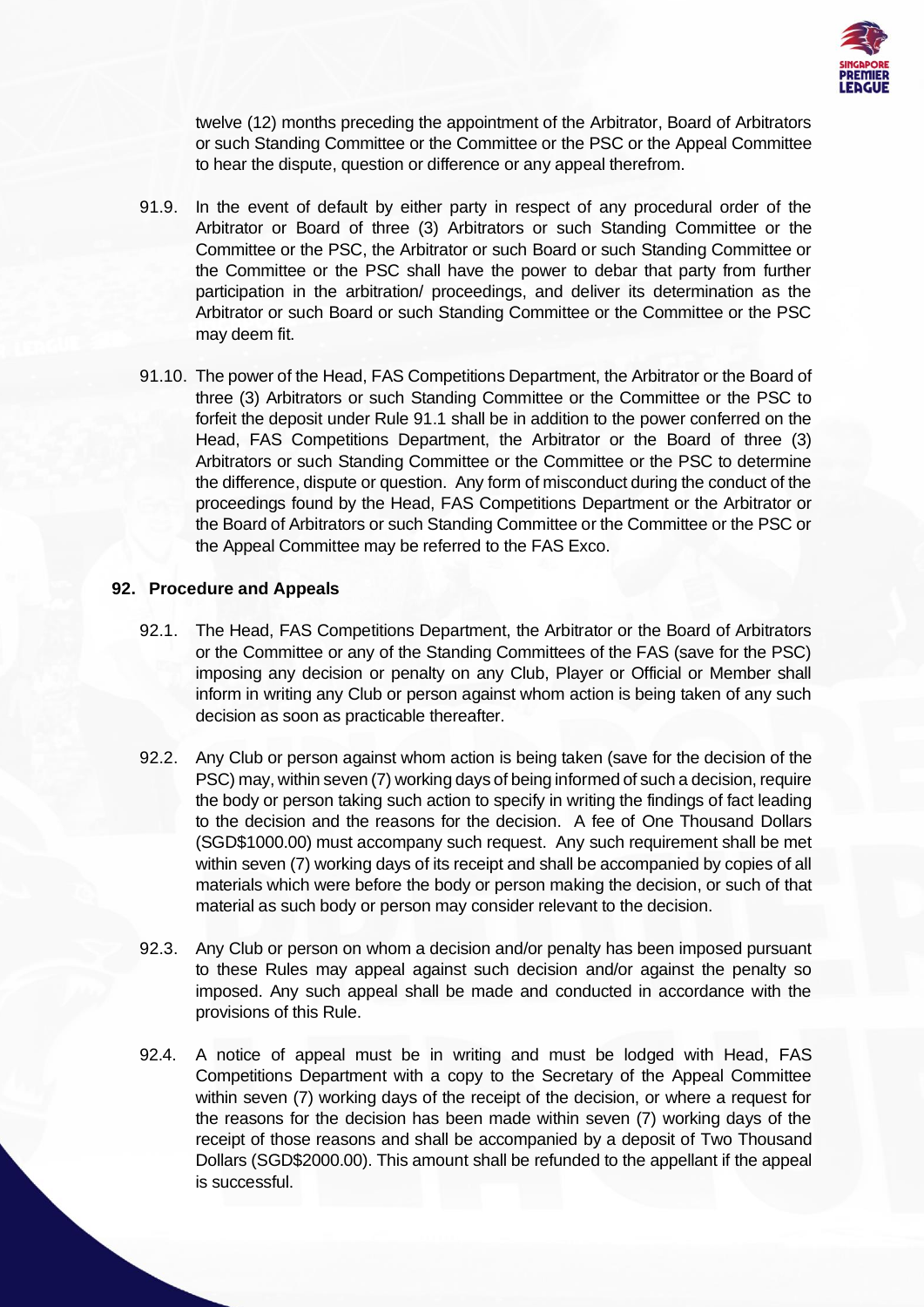

- 92.5. At the same time that the notice of appeal is lodged there shall also be lodged with the Head, Competitions with a copy to the Secretary of the Appeal Committee:
	- 92.5.1. a statement of the grounds of appeal; and
	- 92.5.2. if leave is sought to present any fresh evidence to the Appeal Committee, particulars of such evidence and of the reasons why it was not presented to the earlier decision-maker, and
	- 92.5.3. particulars of any fact or circumstances which do not appear from the statement or accompanying documents upon which the appellant is seeking to rely.
- 92.6. The Appeal Committee shall be elected by the FAS Congress. No persons so appointed shall have taken part in any previous proceedings relating to the same matter. The decision of the Appeal Committee shall be final and binding on all parties concerned.
- 92.7. Upon the application of either party, or of its own motion, the Appeal Committee may hold-preliminary hearings for the purpose of:
	- 92.7.1. deciding any application for leave to call fresh evidence;
	- 92.7.2. giving any other instructions which it considers necessary for the conduct of the proceedings; and the Appeal Committee may at any time extend or abridge all or any time limits governing appeals and may permit amendments to documents lodged by the parties on such terms as it thinks fit.
- 92.8. No fresh evidence shall be presented to the Appeal Committee without its leave. Save in the exceptional circumstances, no such leave shall be given unless:
	- 92.8.1. the evidence was not available at the time of the hearing appealed against despite the exercise of reasonable diligence;
	- 92.8.2. it is credible evidence; and
	- 92.8.3. it is relevant.
- 92.9. An appeal shall be by way of re-hearing on the documents, except where the Appeal Committee gives leave to present fresh evidence, and save that the parties shall be entitled to make oral representations to the Appeal Committee at the hearing. Subject to Rule 92.8 above, no party may be represented at the hearing of any appeal by solicitor or counsel acting in his capacity as such.
- 92.10. The Appeal Committee, like the PSC, may conduct the hearing in such a manner and at such times as it considers desirable and/or suitable. If either party fails to attend at the hearing, the Appeal Committee, like the PSC, may proceed in its absence. The Appeal Committee and/or the PSC shall not be bound by any enactment or rule of law relating to the inadmissibility of evidence in proceedings before any court of law.
- 92.11. An Appeal Committee shall have power:
	- 92.11.1. to allow or dismiss the appeal;
	- 92.11.2. to vary the decision and/or penalty in such a manner as it shall think fit, including the power to increase, decrease or remit any penalty included in such decision except when such penalty shall be specified in these Rules when the Appeal Committee shall impose such penalty if it finds the case proved;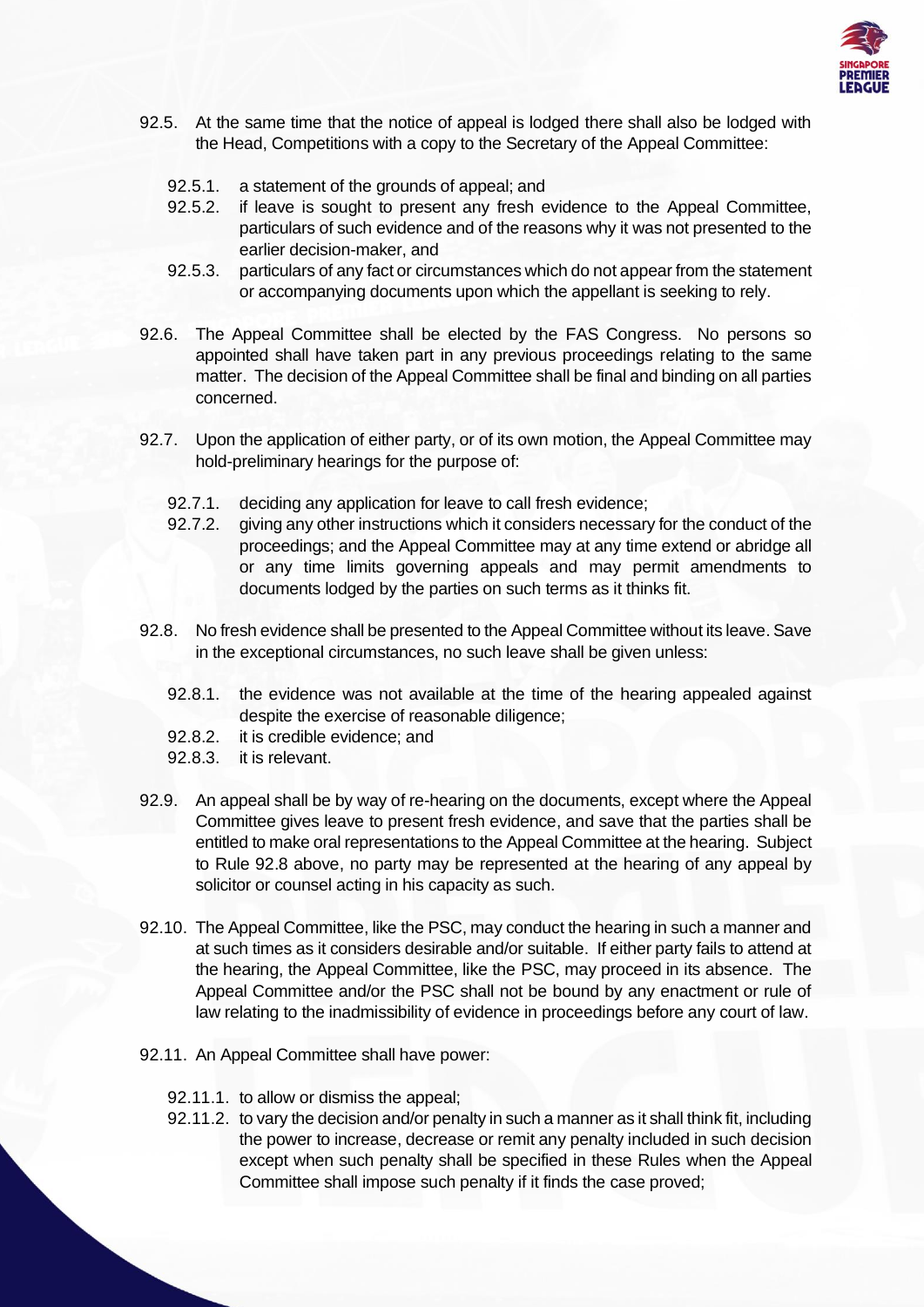

- 92.11.3. to remit the matter with such directions as it thinks fit for re-hearing and determination by the earlier decision making body;
- 92.11.4. to make such further or other order as it thinks fit, including an order to forfeit the deposit.
- 92.12. An Appeal Committee shall not be bound to allow an appeal on the ground of misdirection or wrong evaluation of evidence, unless in the opinion of the said Committee, substantial injustice, including a miscarriage of justice, has thereby been occasioned.
- 92.13. An Appeal Committee may take account of facts or matters which have become evident or have occurred since the date of the decision appealed against where, pursuant to leave given to call fresh evidence, evidence has been given about such matters.
- 92.14. Where an Appeal Committee dismisses an appeal or varies the decision, the Appeal Committee may order the deposit to be forfeited towards the costs of the appeal, and may make any further order for the payment of costs.

# **93. Powers of the Head, FAS Competitions Department, the Arbitrator or Board of Arbitrators or the Committee or Standing Committee of the FAS**

- 93.1. Upon finding an offence, or a breach of these Rules or if misconduct is proved, the Head, FAS Competitions Department, the Arbitrator, the Board of Arbitrators or the Committee or any such Standing Committee of FAS or the PSC shall be entitled to take such action and to impose such penalties by way of reprimand, fine, suspension, deduction of points, or other penalty (or combinations thereof) as the Head, FAS Competitions Department, the Arbitrator, the Board of Arbitrators or the Committee or any such Standing Committee or the PSC may think fit in the circumstances.
- 93.2. The Committee or such Standing Committee of the FAS shall only be entitled to recommend expulsion of a Club to the FAS Exco, and such power shall also avail to the Appeal Committee, but no Club shall be expelled from the League without the sanction of a resolution passed at a Meeting of the Exco of the FAS. There shall be no right of appeal against a resolution to expel, passed as aforesaid, by the FAS Exco.
- 93.3. The Head, FAS Competitions Department, Arbitrator, Board of Arbitrators or the Committee or the Standing Committees of the FAS or the PSC shall be entitled to order any Club, Player, Official or Member for any such offence against or breach of these Rules of these Sections or misconduct, and, where applicable, cancel or refuse registrations of Players which are contrary to these Rules or Rules laid down by any of the Standing Committees of the FAS.

# **94. Sanctions / Penalties**

94.1. Disciplinary sanctions and penalties which may be imposed by the FAS, the Committee, any of the Standing Committees of the FAS, or the Arbitrator or Board of three (3) Arbitrators or the PSC or the Appeal Board on Players, Clubs, Officials and Members of the Clubs shall include: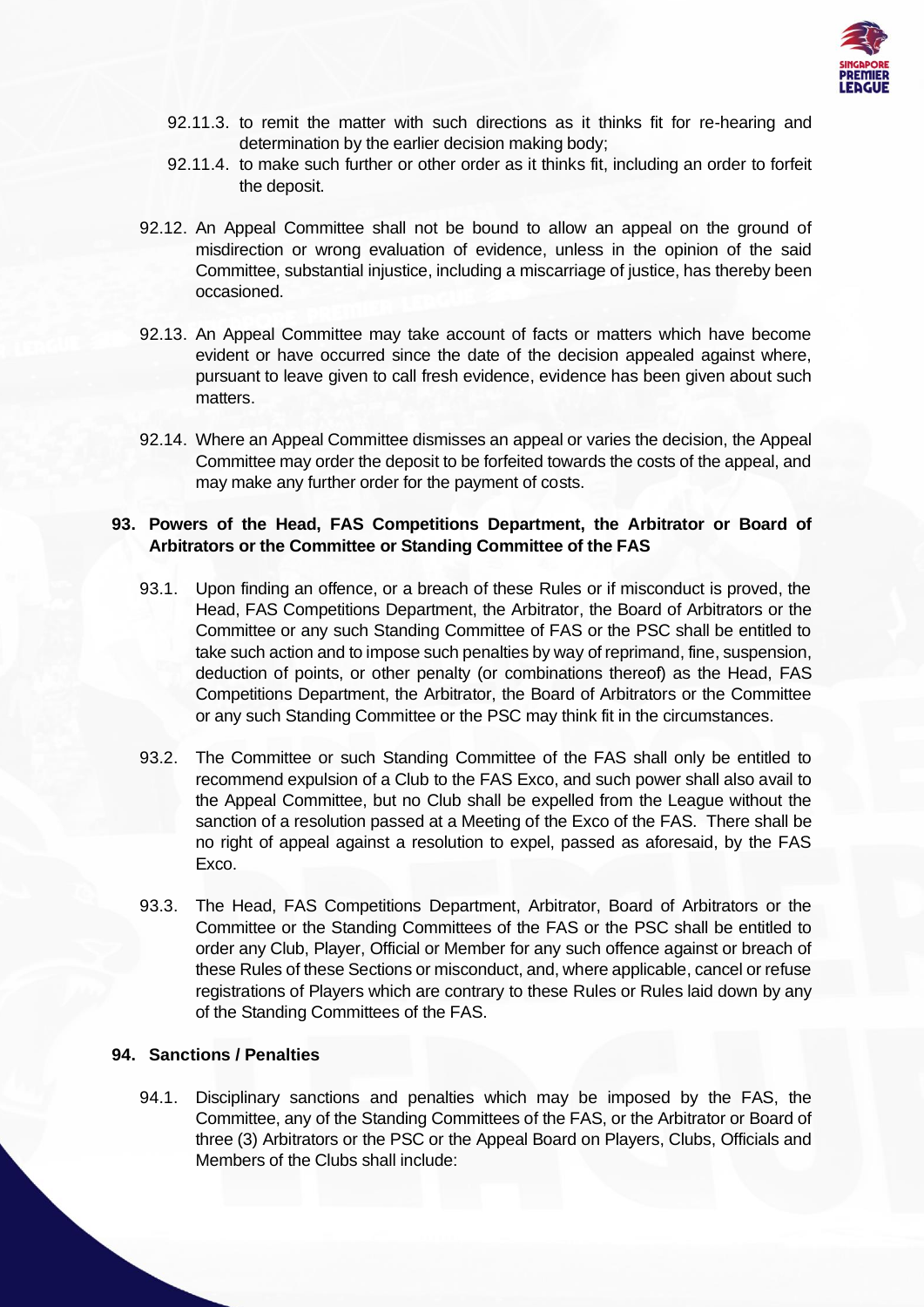

- 94.1.1. a caution;
- 94.1.2. a censure;
- 94.1.3. a fine;
- 94.1.4. suspension for a specified number of matches and/or a specified period;
- 94.1.5. a ban on participating or being involved in a game in any capacity whatsoever;
- 94.1.6. cancellation of a match (requiring a replay, if any);
- 94.1.7. deduction or cancellation of points;
- 94.1.8. a win by default, in which case a score of three (3)-nil (0) shall be given, unless the goal difference attained in the match is greater in favour of the non-infringing Club;
- 94.1.9. a ban from the stadium/stadia or on terms;
- 94.1.10. matches to be played with the exclusion of the public or on certain conditions;
- 94.1.11. a ban from taking part in the current and/or future competition or any part thereof;
- 94.1.12. a cancellation/refusal of registration of a Player or on terms;
- 94.1.13. withdrawal of any or all financial privileges given by the FAS or on terms.
- 94.2. In determining any disciplinary sanction or penalty to be imposed, the FAS, the Committee or any of the Standing Committees of the Board, or the Arbitrator or Board of Arbitrators or the PSC, and the Appeal Board may be guided by the list of disciplinary measures as specified in the regulations of the Federation Internationale de Football Association (FIFA) and/or AFC Disciplinary and Ethics Code.

# **95. Competition Specific Sanctions / Penalties**

- 95.1. A Player who is expelled for any of the sending-off offences stated under Law 12 in The Laws of The Game shall be suspended for the following two (2) matches. However, under these same laws, in the case where he is being sent off for receiving a second caution in the same match, he shall only serve a one (1) match suspension. The Player may also be referred to the Disciplinary Committee, who may after due inquiry impose sanctions and/or penalties over and above the mandatory sanctions and/or penalties on him.
- 95.2. A Team Official who has been sent off by the referee under Law 12 in The Laws of The Game shall be suspended from the touchline for the following one (1) match. The Team Official may also be referred to the Disciplinary Committee, who may after due inquiry impose sanctions and/or penalties over and above the mandatory sanctions and/or penalties on him.
- 95.3. Subject to the provisions of 94.1 above, a player who has accumulated two (2) red cards in the course of the competition shall at the discretion of Head, FAS Competitions Department, be fined up to Five Hundred Dollars (SGD\$500.00) or referred to the Disciplinary Committee, who may after due inquiry impose sanctions and/or penalties over and above the mandatory sanctions and/or penalties on him.
- 95.4. A Player who has received four (4) yellow card cautions in the course of the competition shall automatically be suspended for the following one (1) match in the said competition. If the Player receives a further three (3) yellow card cautions in the course of the same competition, he shall automatically be suspended for the following one (1) match in that competition. If he receives a further two (2) yellow card cautions in the course of the same competition, he shall be suspended for the following one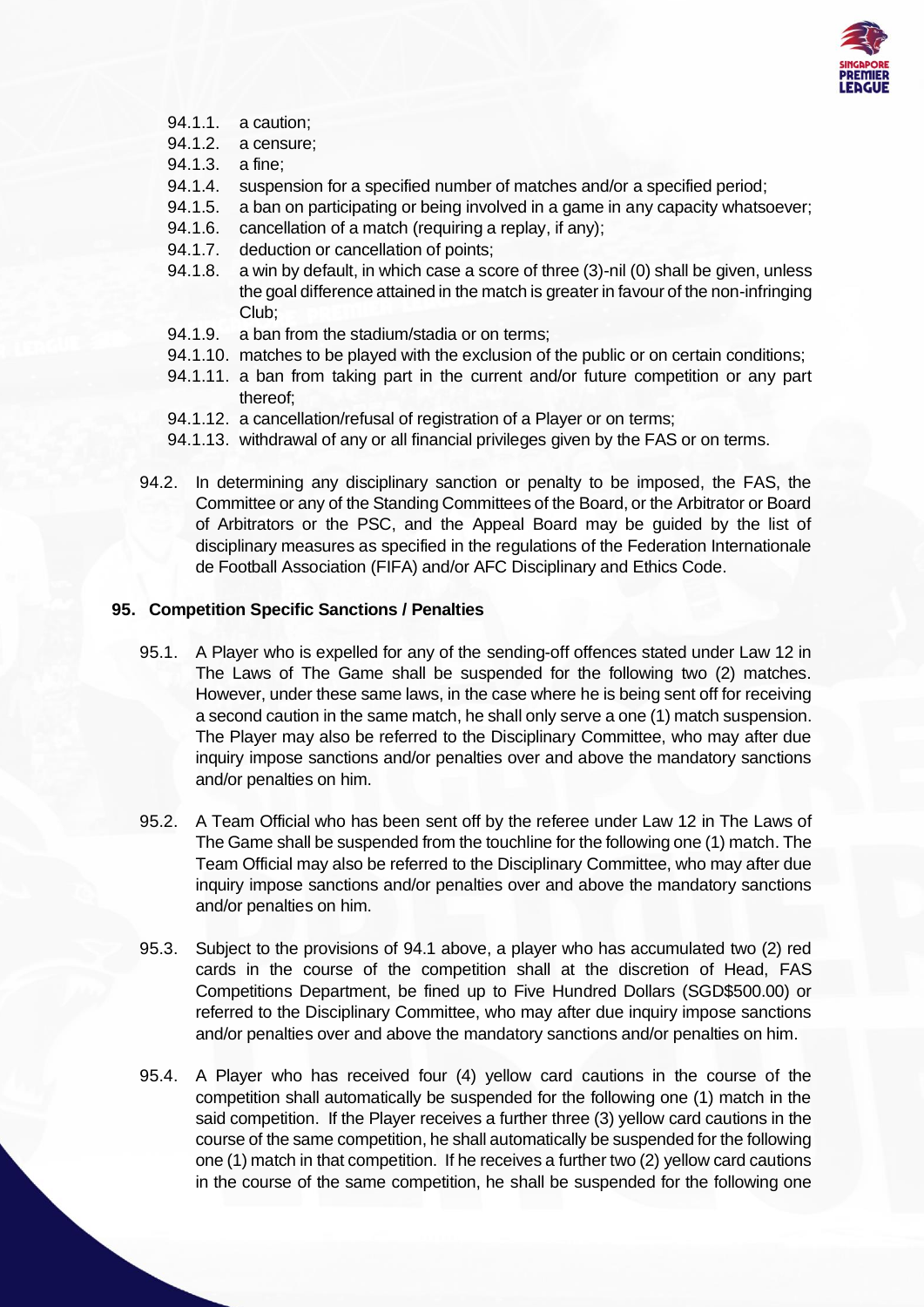

(1) match in the said competition and pay a composition fine of Five Hundred Dollars (SGD\$500.00).

- 95.5. In the event the said Player fails or is unable to pay the composition fine within the next seven (7) days, the said Player shall be referred to the Disciplinary Committee. Until then, the said Player shall not be allowed to play in the competition until he has paid the composition fine and/or served the suspension imposed by the Disciplinary Committee, who may after due inquiry impose other sanctions and/or penalties over and above the mandatory penalties.
- 95.6. A Team Official who has accumulated two (2) red cards in the course of the competition shall at the discretion of Head, FAS Competitions Department, be fined up to Five Hundred Dollars (SGD\$500.00) or referred to the Disciplinary Committee, who may after due inquiry impose sanctions and/or penalties over and above the mandatory sanctions and/or penalties on him.
- 95.7. A Team Official who has received three (3) yellow card cautions in the course of the competition shall at the discretion of Head, FAS Competitions Department be fined up to Three Hundred Dollars (SGD\$300.00). If the Team Official receives a further two (2) yellow card cautions in the course of the same competition, he shall automatically be suspended for the following one (1) match in that competition and pay a composition fine of Five Hundred Dollars (SGD\$500.00).
- 95.8. In the event the said Team Official fails or is unable to pay the composition fine within the next seven (7) days, the said Team Official shall be referred to the Disciplinary Committee. Until then, the said Team Official shall not be allowed to participate in his official capacity in the competition until he has paid the composition fine and/or served the suspension imposed by the Disciplinary Committee, who may after due inquiry impose other sanctions and/or penalties over and above the mandatory penalties.
- 95.9. For avoidance of doubt, a Player who is expelled for any of the sending-off offences stated under Law 12 in The Laws of The Game during the Community Shield shall be suspended for the following two (2) League matches. However, under these same laws, in the case where he is being sent off for receiving a second caution in the same match, he shall only serve a one (1) match suspension in the League. The Player may also be referred to the Disciplinary Committee, who may after due inquiry impose sanctions and/or penalties over and above the mandatory sanctions and/or penalties on him.
- 95.10. Pursuant to Rule 95.2, for avoidance of doubt, a Team Official who is expelled for any of the sending-off offences stated under Law 12 in The Laws of The Game during the Community Shield shall be suspended for the following one (1) League matches. The Team Official may also be referred to the Disciplinary Committee, who may after due inquiry impose sanctions and/or penalties over and above the mandatory sanctions and/or penalties on him.
- 95.11. When disciplinary action is taken against any player by way of a composition fine or referred to the Disciplinary Committee for further sanctions, the yellow/red cards accumulated by the said player shall not be considered for further sanctions.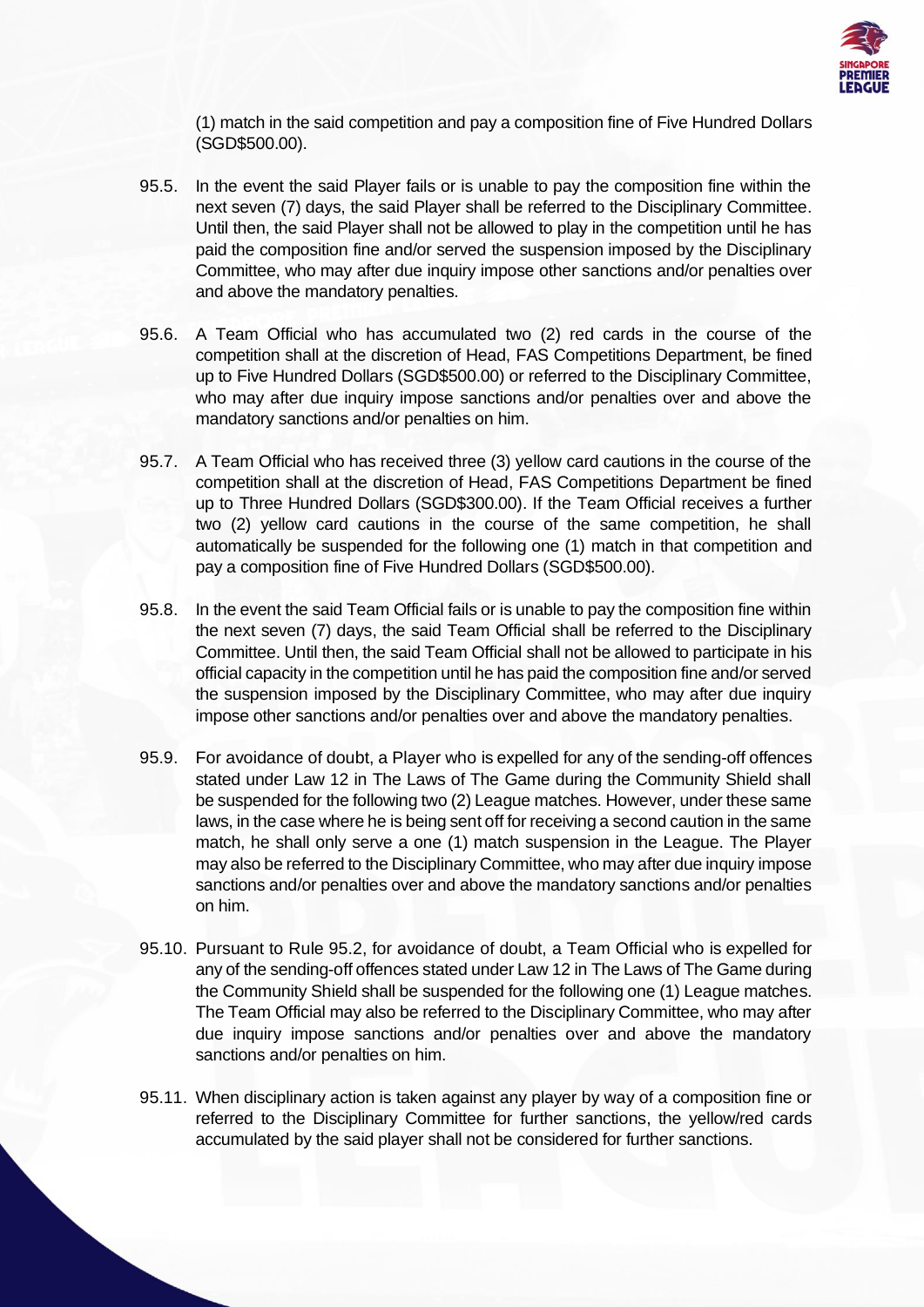

- 95.12. The Club and Player shall be responsible for monitoring the record on the yellow and red cards accumulated by their respective players in the respective tournaments.
- 95.13. Notwithstanding Rule 95.1 and 95.2, the Head, FAS Competitions Department, or any of the Standing Committees of the FAS (including the Committee) or the Arbitrator of the Board of Arbitrators or the PSC or the Appeals Committee may refer to the Committee (and the Committee itself may consider) any misconduct by any Player or Team Official, and the Committee may after due inquiry, impose any further sanctions and penalties over and above the mandatory penalties. When disciplinary action is taken against any player or Team Official by way of a composition fine or referred to the Disciplinary Committee for further sanctions, the yellow/red cards accumulated by the said player shall not be considered for further sanctions.
- 95.14. When a player has to appear before or sanctioned by the Disciplinary Committee for any reason whatsoever, the said player may be given an option whether the player is required to attend the Disciplinary Inquiry personally or submit his plea with his mitigation if he is not challenging the charge/s against him where he need not have to appear before the Committee. The Committee, in this case, shall have the absolute power to impose sanction in the player's absentia. The team/player shall be informed of the outcome accordingly. When a player has to appear before the Committee, he must be accompanied by a Club representative where the player is registered.
- 95.15. All sanctions and/or penalties shall commence with immediate effect except in cases where the Tournament Committee or the Head, Competitions may otherwise decide pursuant to Rule 95.16 below, and all fines including composition fines imposed shall be paid in full within seven (7) days from the date the penalty/sentence is imposed before the said Player can participate in any match of a competition in which the offence was committed. A fine, including composition fines imposed on a Player/Team Official shall be paid in full within seven (7) days from the date the penalty/sentence is imposed. For the purpose of these Rules, all tournaments organised by the FAS shall fall under the Rules.
- 95.16. All sanctions and/or penalties under this Rule must be served out or complied with in full during the competition in which the offence or offences were committed by the Player. If the sanctions and/or penalties cannot be fully served or complied with in full, it shall be deferred only to the following season of the same competition where the said Player is registered and eligible to play.
- 95.17. Red card and yellow card cautions shall not be accumulated to the following season of the competition or to any other competition organised by the League.
- 95.18. Any disciplinary measures imposed by the Referee on the field of play are final with exceptions being made for possible modifications arising from corrections made to the Referee's Report or if obvious proven mistakes have been made.
- 95.19. If the referee sanctions (either caution or expulsion) at least five (5) members of the same team during a match, the team is deemed to have failed to conduct itself properly (i.e. Team Misconduct) and the Club shall be fined One Thousand Dollars (SGD\$1,000.00).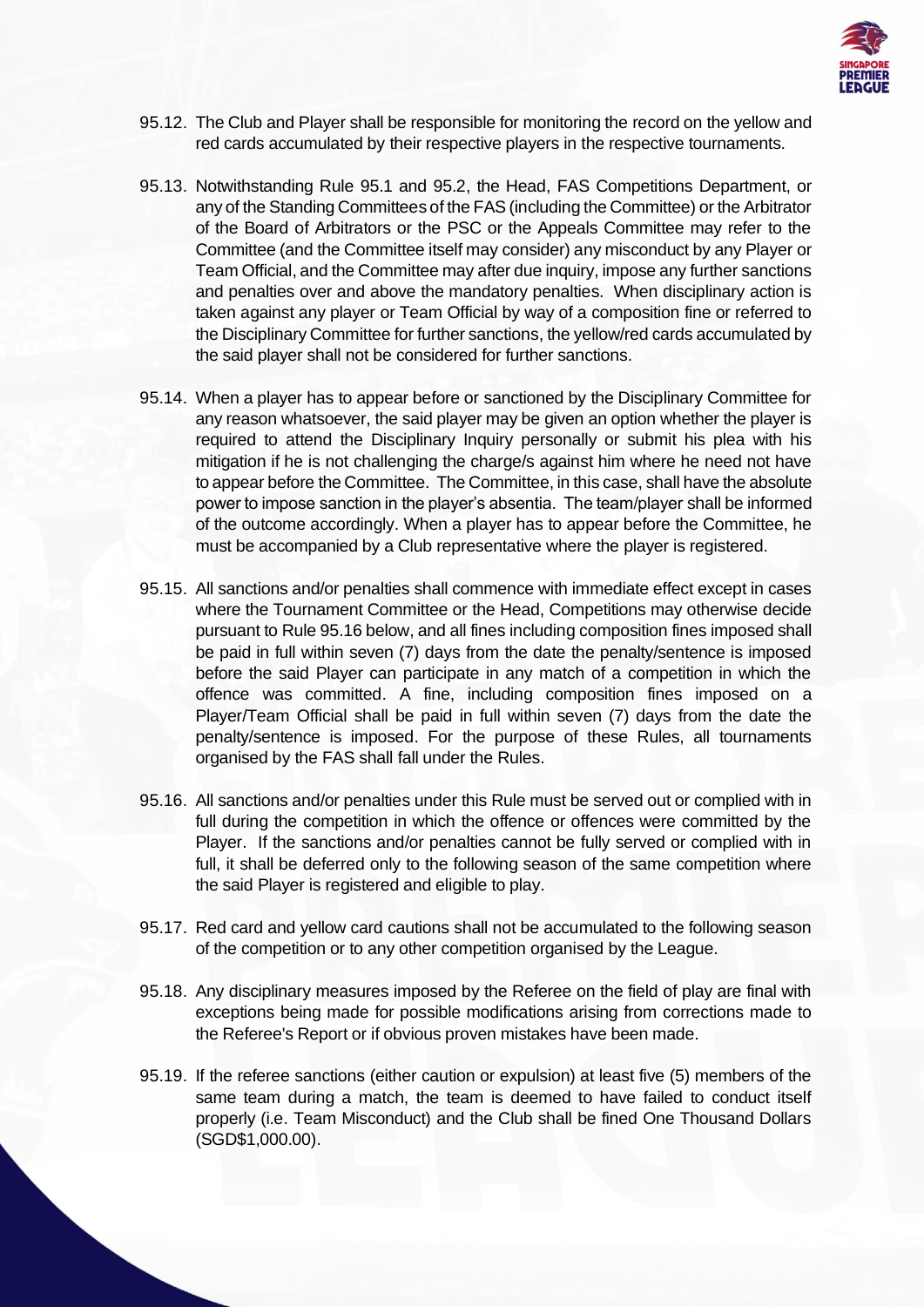

# **96. Compounding Offences**

96.1. Without prejudice to the Rules hereinbefore, the Head, FAS Competitions Department, is empowered to compound any offence, misconduct or breach of these Rules of these Sections committed by a Player, Team Official or Club to a maximum limit of Two Thousand Dollars (SGD\$2,000.00) and/or a suspension of up to a maximum of one (1) match and/or awarding a win by default, in which case a score of three (3)-nil (0) shall be given, unless the goal difference attained in the match is greater in favour of the non-infringing Club.

# **97. Disputes Involving League Clubs**

97.1. Any dispute, question or difference or matter affecting Clubs, Officials or Players or Members shall be referred to the Head, FAS Competitions Department, who has powers to adjudicate, determine or resolve it himself or refer the same as per the provisions of these Rules.

# **98. Prohibition to Recourse to Ordinary Court**

98.1. Pursuant to Article 59 of the FIFA Statutes adopted at the Extraordinary Congress in Zurich on 26 February 2016 and which came into force immediately after adoption, clubs and members are prohibited from taking a dispute to ordinary courts of law, and are required to submit any disagreement to the jurisdiction of the Association (FAS), the Asian Football Confederation (AFC) or FIFA.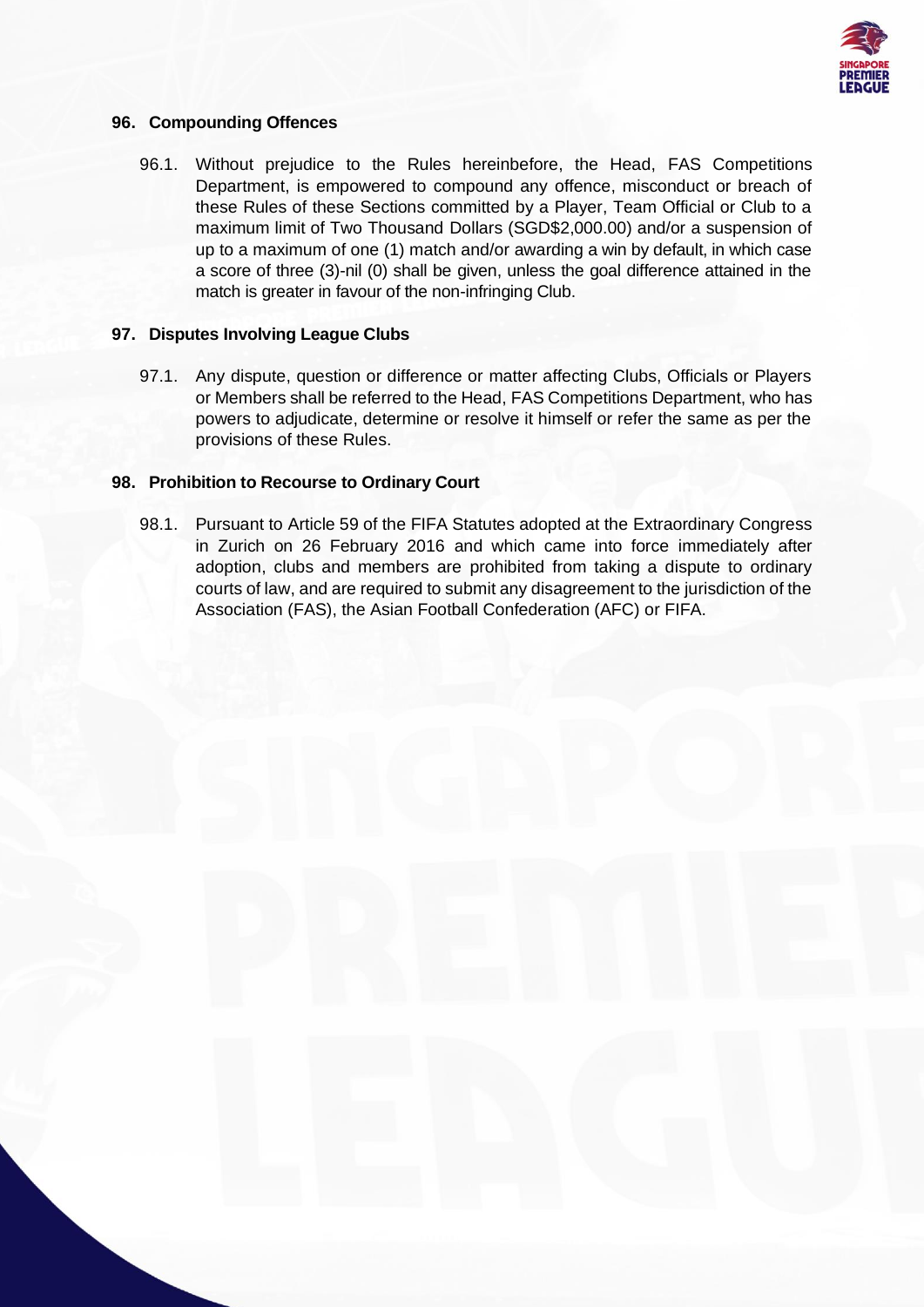

### **SECTION K: ADMINISTRATION**

### **99. Prize Money**

99.1. The FAS shall pay the following prize money:

| 99.1.1. Champion     | : SGD\$150,000.00; |
|----------------------|--------------------|
| 99.1.2. Runner-Up    | : SGD\$80,000.00:  |
| 99.1.3. Third Place  | : SGD\$40,000.00;  |
| 99.1.4. Fourth Place | : SGD\$20,000.00   |

### **100. Awards**

100.1. The following awards will be presented:

100.1.1. Player of the Year;

- 100.1.2. Young Player of the Year;
- 100.1.3. Coach of the Year
- 100.1.4. League's Team of the Year
- 100.1.5. Golden Boot of the League
- 100.1.6. Golden Glove of the League;
- 100.1.7. League's Goal of the Year
- 100.1.8. Fair Play Award for the League
- 100.1.9. Man of the Match

100.2. The FAS may decide to introduce further awards.

### **101. Man of the Match Awards**

101.1. All Man of the Match awards shall be decided by the FAS Match Commissioner appointed to the respective matches.

# **102. Monthly Awards**

102.1. The monthly awards shall consist of the following;

102.1.1. Player of the Month 102.1.2. Coach of the Month 102.1.3. Goal of the Month

102.2. These awards shall be nominated and decided by a panel.

# **103. Medals**

103.1. The FAS shall award the following medals:

103.1.1. Forty (40) medals to the Champion; 103.1.2. Forty (40) medals to the Runner-Up; and 103.1.3. Forty (40) medals to the Third Placed Team.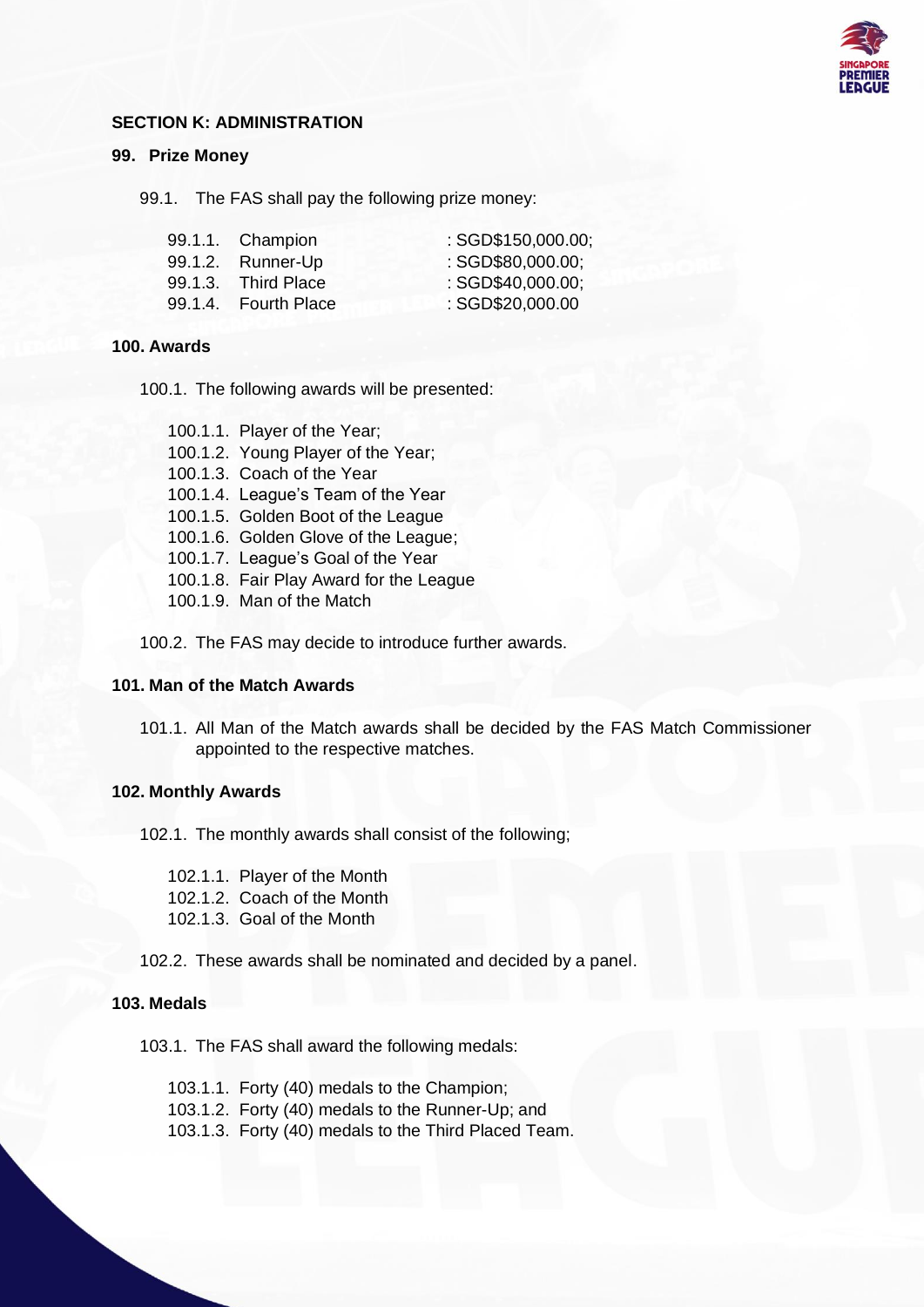

103.2. Additional medals may be produced upon request and at the cost of the requesting Club.

# **104. Prize Presentation Ceremony**

104.1. A prize presentation ceremony for the League Champion, managed, controlled and coordinated by the FAS shall be held immediately after the final Match of the Competition, or otherwise decided by the FAS Competitions Department, to present the trophies and medals.

# **105. Special Instructions**

105.1. The FAS shall issue any instructions necessitated by special circumstances which might arise in the organization of matches.

# **106. Decisions**

106.1. All decisions made in accordance with these Regulations, except where expressly identified otherwise, are final and binding.

# **107. Amendments**

107.1. The FAS reserves the right to make amendments to any part of these Regulations for any reason whatsoever. Such amendments shall be duly communicated in due course.

### **108. Force Majeure**

108.1. The FAS Exco is the only body capable of declaring a Force Majeure event.

### **109. Matters Not Provided For**

109.1. Matters not provided for in these Regulations shall be decided by the FAS Exco and FAS Competitions Department. Such decisions are final and binding and not subject to appeal.

### **110. Closing Provisions**

110.1. The FAS is entrusted with the operational management of the Competition and is therefore entitled to make decisions and adopt the detailed provisions necessary for implementing these Regulations.